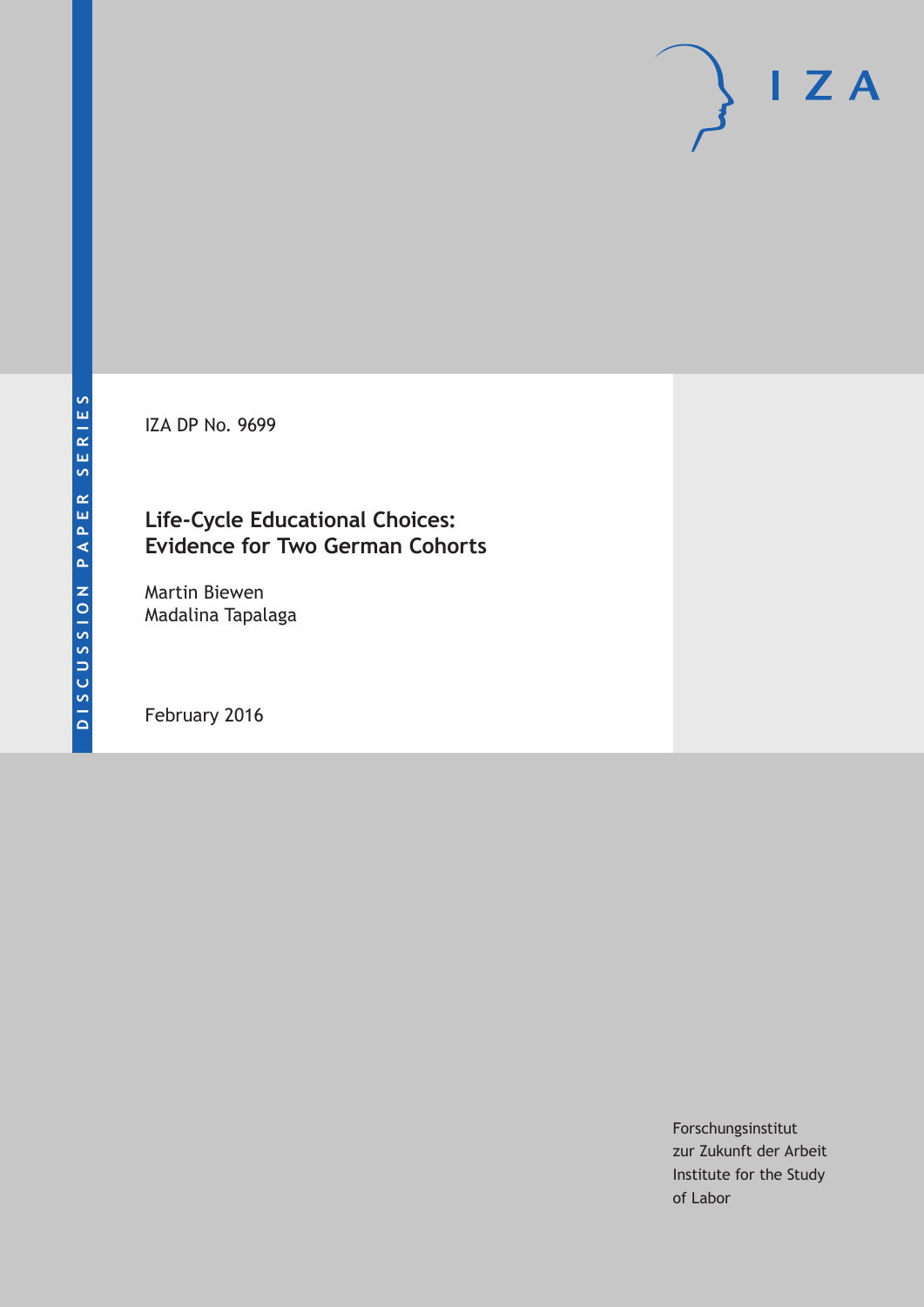# **Life-Cycle Educational Choices: Evidence for Two German Cohorts**

### **Martin Biewen**

*University of Tübingen and IZA* 

### **Madalina Tapalaga**

*University of Tübingen, LEAD Graduate School* 

### Discussion Paper No. 9699 February 2016

IZA

P.O. Box 7240 53072 Bonn Germany

Phone: +49-228-3894-0 Fax: +49-228-3894-180 E-mail: iza@iza.org

Any opinions expressed here are those of the author(s) and not those of IZA. Research published in this series may include views on policy, but the institute itself takes no institutional policy positions. The IZA research network is committed to the IZA Guiding Principles of Research Integrity.

The Institute for the Study of Labor (IZA) in Bonn is a local and virtual international research center and a place of communication between science, politics and business. IZA is an independent nonprofit organization supported by Deutsche Post Foundation. The center is associated with the University of Bonn and offers a stimulating research environment through its international network, workshops and conferences, data service, project support, research visits and doctoral program. IZA engages in (i) original and internationally competitive research in all fields of labor economics, (ii) development of policy concepts, and (iii) dissemination of research results and concepts to the interested public.

IZA Discussion Papers often represent preliminary work and are circulated to encourage discussion. Citation of such a paper should account for its provisional character. A revised version may be available directly from the author.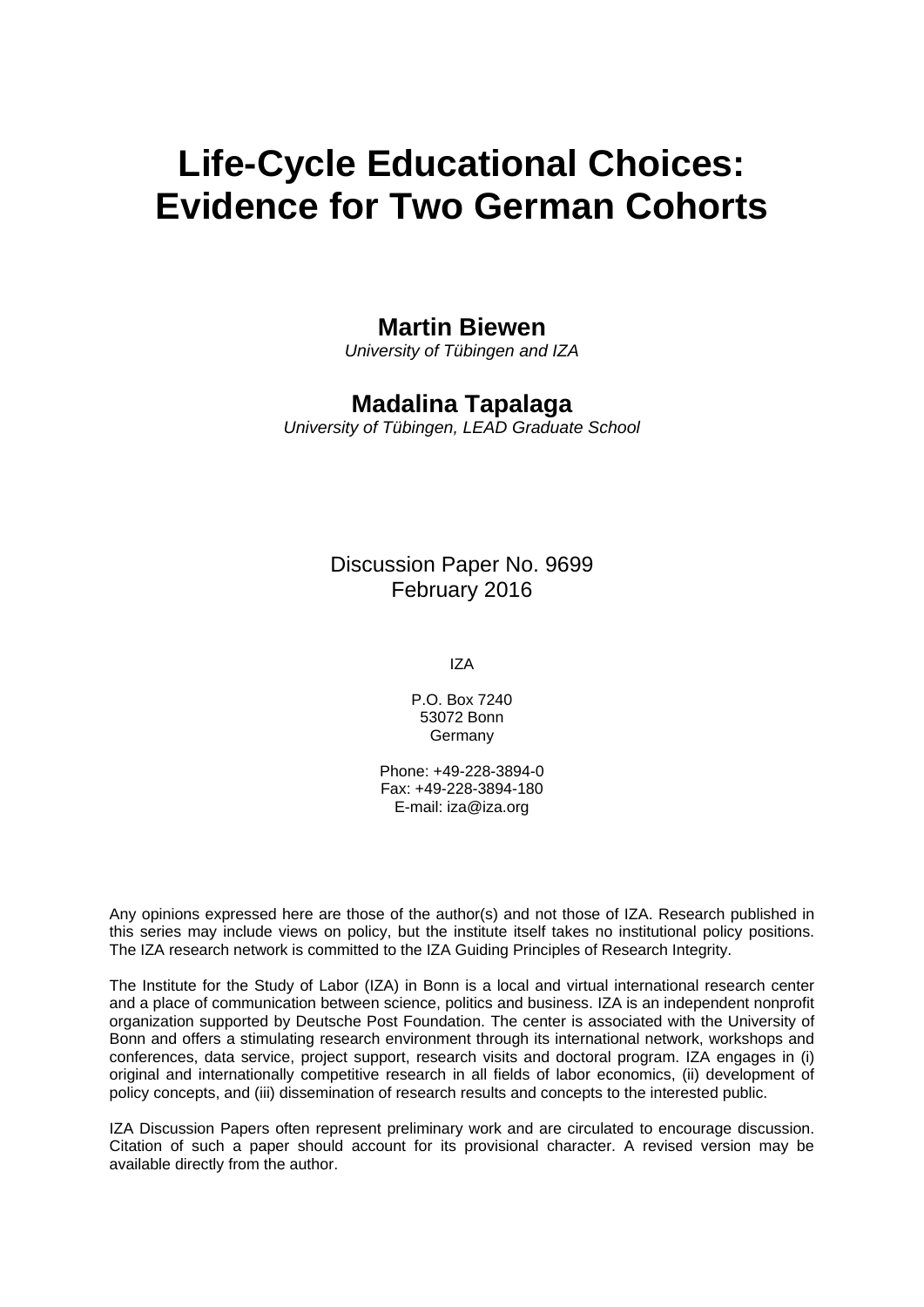IZA Discussion Paper No. 9699 February 2016

### **ABSTRACT**

### **Life-Cycle Educational Choices: Evidence for Two German Cohorts1**

We study life-cycle educational transitions in an education system characterized by early tracking and institutionalized branches of academic and vocational training but with the possibility to revise earlier decisions at later stages. Our model covers all major transitions ranging from preschool education through primary and secondary schooling to different forms of tertiary education and vocational training. We consider the role of previous decisions and background characteristics at each decision node and also study 'indirect' routes through the system. Our results suggest that the option to revise earlier decisions is even more socially selective than the earlier track choices that are revised later. We also model unobserved heterogeneity and document the sorting of individuals along unobserved characteristics across the stages of the system.

JEL Classification: I2, C5

Keywords: educational decisions, tracking, life-cycle, vocational training, non-standard transitions

Corresponding author:

 $\overline{a}$ 

Martin Biewen School of Business and Economics University of Tübingen Mohlstr. 36 72074 Tübingen Germany E-mail: martin.biewen@uni-tuebingen.de

<sup>&</sup>lt;sup>1</sup> We would like to thank Aderonke Osikominu, Nicole Tieben, Benjamin Nagengast, Steffen Hillmert, Stefanie Hirsch, Trudie Schils, Joachim Grammig as well as seminar participants at the University of Hohenheim and at the LEAD retreat 2015 in Bad Urach for many helpful comments and discussions. This paper uses data from the National Educational Panel Study (NEPS): Starting Cohort 6 - Adults, doi:10.5157/NEPS:SC6:3.0.1. From 2008 to 2013, NEPS data were collected as part of the Framework Programme for the Promotion of Empirical Educational Research funded by the German Federal Ministry of Education and Research (BMBF). As of 2014, the NEPS survey is carried out by the Leibniz Institute for Educational Trajectories (LIfBi) at the University of Bamberg in cooperation with a nationwide network.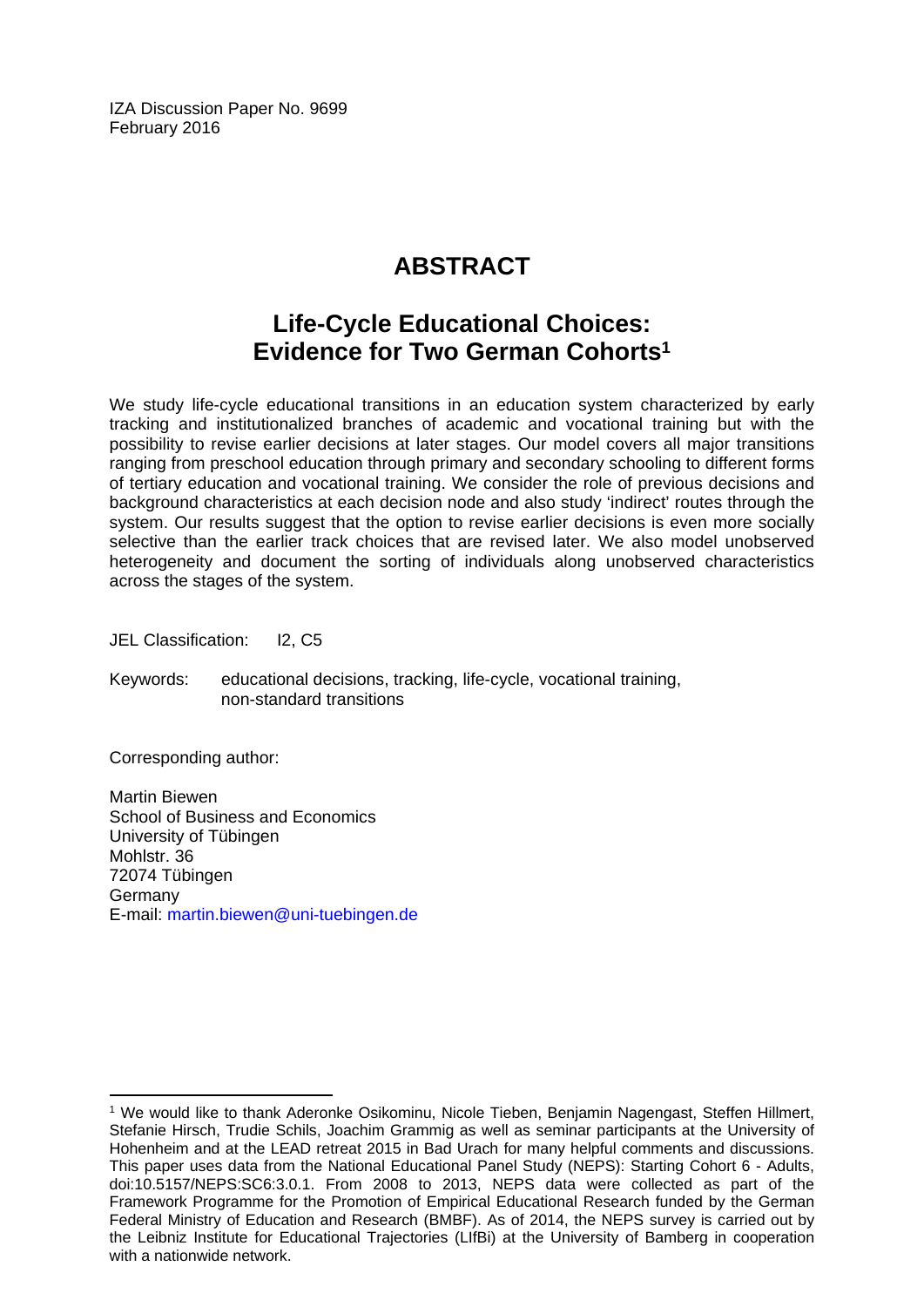### 1 Introduction

Educational qualifications are a major determinant of labour market success and therefore an important source of economic and social inequalities. Most education systems around the world have a complex structure with multiple stages and differentiated tracks. In order to understand how final educational qualifications are formed, it is necessary to follow individuals through the system and examine their decisions at each branching point. As shown by Cameron and Heckman (1998, 2001), the sequential nature of educational decisions makes it necessary to consider all transitions in a joint way as focussing on achieved educational levels or individual transitions ignores the way how a given educational level is achieved and how background characteristics influenced prior decisions leading to this level. The aim of this paper is to study sequential transitions in the German education system. The German system is of particular interest as it provides institutionalized branches of vocational and academic training combined with early school tracking, but also combined with the possibility to switch tracks at many points and to take indirect routes to particular educational outcomes. As will be seen below, a substantial proportion of individuals takes such indirect routes through the system. The goal of this study is to examine in detail the role individual and background characteristics as well as previous decisions play at each decision node in order to establish which economic and social characteristics matter at what stage and how social selectivity differs in different parts of the system. We consider all stages of the system ranging from pre-school education through primary and secondary schooling to different forms of tertiary education and vocational training.

Our study supplements and extends the existing literature on the intergenerational transmission of educational levels (see, e.g., Shavit and Blossfeld, 1993, M¨uller and Shavit, 1998, Breen et al., 2009) as well as the research on individual transitions for the special case of the German system (Dustmann, 2004, Riphahn, 2003, 2005, Kristen and Granato, 2007, Educational Report, 2008, Kristen et al., 2008, Heineck and Riphahn, 2009, Luthra, 2010, Riphahn and Schieferdecker, 2012, Steiner and Wrohlich, 2012, Hillmert and Wessling, 2014, Dustmann et al., 2014). Research on educational transitions in Germany has so far mostly focussed on individual transitions at different branching points in the system. For example, Dustmann (2004) studies secondary school choice and its connection to subsequent wages. Dustmann et al. (2014) follow a similar goal using quasi-experimental variation in secondary school choice. Heineck and Riphahn (2009) examine secondary school attainment and its relation to parental background for a wide range of birth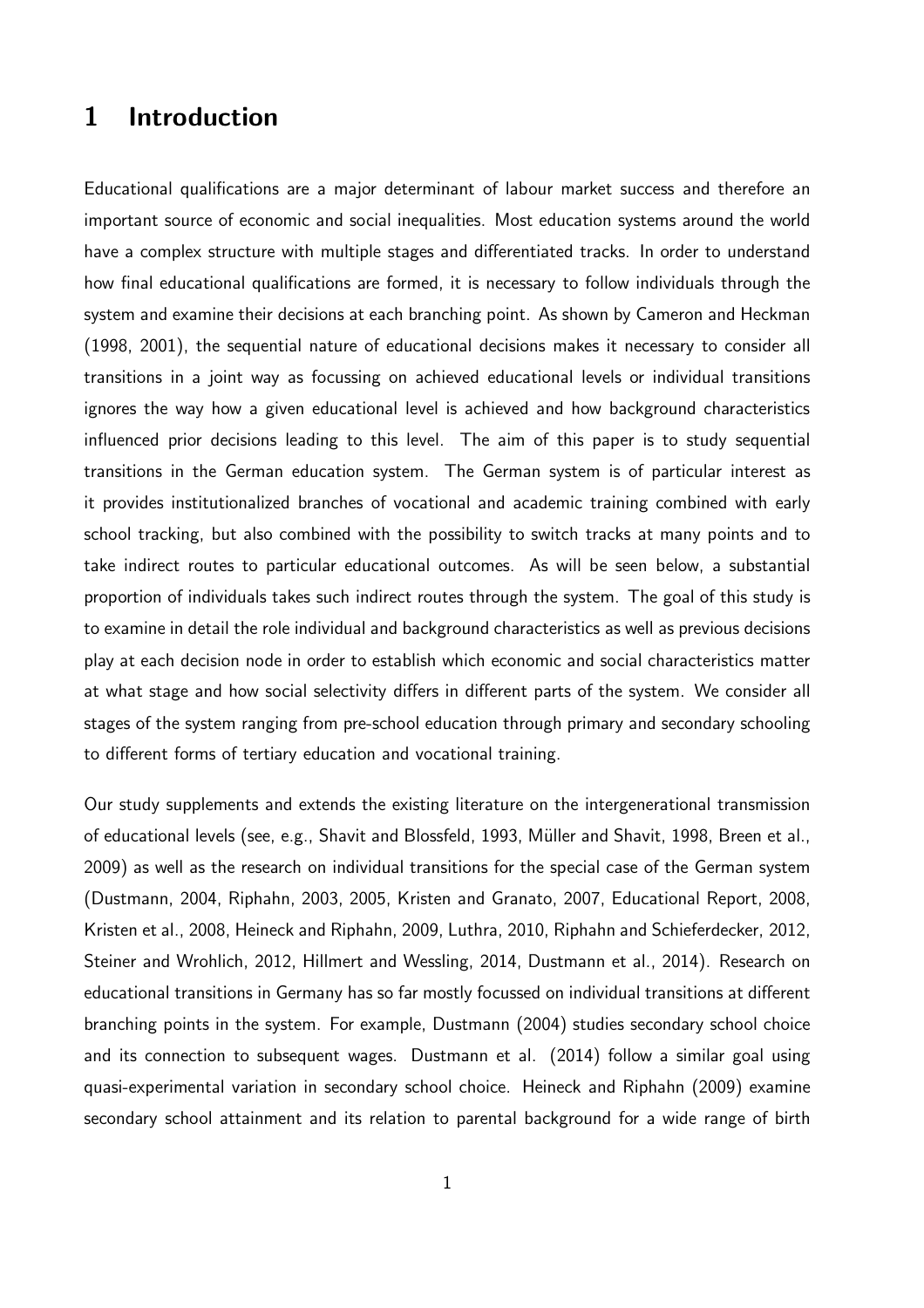cohorts. Riphahn and Schieferdecker (2012) and Steiner and Wrohlich (2012) investigate the determinants of entry into tertiary education after successful completion of the highest secondary track. Riphahn (2003, 2005), Kristen and Granato (2007) and Luthra (2010) study secondary track choice with a particular focus on the potential influence of migration background. Kristen et al. (2008) do the same but for the decision to enter tertiary education. Hillmert and Wessling (2014) consider the transition from secondary school to vocational training, while Educational Report (2008) summarizes evidence on individual transitions at different stages of the system.

We do not know of many studies for the German case that consider more than one educational transition at the same time. To our best knowledge, Lauer (2003) is the only study that explicitly combines more than one stage in a two-stage ordered choice model that compares secondary and post-secondary education choices in Germany and France. Riphahn and Schieferdecker (2012) implicitly consider two stages by including a sample selection equation for successful completion of the highest secondary track in their choice model for tertiary education. We do not know of any attempts to model longer transition sequences for the German case, although such studies exist for some other countries. In their seminal contributions, Cameron and Heckman (1998, 2001) investigate sequences of educational transitions in the US system. They emphasize the importance of modeling the influence of background characteristics at each stage separately and point out the possibility of dynamic selection bias. Dynamic selection bias arises if the selective continuation of individuals in different branches of the system changes the distribution of unobserved characteristics across the different decision nodes. Despite its usefulness, the methodology of Cameron and Heckman (1998, 2001) has not found its way into the mainstream of transitions research. The few contributions using their methodology we are aware of include Colding (2006) and Karlson (2011) using Danish data.

Our study aims to make the following contributions. To our best knowledge it is the first one to present a complete model of all the major transitions in the German education system, including transitions that have not or that have rarely been studied before such as the decision to obtain a degree as a master craftsman after successful completion of a vocational training degree or the decision to study at a university as opposed to a more practically oriented university of applied sciences (*Fachhochschule*). A second contribution is that we use for our analysis of life-cycle educational decisions a data set that has become available only recently and that, to our best knowledge, has not been used for this purpose before. Our evidence based on the *Starting Cohort 6* of the *National Educational Panel Study (NEPS)* therefore complements existing evidence on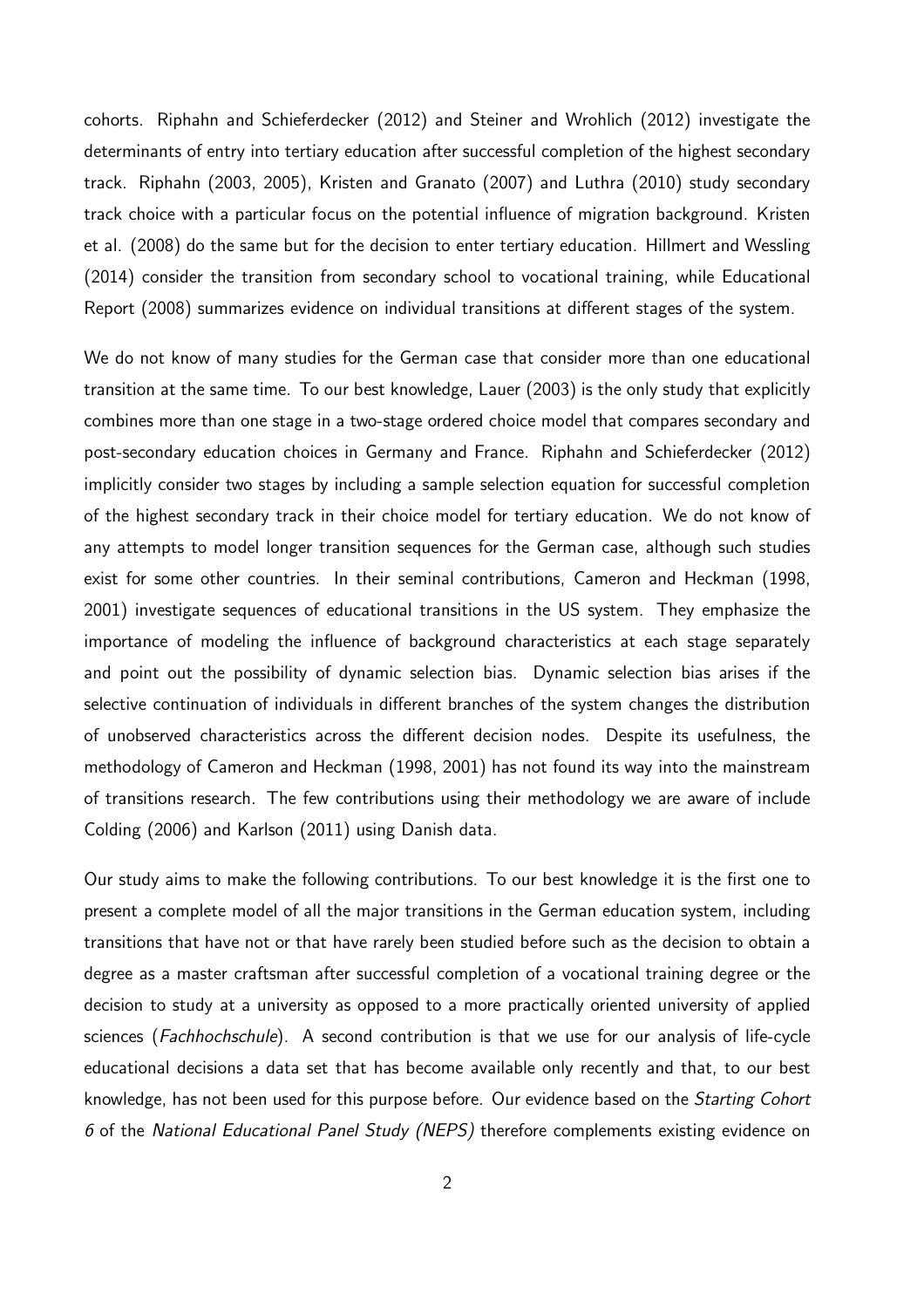individual transitions obtained from other sources such as the *German Socio-Economic Panel (SOEP)* or the *Mikrozensus*. A third contribution is that, apart from modeling the main routes through the system, we explicitly consider 'non-standard' transitions such as the switching of tracks or the decision to enter tertiary education after successful completion of the practically oriented vocational training. Our analysis of 'non-standard' transitions is to a certain extent inspired by Hillmert and Jacob (2010) who also consider such transitions, using another data set and not modeling decisions in a multivariate way. We model in detail decisions between tracks but also the likelihood of finishing a given track once it has been started. Given the structure of the German system, our decision tree is more complex and much more 'non-linear' than the one considered e.g. by Cameron and Heckman (2001), Colding (2006) and Karlson (2011). A fourth contribution of our study is that we explicitly model the role of unobserved heterogeneity at each decision node and that we trace the distribution of unobserved heterogeneity through the decision nodes of the system in order to document the sorting of individuals in terms of unobserved heterogeneity. A fifth and final contribution is that we conduct our analysis separately for a cohort born between 1950 and 1964, and a cohort born between 1965 and 1979. This allows us to assess long-term changes in transition behaviour in a period of educational expansion, complementing the evidence on such changes provided in Riphahn (2003), Heineck and Riphahn (2009) and Schieferdecker and Riphahn (2012).

The rest of our paper is organized as follows. Section 2 provides an overview of the institutional details of the German education system. In section 3, we outline the econometric model used for our empirical analysis. In section 4, we describe in detail the data set on which we base our analysis. In section 5, we present and discuss our empirical results. Section 6 concludes.

### 2 Overview of the German education system

Germany has a standardized education system which is at the responsibility of each federal state. Although there are certain differences across federal states, the general structure of the system is quite uniform across the whole country. Figure 1 provides an overview of the many different possible ways through the system.<sup>2</sup> Education generally starts with the non-compulsory *Kinder-*

 $2$ The numbers in the graph display the percentage of individuals in our data who pass through a given branch (upper numbers: birth cohort 1950 - 1964, lower numbers: birth cohort 1965 - 1979). See section 4 for more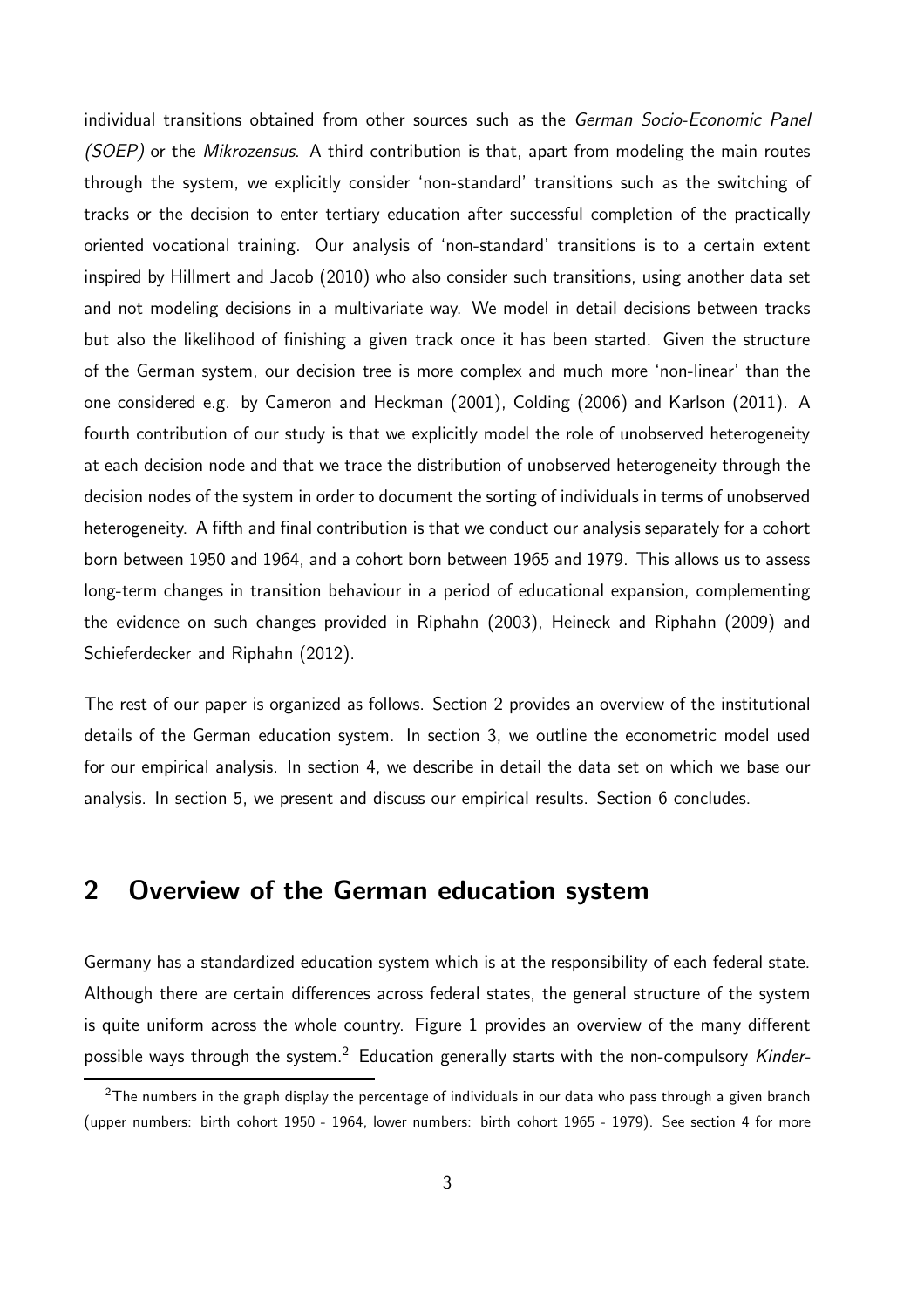*garten* at around three. At around six years, all children enter the compulsory elementary school (*Grundschule*) which typically lasts four years until the age of 10. At the end of elementary school, one of three secondary tracks has to be chosen. The lowest secondary track (*Hauptschule*, taking five years) as well as the middle secondary track (*Realschule*, taking six years) typically prepare for a subsequent vocational training. The highest secondary track, *Gymnasium*, is academically oriented and takes nine years. Its final degree, the *Abitur*, is the precondition for entering tertiary education at universities or at universities of applied sciences (*Fachhochschule/FH*). The tracking into the three different school forms is generally by ability, although there are differences between the federal states as to whether teachers' recommendations on which track a child should choose may be overridden by parents.

The early tracking in the German school system has been a reason for concern because it is unclear whether the system is able to allocate students according to their life-time abilities and whether tracking at this early age is excessively influenced by parental background.<sup>3</sup> However, as will be seen below, there are a number of possibilities to switch tracks. For example, graduates of *Hauptschule* may relatively easily obtain a *Realschule* degree by successfully continuing their education at a *Realschule* or another institution granting the *Realschule* degree. Although harder, graduates of *Realschule* may also continue their education at a *Gymnasium* or another institution that grants the *Abitur*, which will enable them to take up studies at a university or a *Fachhochschule*. Students may also downgrade to a lower track at any time.<sup>4</sup>

After secondary school, individuals may either complete a vocational training program, which may comprise classes at a vocational school in addition to training received from an employer, or enter tertiary education. The tertiary education sector consists of two main branches: universities and universities of applied sciences (*Fachhochschulen*). Degrees at universities are more academically oriented and take slightly longer than those at the more practically oriented universities of applied sciences. Of course, individuals holding the university entrance qualification (*Abitur*) may also first complete a vocational training program and continue with a study program at a university

details.

 $3$ See, e.g., the discussion in Dustmann, 2004, Hanushek and Wössmann, 2006, Mühlenweg and Puhani, 2010, and Dustmann et al., 2014.

<sup>&</sup>lt;sup>4</sup>In addition to the three secondary school types, so-called comprehensive schools (Gesamtschulen) were introduced from the end of the 1960s onwards. These schools either had an internal tracking system similar to the general one, or had no tracking system at all. See section 4 for how these schools are treated in our analysis.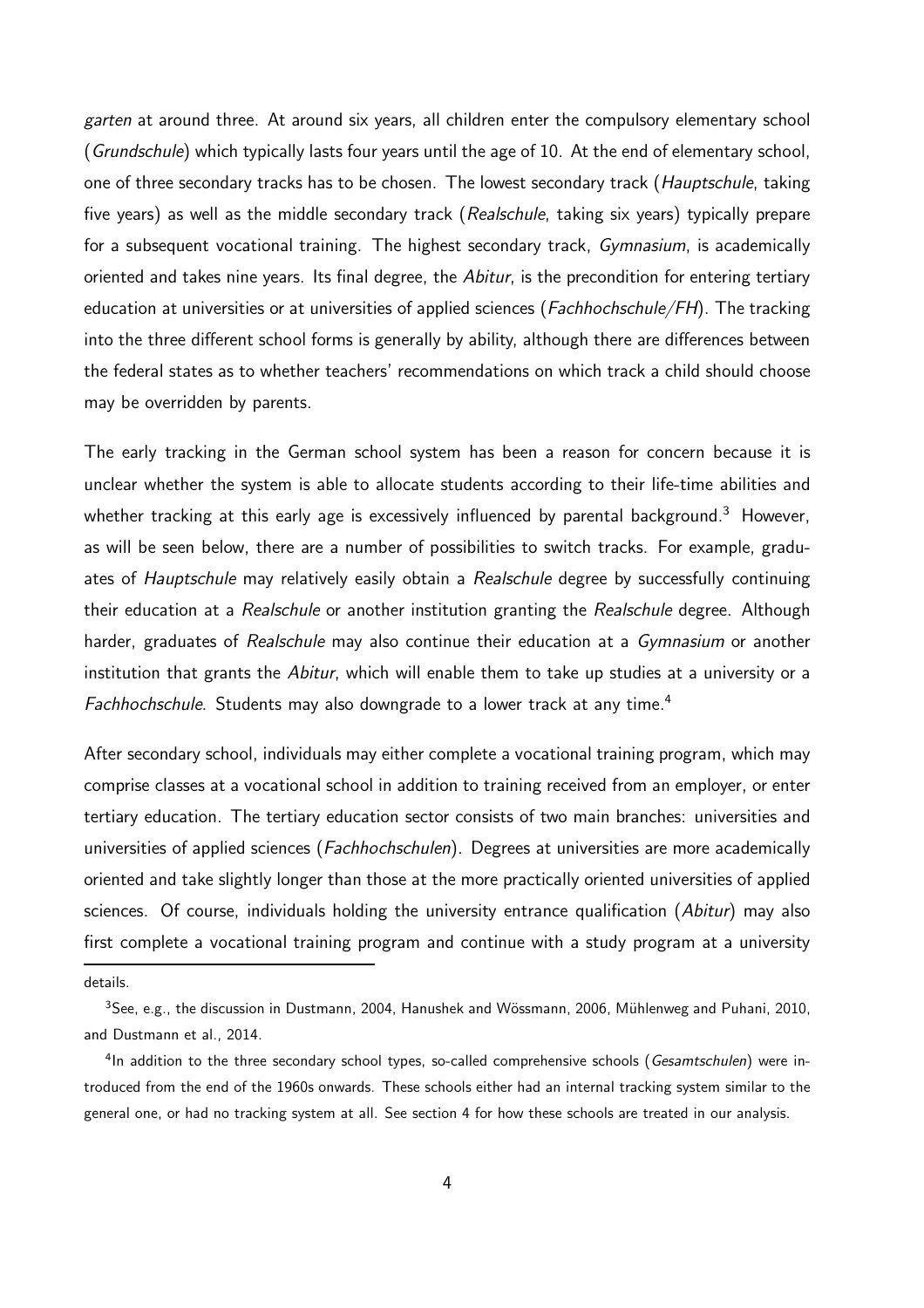or a university of applied sciences at a later point of time. Individuals who have successfully completed a vocational training degree and who have some minimum amount of work experience, may obtain the degree of a master craftsman (*Meister*) by taking additional examinations. The master craftsman degree typically qualifies its holder to start their own business or to work as a team leader in industry or commerce.

It is important to note that education in Germany is generally free at all stages. Neither schools nor universities charged fees during the periods considered by us. Vocational training is generally provided by firms in combination with classes at state-financed vocational schools which also do not charge tuition fees. Training at firms is also free. Apprentices may even earn a wage or a salary which is however lower than that of regular employees. Given that universities and universities of applied sciences do not charge tuition fees, the cost of studying at these institutions mainly consists of subsistence expenses and the opportunity cost of not being able to work fulltime during the study program. For individuals whose parents do not have sufficient means to support their children during their studies at universities or universities of applied sciences, a student allowance (BAföG) covering subsistence costs was introduced in 1971. This allowance was gradually transformed into a (substantially) subsidized student loan in later years.

### 3 Econometric Model

In order to investigate which characteristics matter at which stage in the system, we follow Cameron and Heckman (1998, 2001), Colding (2006), Karlson (2011), and model the sequence of individual educational decisions as a function of individual characteristics and previous choices, taking account of unobserved heterogeneity. As shown by Cameron and Heckman (1998, 2001), the latter is potentially important as dynamic selection bias may confound the estimates of the effects of background characteristics on individual transitions. This will be the case if individuals with poor background characteristics only progress to higher stages if they have good unobserved characteristics. For example, it is plausible that individuals from poor backgrounds who progress 'against the odds' to higher stages have above average levels of motivation, ambition or ability, generating a correlation of these characteristics with background characteristics at higher stages.

Let  $J$  be the set of all nodes at which an individual can make an educational transition (see figure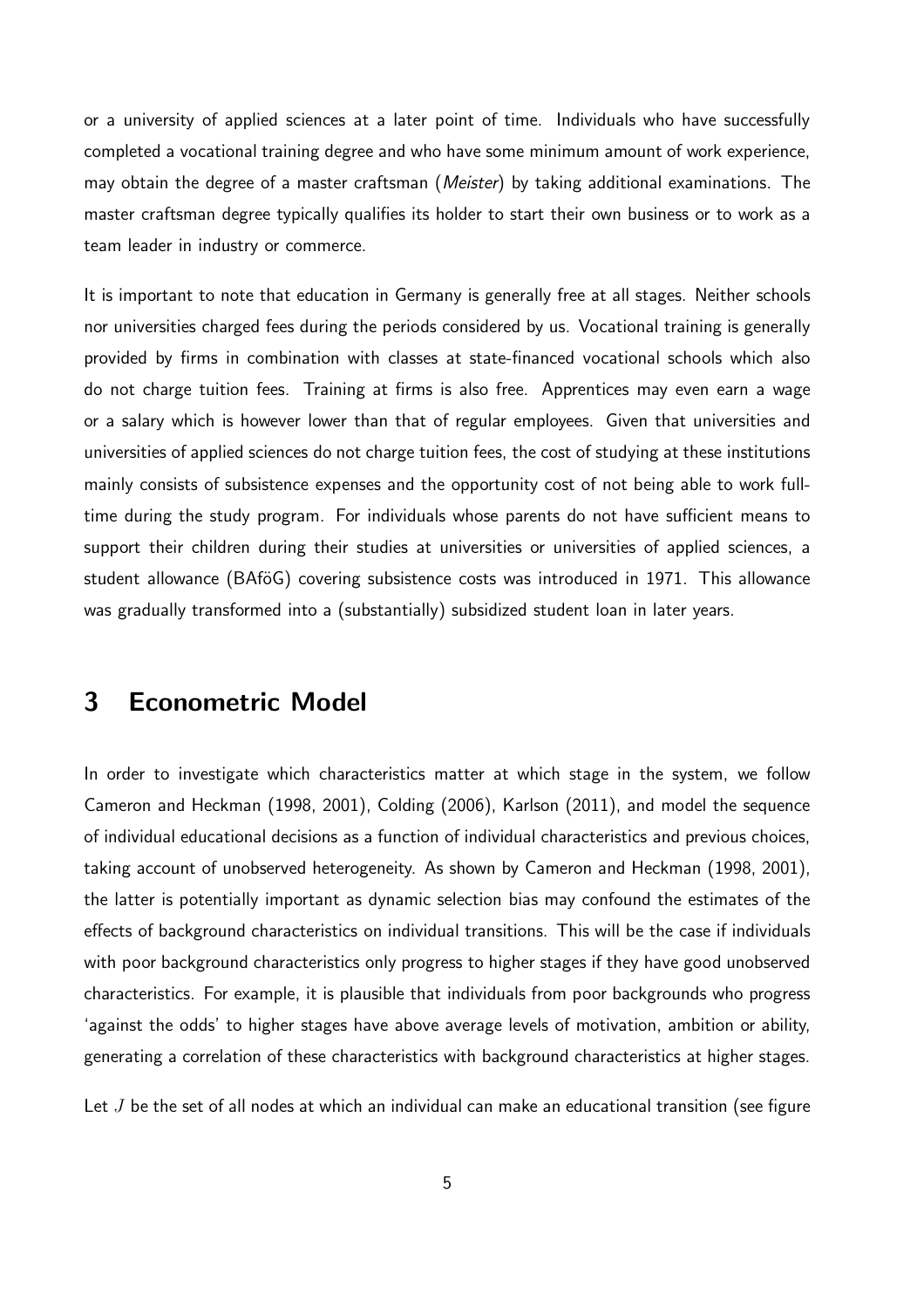1). At node  $j \in J$ , the individual may choose an option  $c' \in C_j$ , where  $C_j$  is the set of all options at j (the branches originating at a particular node in figure 1). A model for the probability that the individual chooses option  $c' \in C_j$  conditional on her individual characteristics  $X_j$  at node  $j$ , and conditional on unobserved heterogeneity  $\eta$ , is given by

$$
Pr(D_{j,c'} = 1 | X_j, \eta) = \frac{exp(X'_{j,c'}\beta_{j,c'} + \alpha_{j,c'}\eta)}{\sum_{c \in C_j} exp(X'_{j,c}\beta_{j,c} + \alpha_{j,c}\eta)},
$$
\n(1)

where  $D_{j,c'}$  is a dummy indicating the choice of option  $c'$  at node  $j$ . The individual's characteristics  $X_j$  at node j are assumed to also include the choices made at previous nodes. The parameters  $\alpha_{j,c'}$  capture the influence of unobserved heterogeneity  $\eta$  on the decision for option  $c'$  at node  $j$ . Unobserved heterogeneity  $\eta$  stands for unobserved characteristics such as unobserved aspirations, preferences or abilities which influence the choice at node  $j$  in addition to the observed characteristics. The introduction of the random effect  $\eta$  not only controls for dynamic selection bias but also relaxes the assumption of independence of irrelevant alternatives if  $C_i$ contains more than two alternatives (Karlson, 2011). In order to identify all  $\alpha_{i,c'}$ , the variance of  $\eta$  has to be normalized. We assume  $\eta$  to be normally distributed with mean zero and variance one. As common in multinomial logit models, the coefficients  $\beta_{j,c}$  of one  $c \in C_j$  are set to zero.

A possible interpretation of model  $(1)$  is that the option  $c_j^*$  $_j^\ast$  chosen by the individual at node  $j$  is the optimal choice for the individual given the situation at  $j$ , i.e.

$$
c_j^* = \arg\max_{c \in C_j} V_{j,c},\tag{2}
$$

where  $V_{j,c}=X_{j,c}'\beta_{j,c}+\alpha_{j,c}\eta+\nu_{j,c}$  is the value of option  $c\in C_j$  with  $\nu_{j,c}$  coming from an extreme value distribution independently across  $c \in C_i$  (Cameron and Heckman, 2001). In an alternative interpretation, equation (1) simply describes other behavioral mechanisms that link the choice at j to observed and unobserved characteristics  $X_j$  and  $\eta$ .

Given the sequential structure of decisions  $D = \{D_{j,c}, j \in J, c \in C_j\}$ , the probability of observing the sequence of choices made by the individual conditional on observed information  $X=\{X_j,j\in J\}$  can be written as

$$
L(D|X,\theta) = \int_{\eta} \prod_{j\in J} \left[ \prod_{c'\in C_j} Pr(D_{j,c'}=1|X_j,\eta)^{D_j,c'} \right] \phi(\eta)d\eta,
$$
 (3)

where  $\theta$  collects all the parameters of the model.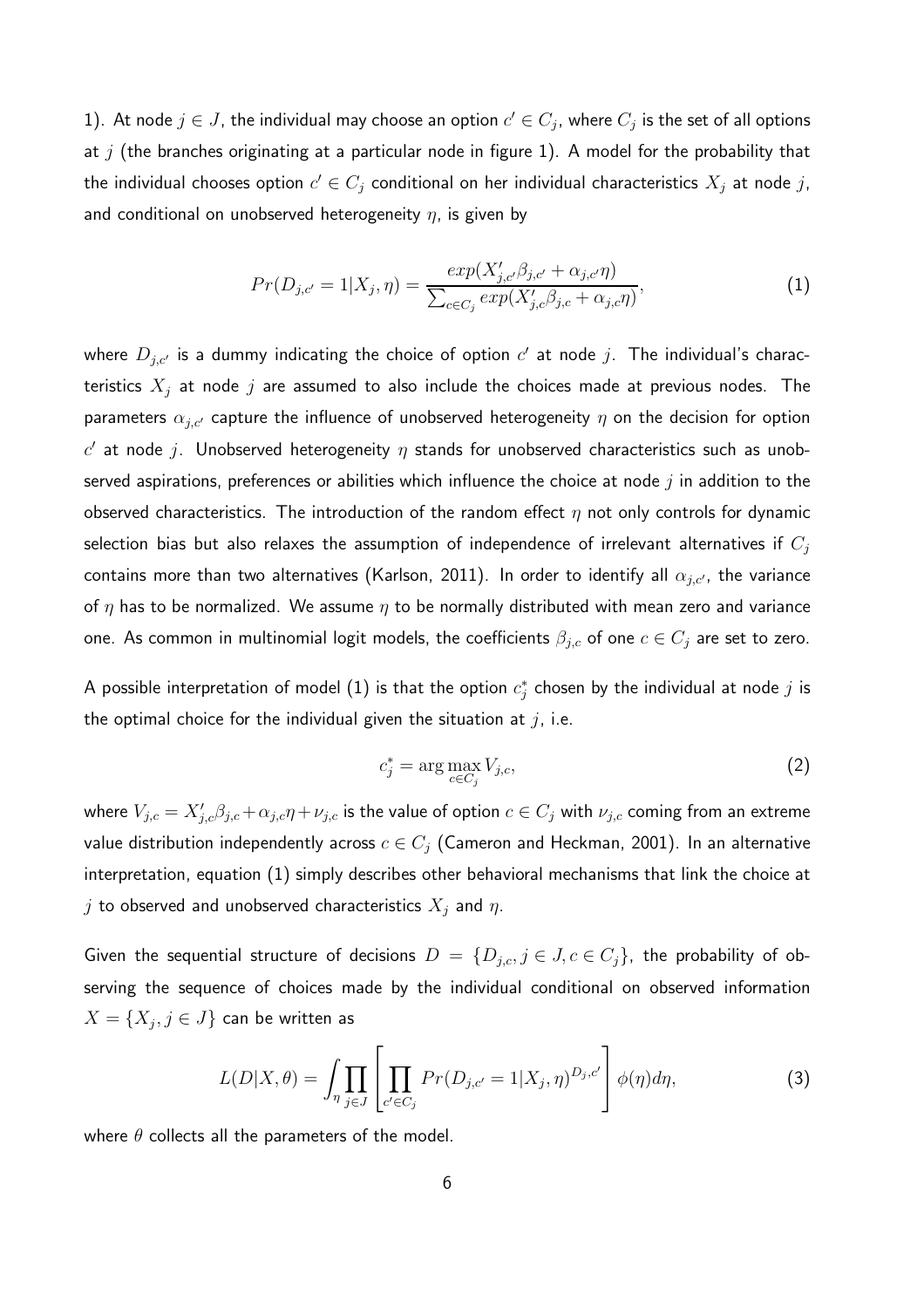For certain purposes, our interest lies in predicting the value of the unobserved heterogeneity term  $\eta$  for an individual with observed characteristics  $X=\{X_j,j\in J\}$  which we compute as the posterior prediction

$$
\hat{\eta} = \int_{u} u \; \omega(u|D, X, \hat{\theta}) du \tag{4}
$$

using the empirical conditional posterior distribution

$$
\omega(u|D, X, \hat{\theta}) = \frac{Pr(D|X, u, \hat{\theta})}{\int_{u'} Pr(D|X, u', \hat{\theta}) \phi(u') du'}
$$
(5)

after inserting the maximum likelihood estimates  $\hat{\theta}$  for  $\theta$  based on (3) (see Rabe-Hesketh et al., 2004).

For the presentation of our results, we compute average partial effects of changing certain variables in  $X_j$  on the probability to choose a particular option  $c^\prime$  at node  $j$ . For these partial effects, we calculate for each individual the discrete probability change given  $X_j$  and  $\hat{\eta}$  and average these probability changes over all individuals who take a decision at node  $j$ . In order to compute standard errors for the average partial effects, we employ a parametric bootstrap procedure resampling from the full joint distribution of  $\hat{\theta}$  and repeating the calculation of the average partial effects 1000 times (similar to Cameron and Heckman, 2001).

### 4 Data and descriptive statistics

Our empirical analysis is based on rich retrospective life-cycle data from the National Educational Panel Study (NEPS, starting cohort adults, SC6).<sup>5</sup> The data set contains extensive retrospective information about family background, education, employment and other life domains for 11,932 individuals born between 1944 and 1986. In our analysis, we focus on two cohorts of individuals born between 1950 and 1964 (cohort 1) and between 1965 and 1979 (cohort 2). The reason to exclude individuals born earlier or later is that schooling histories immediately after the war were often irregular and that individuals born after 1980 were in many cases too young to have fully completed their education when the survey was carried out in 2007/08. We include in our analysis only individuals with at least one secondary school spell in West Germany, as transitions in the East German school system under socialism differed in many ways from those in the larger, western part of the country.

<sup>&</sup>lt;sup>5</sup>See Blossfeld et al. (2011).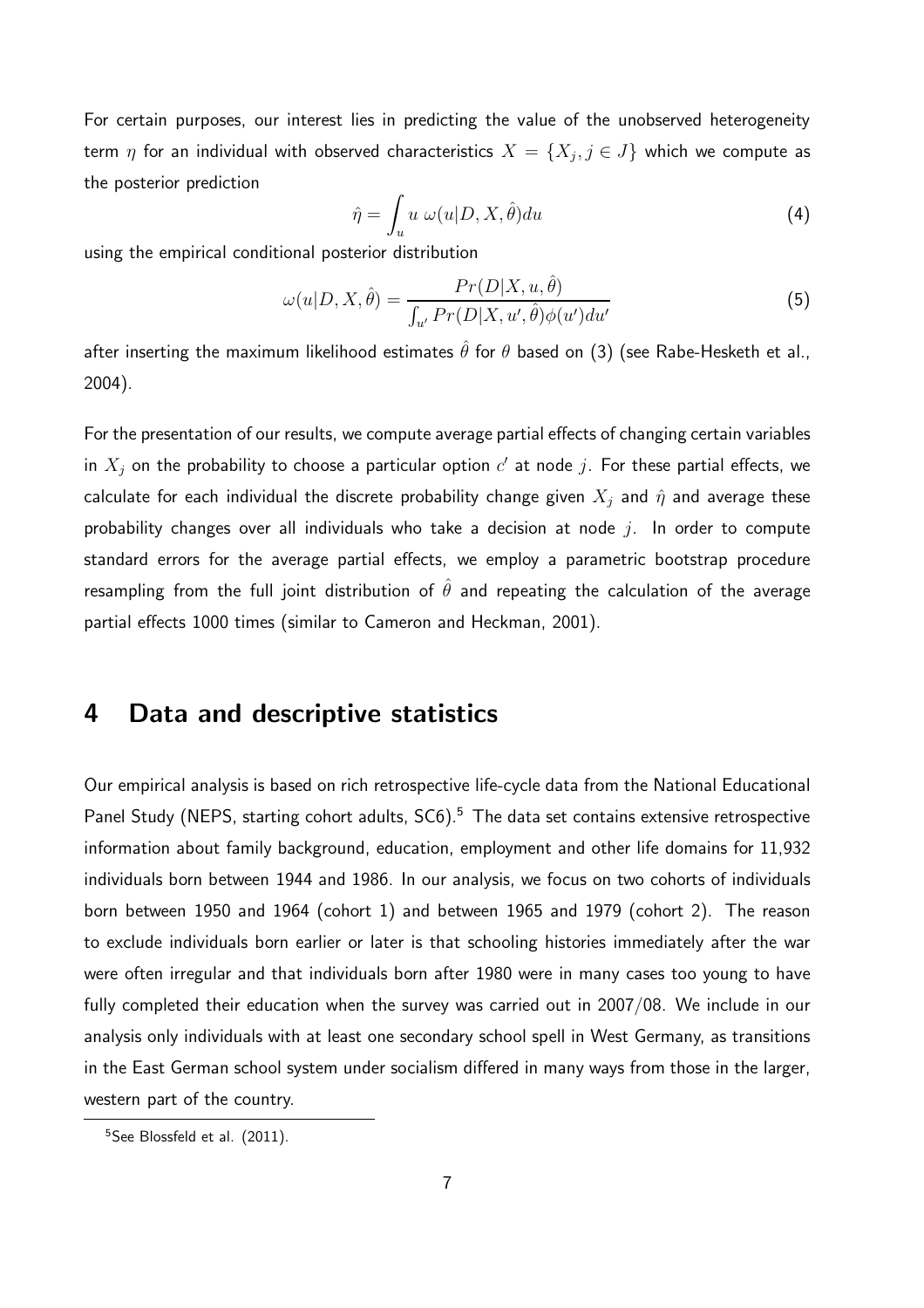An overview of the percentages of individuals per cohort who passed through the different nodes of the system is given in figure 1 (upper numbers: cohort 1, lower numbers: cohort 2). In order to keep the tree reasonably simple, we made a number of simplifications when extracting the transitions from our data. We only considered changes between the three secondary tracks which took place after grade seven (i.e. we regard track changes before that as reflecting a wrong placement in the first place). We observe a small number of individuals in comprehensive schools (*Gesamtschule* and *Waldorfschule*) which we group into the respective track if the school had an internal tracking system. If this is not the case, we group these individuals into the middle track. We also observe a small number of individuals in schools for individuals with disabilities (*Sonderschule* or *Förderschule*) which we group into the lower secondary track. In all of these cases, we explicitly control for these characteristics when modeling transition probabilities.<sup>6</sup>

Looking at the descriptive statistics shown in figure 1, the most conspicuous differences between the two cohorts are the higher share of individuals in cohort two who pass through Kindergarten, a general shift from the lower secondary track (*Hauptschule*) to the middle secondary track (*Realschule*) and to the upper secondary track (*Gymnasium*), and a moderately higher share of individuals who take up studies at universities or universities of applied sciences. Another remarkable difference is higher share of individuals who upgrade to *Gymnasium* from the lower secondary track *Realschule*. The percentages at the remaining nodes are remarkably stable across the two cohorts, including the percentages of individuals who drop out of individual tracks.

As described above, our goal is to model the decisions at each branching point in the system as a function of individual and background characteristics, and of previous decisions. The list of characteristics considered by us is given in table 1. With regard to parents' education we distinguish between the four different categories shown in table 1. For parents' occupational status we form three groups: high (managers, high ranking civil servants and military personnel, doctors, highly qualified white collar workers, self-employed with at least ten employees), medium (qualified white collar workers, master craftsmen, middle ranking civil servants and military personnel, selfemployed with less than ten employees), and low (all others). Initial experiments with including fathers' and mothers' educational and occupational background separately did not yield additional insights so that we only included parents' maximal status in our final specifications. As further

 $6A$ lso note that individuals who initially left Hauptschule, Sonderschule or Förderschule without a degree may obtain the Hauptschule degree later, e.g. at a vocational school. This explains the low proportion of individuals without school degrees.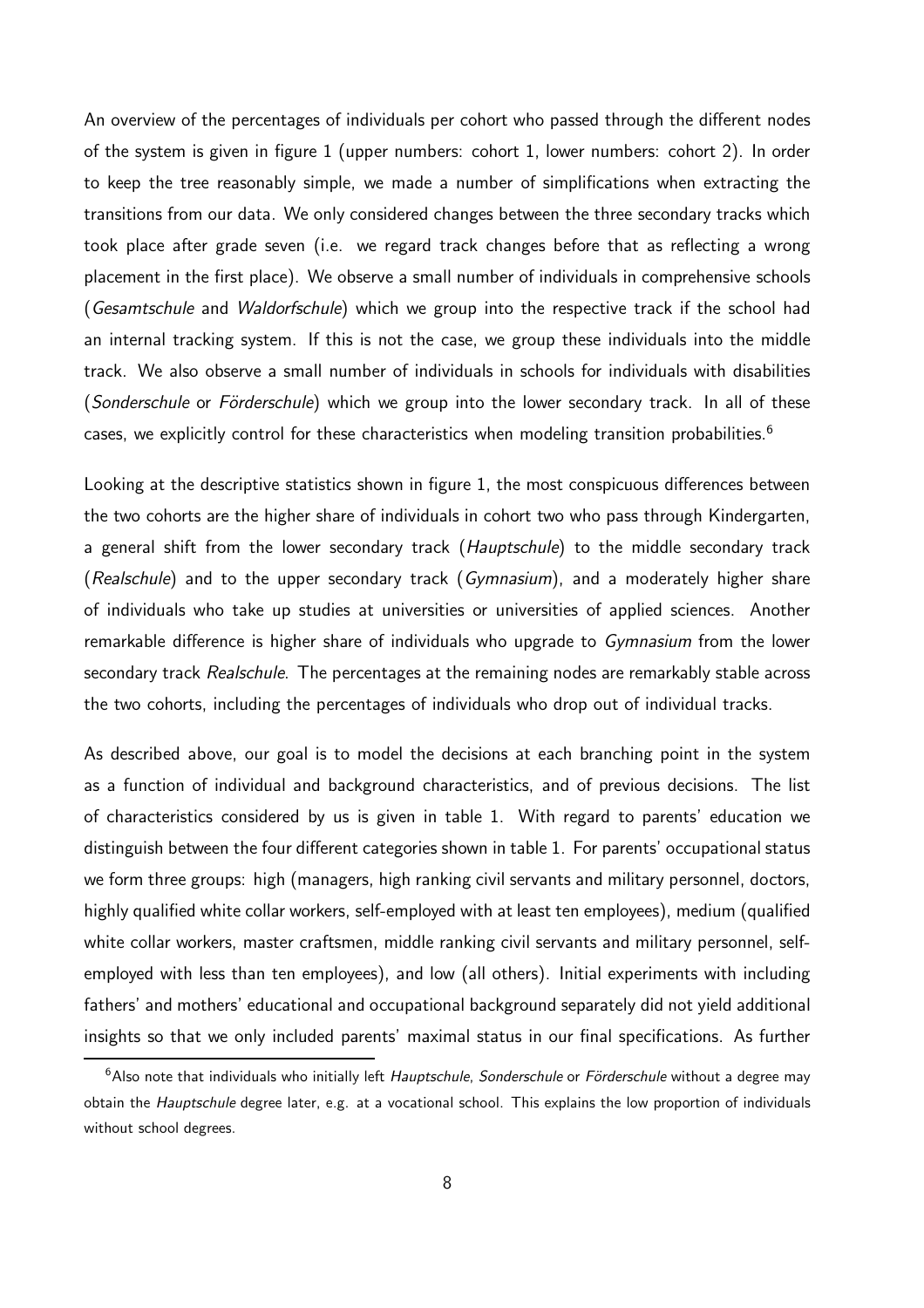characteristics we considered the number of siblings, whether the person grew up with only one parent up to the age of 15 ( $=$  broken family), gender, and migration status (one of the following holds: not born in Germany, at least one parent not born in Germany, no German citizenship, mother tongue not German, there exists a second mother tongue). We also include (self-reported) information on parents' expectations with respect to learning and having a career ('How important is it for your parents that you always learn something new?'/'How important is it for your parents that you have a very successful career?') which proxy for educational aspirations.

Apart from our main explanatory variables, we include a number of control variables in our decision models at each node. These include information on previous transitions such as whether the person went to Kindergarten, whether she switched secondary school tracks (upwards or downwards), from which secondary school track and school type she eventually graduated (*Hauptschule, Re*alschule, Gymnasium, Sonder-/Förderschule, Gesamtschule), whether she dropped out of previous educational tracks or whether she completed a vocational training degree before deciding to take up studies at a university or a university of applied sciences. The idea to include information on previous transitions is to measure the influence of background characteristics at each node net of their influence at preceding nodes. We also include individual indicators of ability (based on grade point averages in secondary school and past retentions), regional dummies<sup>7</sup>, a regional labor market indicator (the deviation of the unemployment rate from a local polynomial trend at the level of the federal states) as well as a quadratic time trend.

In order to improve identification, we make use of 'node instruments' which shift decisions at some nodes but not at others. Motivated by Mühlenweg and Puhani (2010) and Dustmann et al. (2014), we include at the end of elementary school (*Grundschule*) a dummy indicating whether the person was born before the school year cutoff date. The idea is that individuals who were born before the school year cutoff date are comparatively young when enrolling in elementary school and that this age disadvantage may make them marginally less likely to choose the more advanced secondary school tracks after grade four. We also include at the *Grundschule* node the population share of students (at grade seven and at the level of the federal state) who attend *Hauptschule*, *Realschule* or *Gymnasium*. Similarly, we include the federal ratio of students to population aged 20 to 22 years at the *Realschule degree*, the *Gymnasium degree*, and the *Vocational training degree* nodes to pick up aggregate trends of enrolling in tertiary education.

<sup>7</sup>Unfortunately, given the number of observations, it was not possible to include dummies for each federal state. Instead, we formed four regions: North, West, Middle, and South Germany.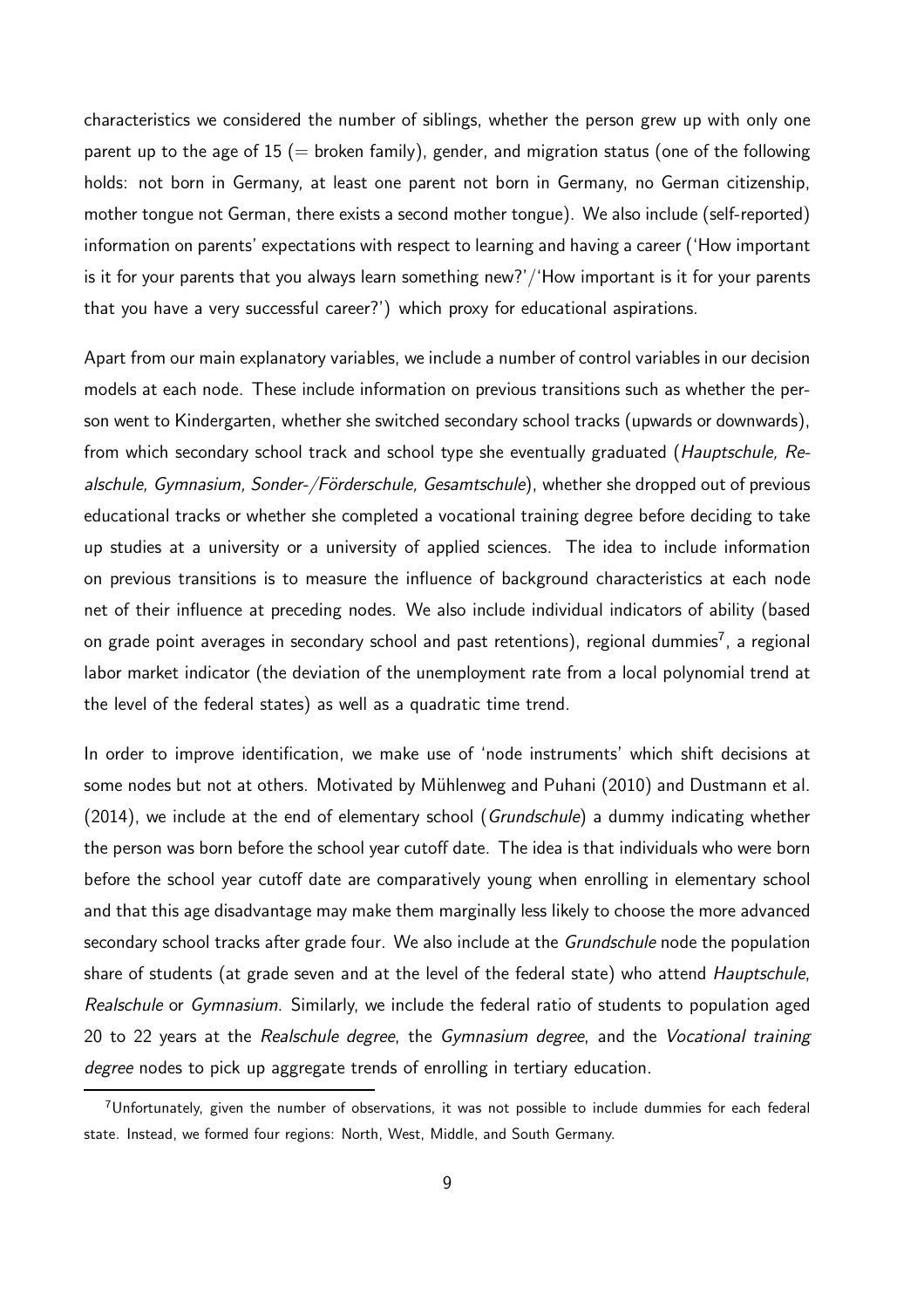For our estimations, we had to omit some of the nodes shown in figure 1 due to the relatively small number of individuals who passed through them. In particular, we omitted *Hauptschule*, *Hauptschule dropout*, *Realschule dropout*, and *Gymnasium dropout*. We experimented with including as many nodes and branches in our model as possible but found that including some of the nodes with few observations led to convergence problems or problems of perfect prediction. We also combined graduating from *University* or *Fachhochschule* into one node. This means that the individual first chooses at the *Study* node between enrolling at a *University* or a *Fachhochschule*, but then the probability of successfully completing the study program is modeled jointly for both groups of students, controlling for the track the individual is enrolled in. Similarly, we combined the two groups of students when modeling whether a person goes back to vocational training after dropping out of tertiary education.

### 5 Empirical Results

In this section we present and discuss our empirical results on how different characteristics are related to the decisions at the different stages of the system. The results are presented in terms of average partial effects of changing our main covariates on the probability of choosing a particular alternative at a given node.<sup>8</sup>

#### 5.1 Parental education

Parental education is a key regressor in the analysis of educational transitions as it most directly describes the intergenerational transmission of educational status and thus the social selectivity of educational qualifications. Our results for parental education are given in table 2. For example, the estimates suggest that in cohort two, the likelihood of taking part in early education in Kindergarten was - holding other observed characteristics constant - 13.7 percentage points higher for children from parents with tertiary education than for children from the reference group of parents in the lowest educational group (see table 1 for the definition of educational groups). Similarly, it was 12.9 percentage points higher for children from parents with *Abitur* (but no ter-

 $8$ We refrain from reporting estimates of the underlying coefficients as our full model includes (per cohort) 365 estimated parameters at 15 decision nodes. Detailed results are available on request.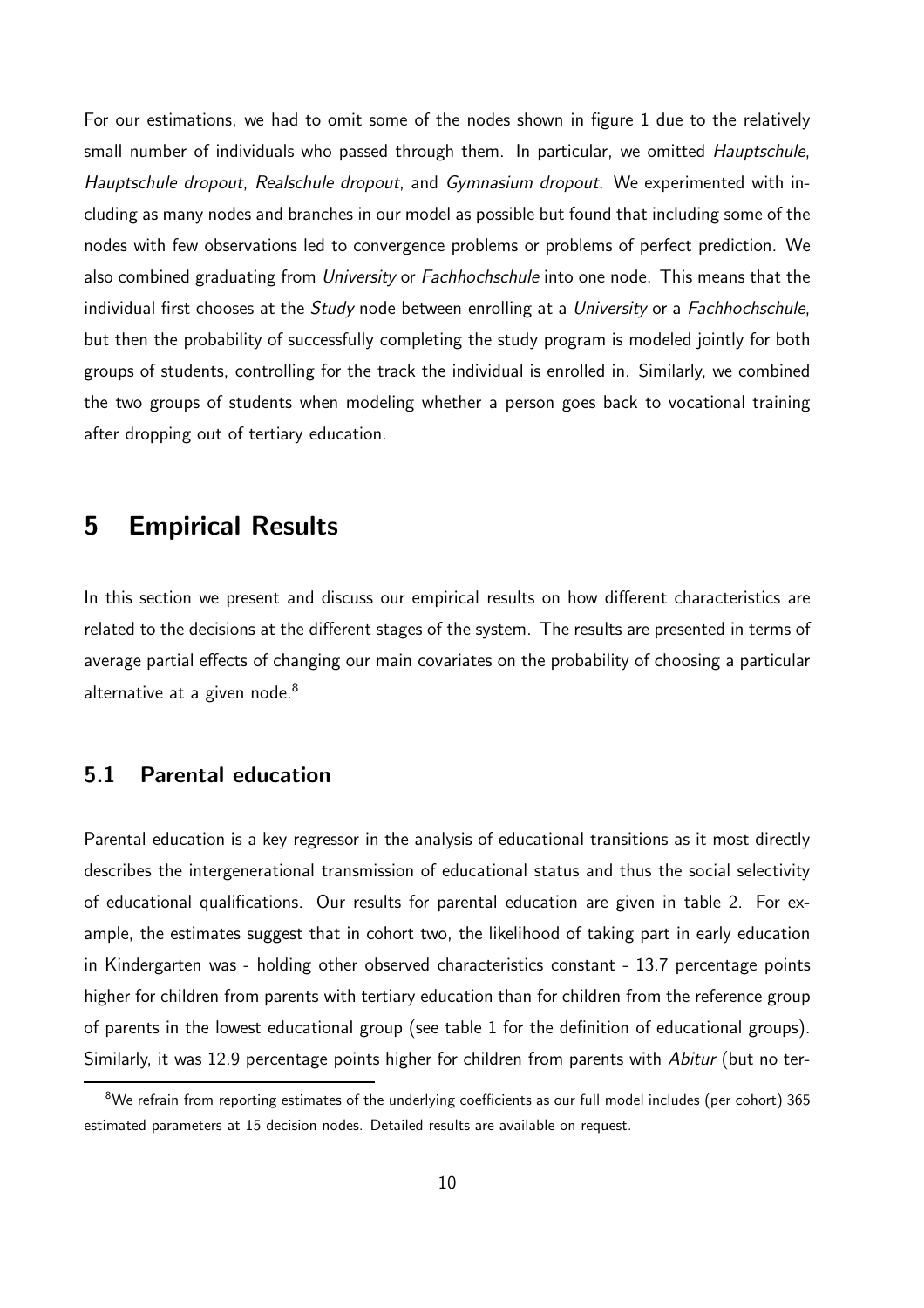tiary education), and about 7.9 percentage points higher for parents with vocational training but no *Abitur*. The cohort comparison suggests that, while going to Kindergarten was to a certain extent selective in cohort two, it used to be more selective in cohort one in which only parents from the highest educational group were more likely to send their children to Kindergarten. Given the evidence on early skill formation (Cunha and Heckman, 2007), the selectivity of Kindergarten attendance is potentially important for further educational transitions. However, including prior Kindergarten attendance as a regressor in subsequent transitions, we only found small and statistically insignificant effects of having attended Kindergarten on these further transitions.

The decision for one of the secondary school tracks after elementary school is a major branching point in the German school system as it preselects individuals for the subsequent academic and non-academic tracks. The results confirm the high selectivity of this transition with respect to parents' educational background. The likelihood of choosing the lowest track *Hauptschule* was the lower the higher the educational background of the parents, while the likelihood of opting for the highest track *Gymnasium* drastically increased in the educational level achieved by parents. This pattern was quite stable across the two cohorts, except for a negative partial effect of parents having tertiary education on the likelihood of enrolling into the middle track *Realschule* that emerges in cohort two. This suggests that the general educational upgrading in secondary school did not reduce social selectivity but even increased it in the sense that children from the highest educational background were even more exclusively selected into the highest secondary track. This is consistent with findings presented in Heineck and Riphahn (2009) based on an alternative data set (the *Mikrozensus*).

A clear pattern that emerges from table 2 is that while the selection into tracks depended to a great extent on parents' educational background, the likelihood of *completing* a track once it had been chosen was independent of parental background. In particular, the likelihood of finishing *Realschule* with a degree conditional on having started this track was not significantly related to parents' educational background, and the same is true for *Gymnasium*. By contrast, the likelihood of switching to a higher track track was highly selective. The probability of upgrading from *Hauptschule* to the middle track *Realschule* was substantially increased if one of the parents had a tertiary education degree. Similarly, the probability of upgrading from the middle track to the highest track *Gymnasium* was much higher for individuals with parents who had either a tertiary education degree or *Abitur*. This shows that the option to revise educational decisions was not much used by those whose educational background may have held them back earlier, but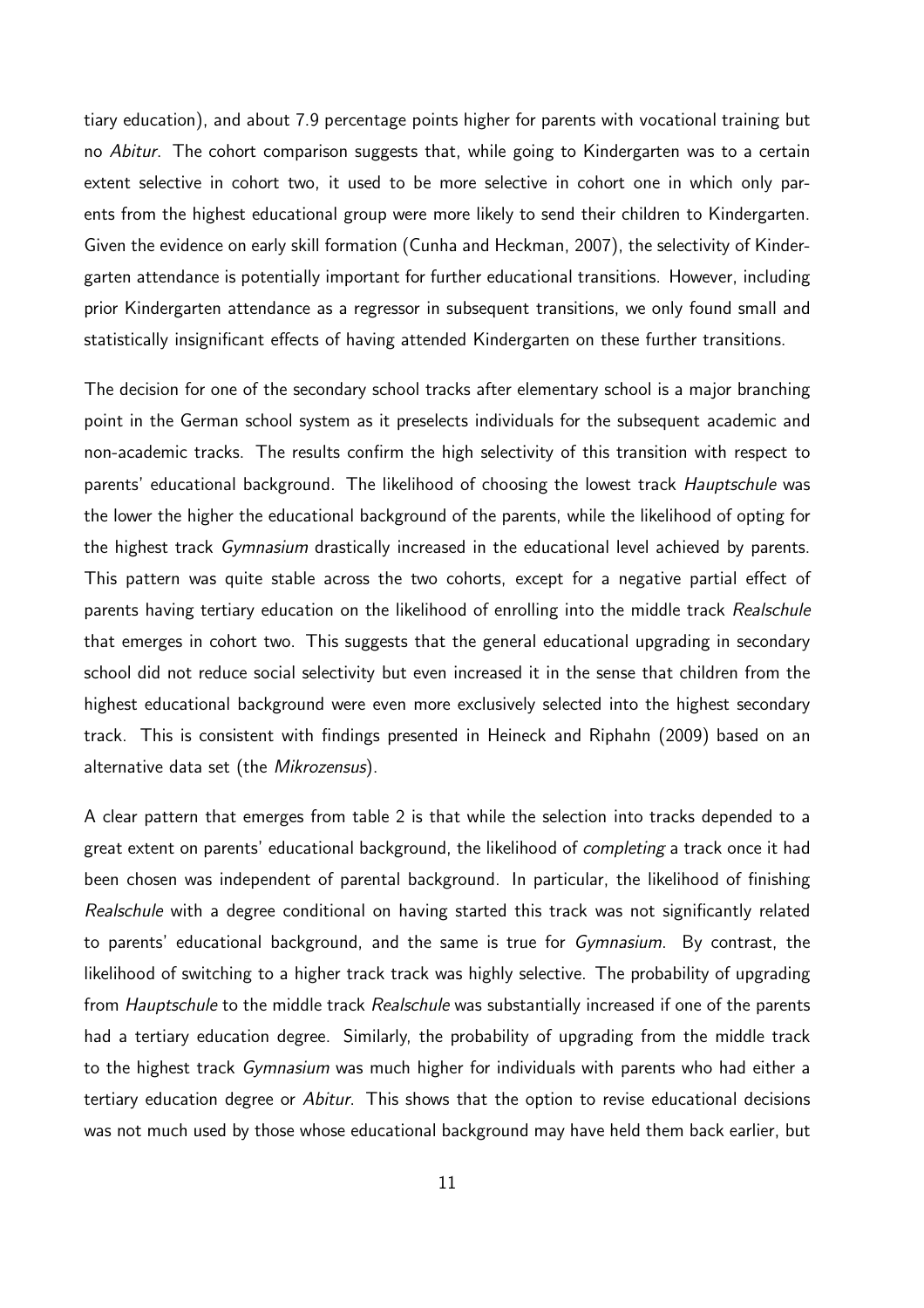by those from higher backgrounds who seized the 'second chance' to preserve the status achieved by their parents. The selectivity of upgrading decisions became stronger in cohort two, although the hypothesis that coefficients are equal across cohorts cannot be rejected statistically.

While for individuals choosing the vocational track after school we do not find any significant effects of parents' education on further transitions, we do find such effects for decisions on the academic track. Once the decision to take up studies had been taken, individuals from lower educational backgrounds were much more likely to choose the more practically oriented (and somewhat lower ranking) universities of applied sciences (*Fachhochschulen*) than the academically oriented universities. Moreover, among individuals who dropped out of university or *Fachhochschule*, those whose parents had a vocational training degree were more likely to start vocational training themselves, pointing to a persistence of occupational decisions across cohorts. Again, there are no effects of parental educational background on finishing vocational training, on finishing a university or *Fachhochschule* degree, or on finishing a master craftsman degree, conditional on having started these tracks.

#### 5.2 Parents' occupational status

Parents' occupational status is another key regressor of educational transitions. First, we expect parents' highest occupational status to be substantially correlated with family income so that some of the following results should be interpreted in this way.<sup>9</sup> Second, there may be a direct influence of parents' occupations on children's educational decisions in the sense that children follow similar occupational paths as their parents because of preferences formed during childhood or because of a higher familiarity with the occupational possibilities in the field chosen by their parents. We expect the first reason to be particularly relevant in situations where costs of an educational decision play a role, while the second reason should be independent of costs.

The first row of table 3 shows the effects of parents' occupational status on the probability of attending Kindergarten. Recall that the results shown are *ceteris paribus* effects, i.e. even holding constant parents' educational background (and all the other characteristics shown in table 1), coming from a family with higher occupational status was associated with a significantly higher probability of attending Kindergarten. Possible explanations for this pattern are that sending

<sup>&</sup>lt;sup>9</sup>Unfortunately, we lack a more direct indicator of parental income in our NEPS data.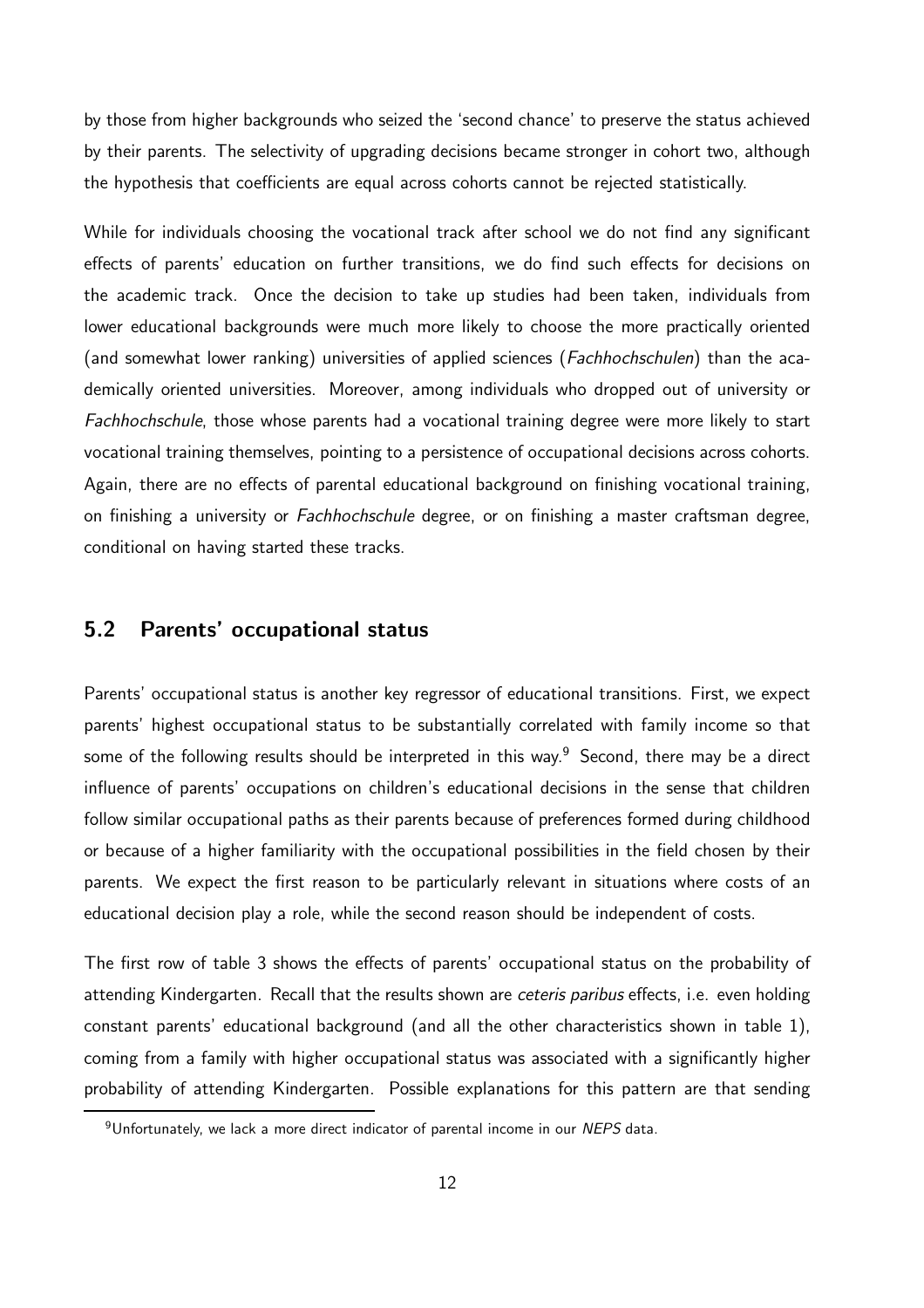children to Kindergarten involved (moderate) fees and that the division of labour in low status households tended to be more traditional, i.e. women were less likely to work. The association of parents' occupational status became slightly weaker in cohort two, suggesting that the secular rise in Kindergarten attendance made its access more egalitarian.

The decision for one of the three secondary school tracks was also highly selective in parents' occupational status. Holding parents' educational status and other characteristics constant, children whose parents' occupational status was medium or high had a lower probability of choosing the lower track, and a much higher probability of choosing the highest track. The pattern was quite stable across cohorts with a slight tendency of further differentiation at medium to higher occupational levels. Again, the probability of finishing a track once it had been chosen was not significantly influenced by parental background. However, parents' occupational background mattered for upwards track mobility. Children with higher occupational backgrounds were more likely to upgrade from *Hauptschule* to *Realschule* and from *Realschule* to *Gymnasium*, although this pattern appears to be much weakened in the second cohort. Generally, the association of upward track mobility with occupational background was also much weaker than with educational background (compare table 2). This suggests that financial constraints and direct intergenerational links between occupational status were less important for upgrading decisions than the preservation of the educational status of the parents.

It is often thought that parental backgrounds tend to loose their explanatory power at later educational stages. We do not find this to be the case. After having successfully completed vocational training, individuals whose parents had medium or high occupational status were much more likely to continue their education at university or *Fachhochschule* than those whose parents had low occupational status. Moreover, among all individuals who started a tertiary education degree (university or *Fachhochschule*), especially those from parents with high occupational status were more likely to choose to study at a university rather than at a more practically oriented *Fachhochschule*. This suggests an effect of parents' occupational status on children's tertiary education choices that is separate from parents' financial resources as there is essentially no difference in the cost of studying at a university or at a *Fachhochschule*. The results also show that, at least in cohort one, parents' higher occupational background made individuals less likely to start vocational training after dropping out of tertiary education, also pointing to a direct influence of parents' occupational choices on those of their children. Perhaps surprisingly, we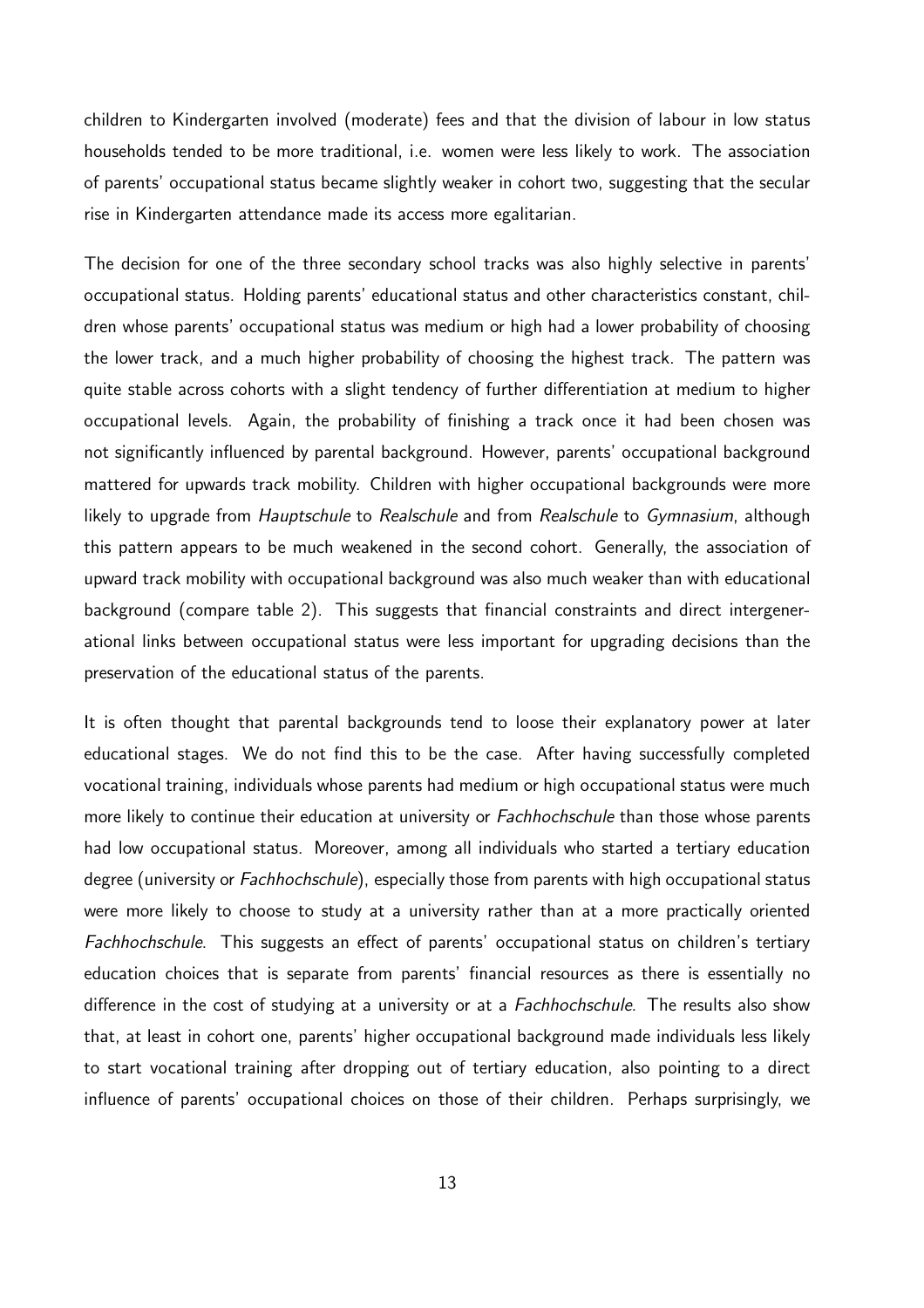measure no effects of parents' occupational status on taking up or finishing a master craftsman degree.

#### 5.3 Gender

The partial effects of gender are displayed in table 4. Here, we observe interesting changes over cohorts. While there was only a slight and stable disadvantage for women in terms of having attended Kindergarten, the pattern of choosing secondary tracks changed fundamentally from the first to the second cohort. In the earlier cohort, females were more likely to choose the middle track *Realschule* and less likely to choose the highest track *Gymnasium*. This pattern was reversed in the later cohort in which females were less likely to choose the lower track *Hauptschule*, but even more likely to choose the highest track *Gymnasium* than their male counterparts. This shows that females benefited more from the general upgrading in secondary schooling that took place from cohort one to cohort two. However, this did not translate into a higher share of women continuing their education at university or *Fachhochschule* as among graduates of *Gymnasium* in cohort two, women were now less likely to go on to study, which was not the case in the earlier cohort.

There were also clear gender differences in 'second chance' mobility between secondary tracks. In both cohorts, women were more likely than men to upgrade from the lowest track *Hauptschule* to the middle track *Realschule*, but much less likely to upgrade from the middle track to the highest track *Gymnasium*. Further substantial gender differences emerge for the decisions related to vocational training. Women were generally less likely to finish a vocational training degree once they had started it, they were much less likely to pursue a master craftsman degree after vocational training, and less likely to continue their education at university or *Fachhochschule* after having successfully completed vocational training. This picture is consistent with the hypothesis that the generally lower labour market participation of women at the time and the more likely interruption of their educational careers through marriage and fertility episodes led to generally less favorable educational transitions when compared to men. On the other hand, once women got to the stage of starting tertiary education, we observe no gender differences with respect to studying at a university rather than at the more practically oriented *Fachhochschule*, with respect to completing these tracks or with respect to the behaviour after a potential dropout from tertiary education.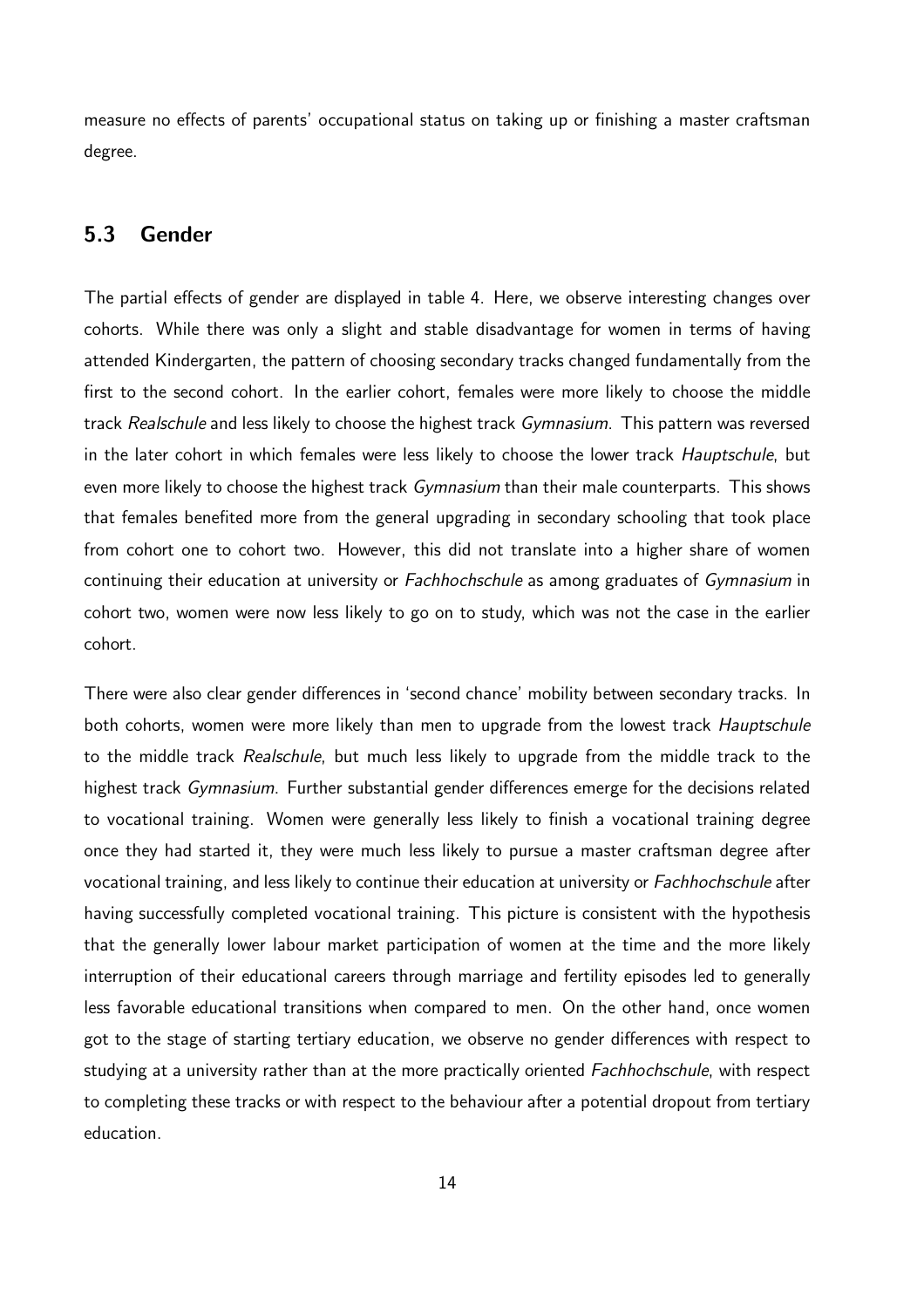#### 5.4 Number of siblings

The number of siblings serves as a potentially important indicator of family background which may influence educational decisions through at least two channels. First, there may be budget constraints for educational investments within a family. These will be the more binding the more children there are to invest in. Another possible channel are peer or competition effects, i.e. individuals may be influenced by their siblings in what level of and which kind of education they pursue. The results in table 4 show that the association of the number of siblings with educational decisions was generally both moderate and relatively stable over cohorts. In both cohorts, there was a slight negative effect of the number of siblings on the probability of attending Kindergarten, which may be explained by the fact that it is easier to look after another child at home if there are already siblings to look after. Moreover, the likelihood of choosing the lowest secondary track was moderately increased by the number of siblings, while that of choosing the highest track was decreased. This might indeed reflect family budget constraints, although we cannot rule out that there is a direct connection between the number of children and preferences for higher or lower educational tracks. In addition, there was a negative association of the number of siblings with upwards track mobility, which is also consistent with budget constraints as larger families may have a harder time to finance educational tracks that take longer. At later educational stages we do not measure any effects of the number of siblings on decisions related to vocational training or on studying at university. This may be interpreted as evidence against the sibling rivalry hypothesis, which suggests that especially at higher stages individuals with siblings are under more pressure to pursue higher degrees.<sup>10</sup>

#### 5.5 Broken family status

Growing up with only one parent may influence educational decisions both through financial constraints and through effects on motivation, ambition and self-confidence. Table 5 shows that we indeed measure negative effects of broken family status on a number of transitions. Keeping other things constant, the likelihood of choosing the lower secondary track was much higher for

 $10$ The only significant effect we measure at later stages is that of the number of siblings on the propensity to continue with vocational training after dropping out of tertiary education. This result and especially the sign change over cohorts is hard to explain. Note however that it is based on a relatively small number of observations.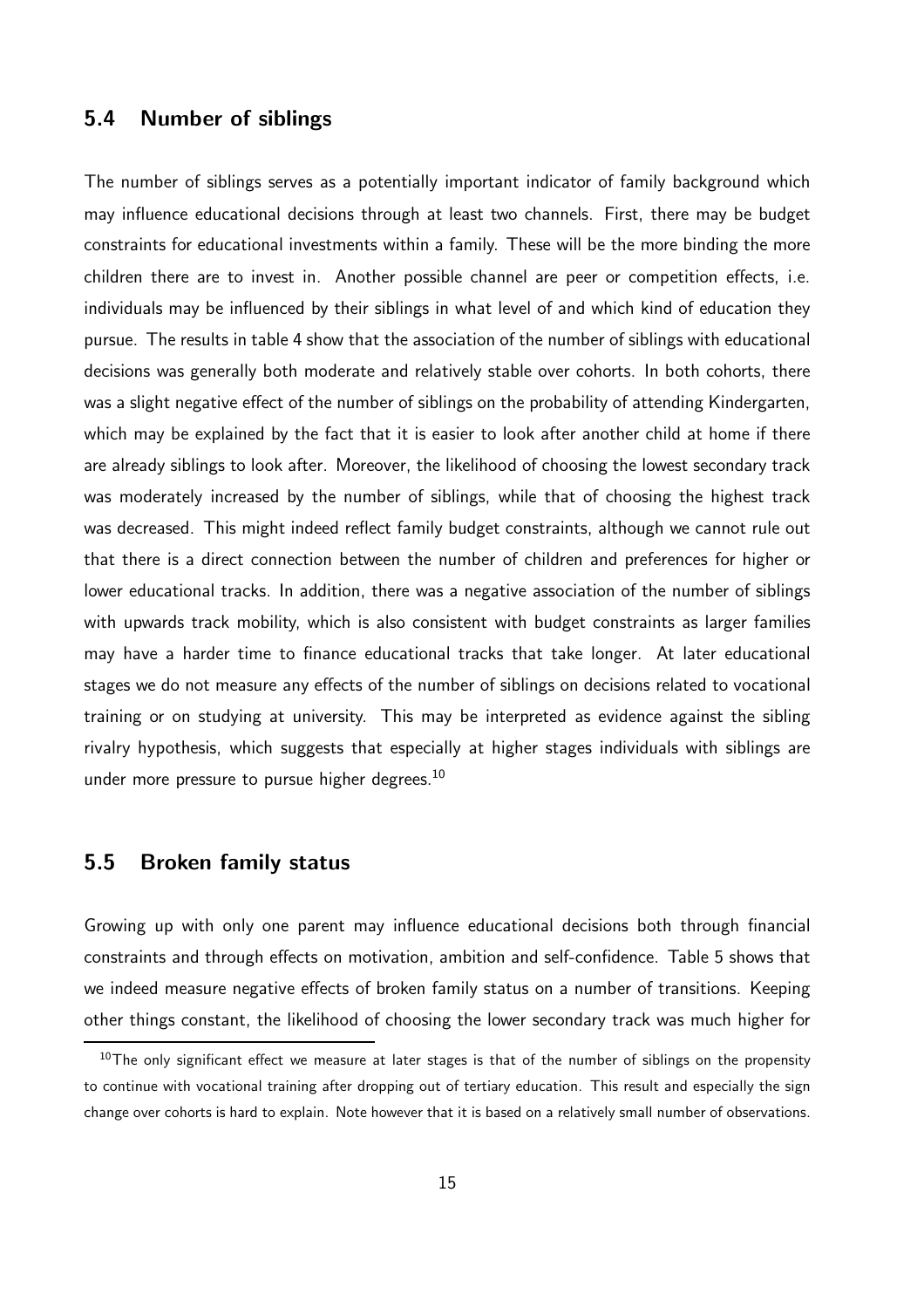individuals in broken families, while that of choosing the highest track was much lower. This effect even increased from cohort one to cohort two. There was also a significant and substantial negative effect of broken family status on upward track mobility as well as on the likelihood of finishing a given secondary track once it had been started. However, these effects vanished in cohort two. Remarkably, broken family status was also related to a significantly lower probability of successfully finishing vocational training or a tertiary education degree once it was started. This is remarkable as the risk of not finishing a given educational track conditional on having starting it was largely independent of the other covariates considered so far. This finding demonstrates that very different characteristics may matter at different points in the educational career. Note that in cohort two, individuals from broken families also had a significantly lower propensity to continue with a master craftsman degree after having successfully completed vocational training. This points to a potentially longer lasting effect of growing up in a broken family.

#### 5.6 Migration status

Our results for migration status are shown in table 5. Perhaps surprisingly, we find relatively little connection of this characteristic with educational transitions. Recall however, that we control for many other things (especially parental background) such that the remaining influence of migration status may be small or even non-existent. According to table 5, individuals with migration status even chose more favourable tracks than natives in some cases. In cohort one, they were *ceteris paribus* more likely to upgrade from the middle secondary track to the highest track and were less likely to stop their education after vocational training. In cohort two, individuals with migration background were significantly more likely to start tertiary education after having successfully completed *Gymnasium*. The only case for which we measure a migrant 'disadvantage', is that individuals with migration background were less likely to finish a *Realschule* degree in cohort two once they had started it.

Our result that individuals with migration background did generally not choose lower tracks but even tended to opt for higher tracks when controlling for parental background variables is in line with recent evidence presented in Kristen and Granato (2007), Kristen et. al (2008) and Luthra (2010). Based on data from the *Mikrozensus*, Kristen and Granato (2007) show that controlling for parental education and occupation completely eliminates differences between natives and migrants in the likelihood of holding the *Abitur* degree. Luthra (2010) finds that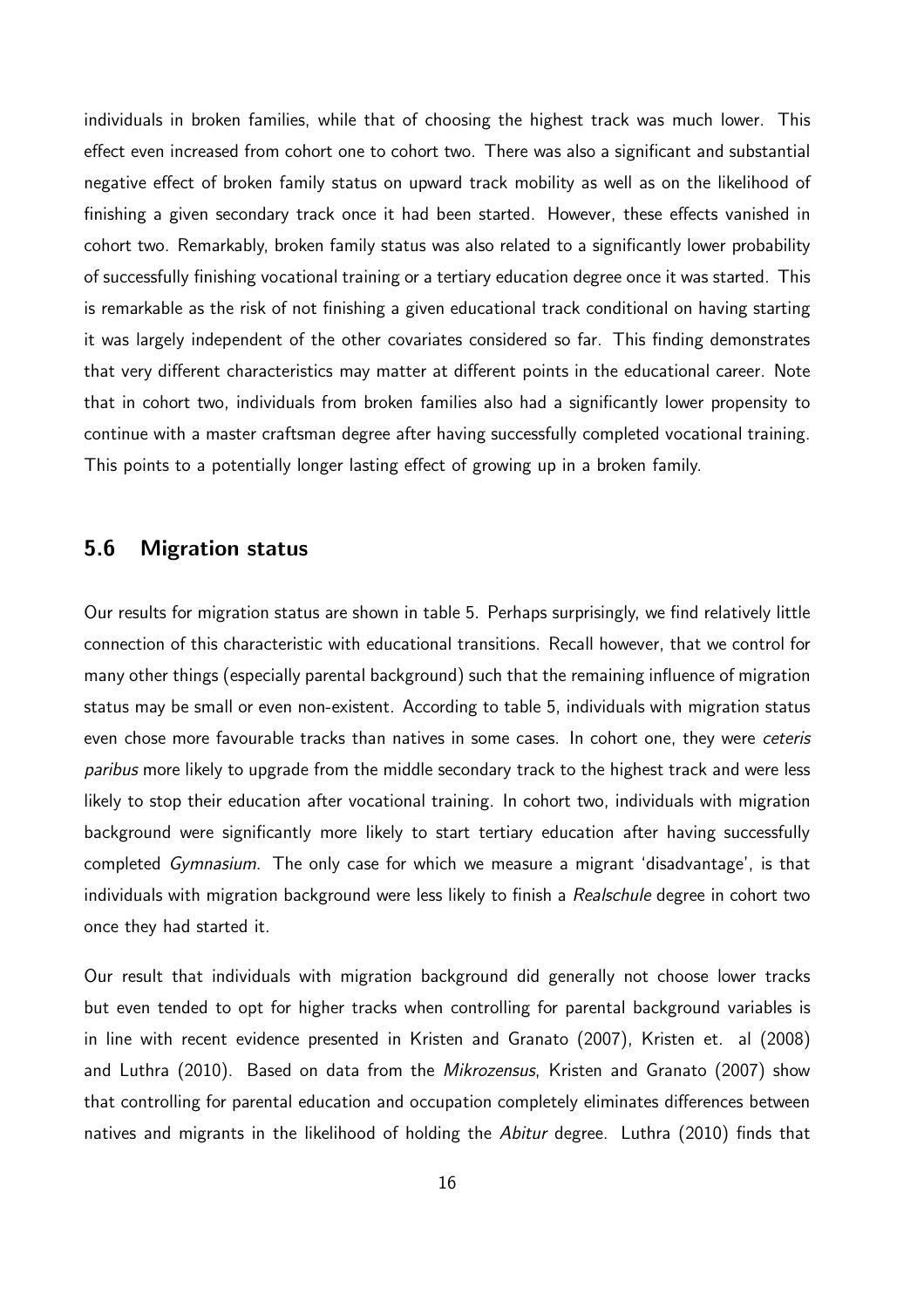some ethnicities even display an 'immigrant advantage effect'. Kristen et al. (2008) show that Turkish immigrants are more likely to enter tertiary education than natives when controlling for parental characteristics. The result that immigrants choose higher tracks than natives may be explained by a lack of familiarity with the German education system or by generally higher educational aspirations originating from their home countries (see Kristen and Granato, 2007, Kristen et al., 2008, and Luthra, 2010 for more details). Riphahn (2005) finds the opposite result that educational upgrading in secondary education was smaller for immigrants, so that an immigrant disadvantage remains (note however that her parental background controls are less comprehensive than in the other studies cited and that the periods considered only partly overlap between these studies). Both Riphahn (2005) and the other studies suggest that *changes* in the effects of migration status across cohorts are likely to be related to the changing composition of the migrant population (earlier cohorts mostly came from Greece, Italy and Spain, while in later cohorts, Turks were the majority).

#### 5.7 Parental expectations

Parental expectations are an indicator of aspirations which may have a strong influence on educational transitions. The results for the potential influence of parental expectations (only available for cohort two) on educational transitions are given in the third column of table 5. The first question we used was one about parents' expectations about learning ('How important is it for your parents that you always learn something new?'). Here, we generally observe no significant relation to individual educational transitions, except for a negative effect of higher expectations on opting for university rather than for *Fachhochschule* and a negative effect on finishing a university or *Fachhochschule* degree conditional on having started it.<sup>11</sup> An explanation for the latter effect could be that overly ambitious parents push their children into higher education although they are not willing or not able to complete it. For the second question 'How important is it for your parents that you have a very successful career?' we obtain a similar pattern. Children whose parents' expectations were higher were less likely to choose the middle secondary track *Realschule* but more likely to choose the highest track *Gymnasium*. They were also significantly more likely to upgrade from the middle to the highest track. However, once having reached the

 $11$ The partial probability effect refers to a change of the response to the above question from 'rather unimportant' to 'rather important'.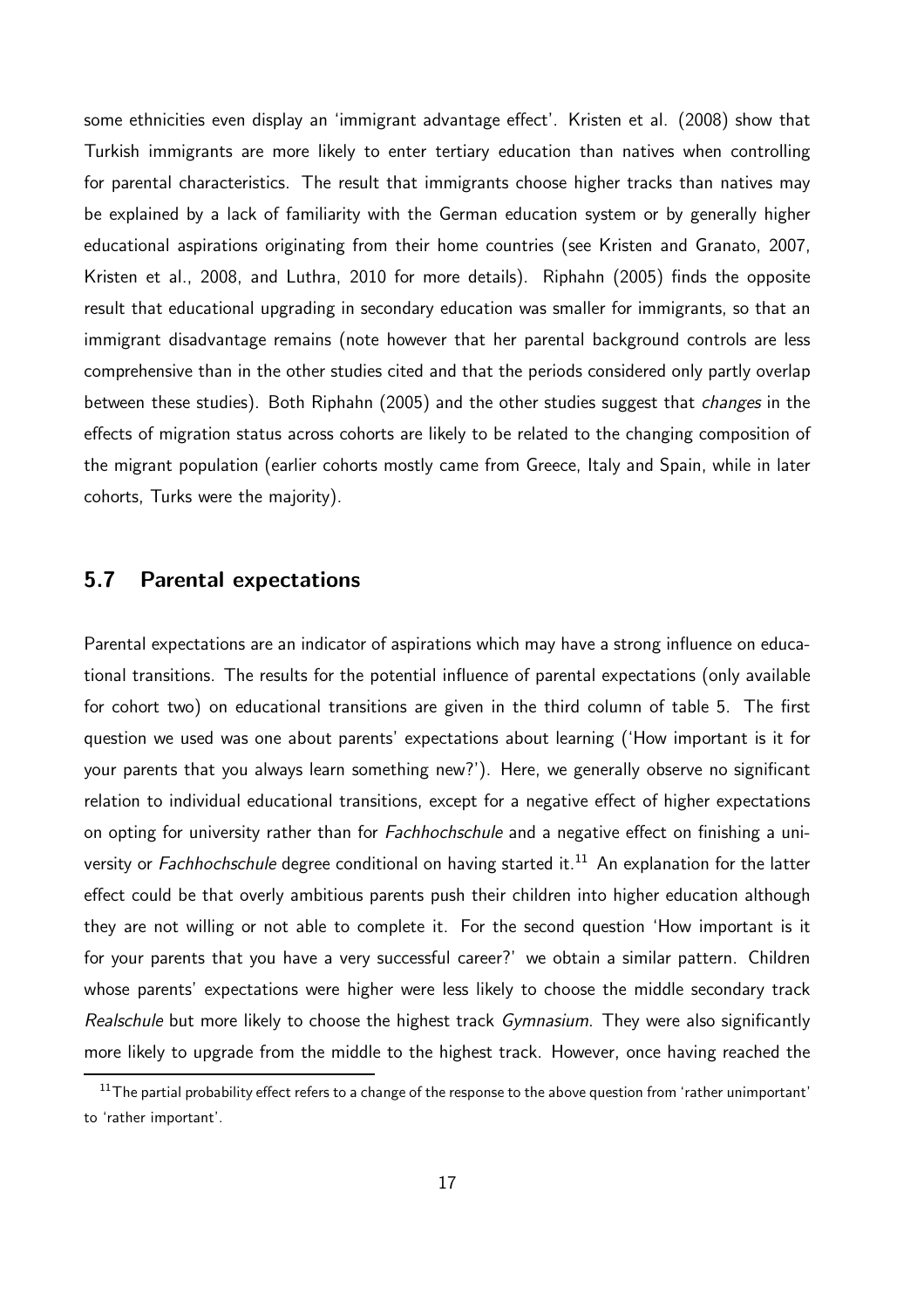highest track, they were less likely to successfully complete it. Again, this suggests that parents may push children into tracks for which they are not suited. Recall that the effects we measure for parental expectations are again net of the influence of other characteristics, in particular parents' educational and occupational status, i.e. they are likely to represent *ceteris paribus* effects of aspirations holding constant other characteristics.

#### 5.8 Unobserved heterogeneity

Having controlled for the influence of a large number of observed variables, it is interesting to see to what extent unobserved person-specific factors mattered in addition for transitions. The partial probability effects of increasing the random effect term by one standard deviation on the decisions at individual nodes are given in the second and the last column of table 5. With very few exceptions, the effects are strikingly similar across cohorts (although estimation was completely independent) suggesting a remarkably stable pattern. It turns out that unobserved heterogeneity plays some role in the decision between the lowest secondary track and the middle one in the sense that higher values of the unobserved heterogeneity term push individuals into the middle rather than into the lower track. The most substantial effects of the unobserved heterogeneity term can be observed for upward transitions between secondary school tracks. Here, the *ceteris paribus* effect of a one standard deviation change of the unobserved heterogeneity on the probability of upward mobility from *Hauptschule* to *Realschule*, and from *Realschule* to *Gymnasium* was around 35 percentage points in cohort one and around 20 to 25 percentage points in cohort two.

At first sight, the effect of the unobserved heterogeneity term at the *Gymnasium degree* node is surprising as individuals with high values *ceteris paribus* opt for vocational training after *Gymnasium* rather than choosing to study at a university or *Fachhochschule*. However, one has to keep in mind that there is a considerable inflow into the *Gymnasium* node from the lower *Realschule* node consisting of individuals with high values for the unobserved heterogeneity term. If these individuals are more likely to opt for vocational training after having successfully completed *Gymnasium*, then this will generate a negative relationship between the unobserved heterogeneity term and the transition to a tertiary education degree. A similar effect has been found by Riphahn and Schieferdecker (2012) who measure a negative correlation between the unobservables leading to *Gymnasium degree* and those leading to university studies. At the *Vocational training degree* node, the unobserved heterogeneity term again is an indicator of strong upward mobility: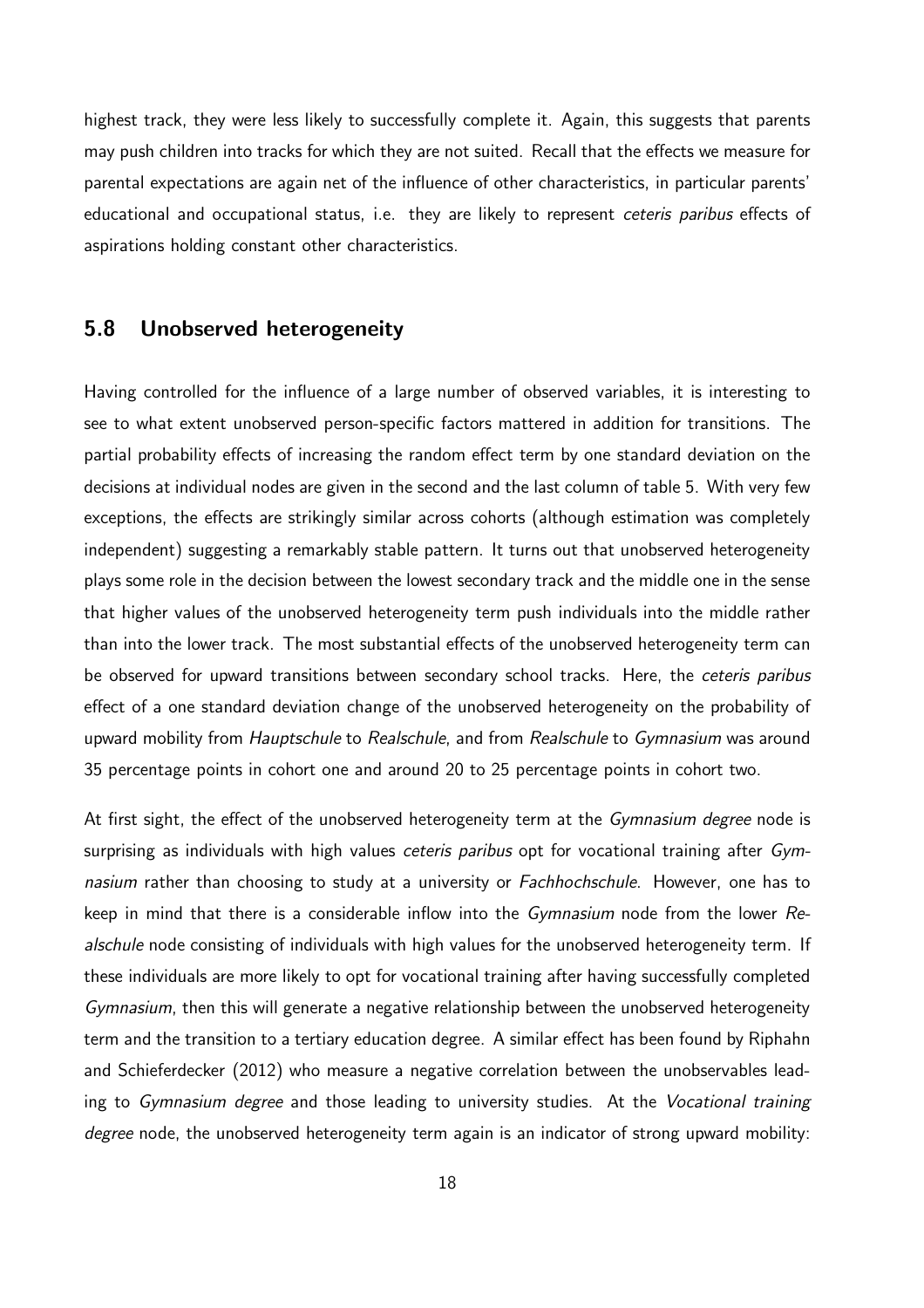individuals with high levels of it were much more likely to start a university or a *Fachhochschule* degree after having finished their vocational training. Interestingly, such individuals then *ceteris paribus* more often chose to study at a more practically oriented *Fachhochschule* rather than at university, and they were less likely to finish the tertiary education degree once they started it (the latter only in cohort two).

We explore these patterns in more detail by examining how the distribution of predicted random effects (4) changes across decision nodes. Figure 2 shows this distribution for all individuals. By construction of the model, the distribution is centered, i.e. the average random effect term (as represented by the vertical bar) is zero. Going on to secondary school degrees, we find that individuals who obtain the lowest secondary degree *Hauptschule* tend to be negatively selected, while those going through the middle and the upper track tend to be positively selected (figures 3 to 7). For the upper secondary track *Gymnasium*, we also observe a slight tendency of the distribution to become more spread out in cohort two (figure 6). This is consistent with the hypothesis that the expansion of participants in higher secondary education led to a more heterogenous composition of the individuals studying there as also less talented and less ambitious individuals were admitted into these tracks. The distribution of unobserved heterogeneity among individuals in vocational training is not much different from that of the overall population (figures 8 and 9). As expected, individuals going through the *Study* node were on average positively selected (figure 10). However, the distribution displays a conspicuous heaping at the upper tail which turns out to be the group of highly positively selected individuals who reach the *Study* node indirectly via prior vocational training (see the distribution for these individuals in figure 11). The distribution for those who obtain a university or a *Fachhochschule* degree and that for those who drop out of these tracks resemble the distribution at the *Study* node, although the distribution for the dropouts has more mass at the lower end, as expected (figures 12 and 13). The distribution at the *Master craftsman* node is very much centered around zero, i.e. these individuals are neither positively nor negatively selected in terms of unobserved heterogeneity (figure 14).

### 6 Summary and discussion

This paper presents a comprehensive analysis of transitions in the German education system using life-cycle data from the *Starting Cohort 6* of the *National Educational Panel Study (NEPS)*.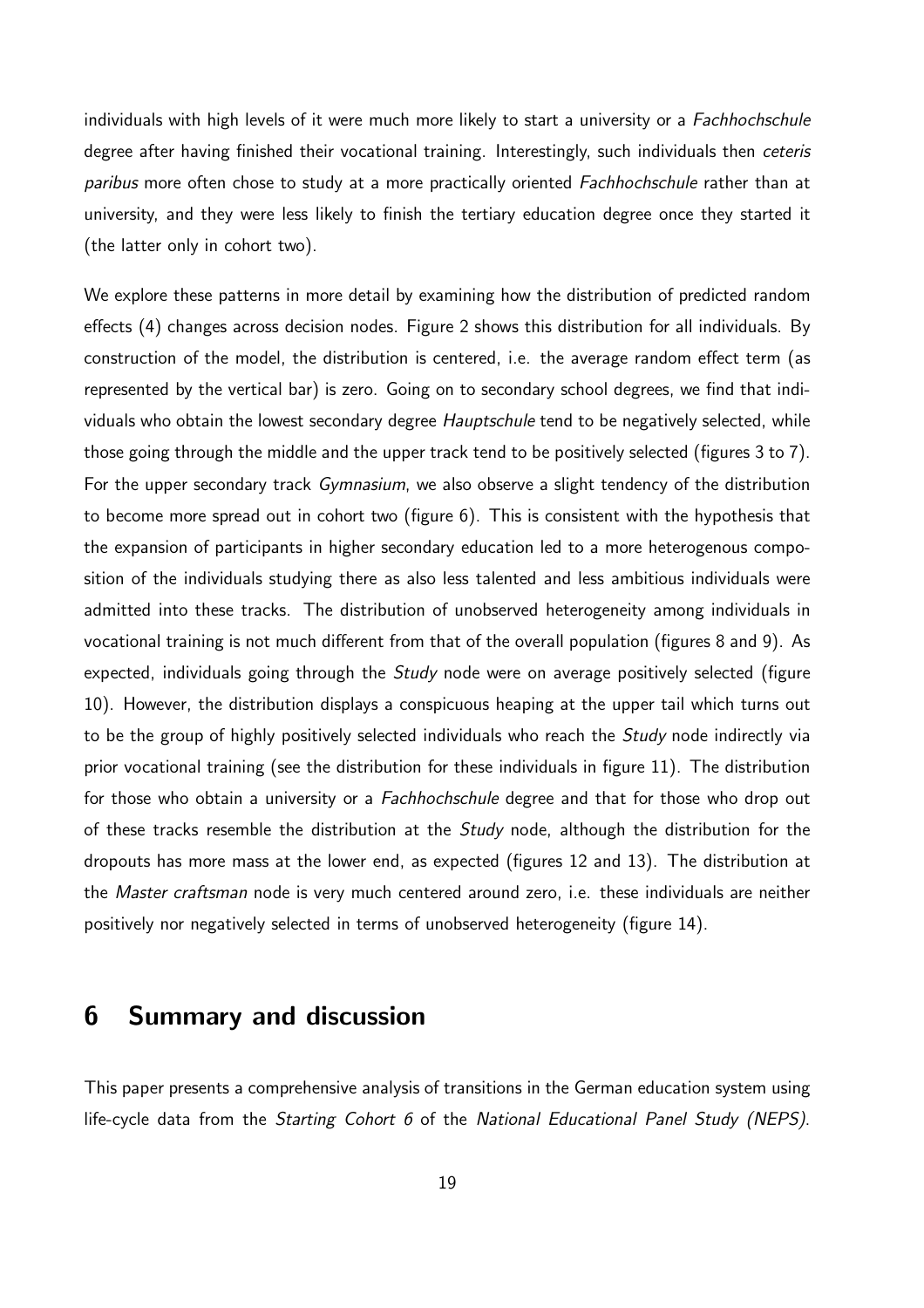Our analysis covers educational transitions from Kindergarten through primary and secondary school up to vocational training, different forms of academic education and further vocational degrees. We examine the role of individual and background characteristics at each decision node taking account of previous decisions and unobserved heterogeneity. Our results confirm the high selectivity of educational transitions in Germany with respect to parental background found in other studies such as Dustmann (2004), Heineck and Riphahn (2009), Schieferdecker and Riphahn (2012). This selectivity is all the more a reason for concern as individuals are streamed into different tracks at a relatively young age. Contrary to what might be expected however, we find that social selectivity is not mitigated by the options built in the system to revise earlier decisions. On the contrary, selectivity in terms of parental background is equally high and in some cases even higher at the points where individuals may upgrade from lower to higher tracks or continue with more advanced forms of education after having completed more basic ones. This suggests that these options are not used by those whose poor background may have held them back at earlier decisions but rather by those from higher backgrounds to seize the 'second chance' to preserve the status achieved by their parents.

While it is clear that our observational data and limited range of covariates will not allow us to identify clear causal effects, our comprehensive treatment of all possible transitions provides some indications as to the relevance of different mechanisms explaining the influence of background characteristics on transitions (see, e.g., Hillmert and Jacob, 2010, for a summary of such mechanisms). We find that both parents' educational and parents' occupational status have separate effects on transitions but that those of educational status are generally stronger. A possible interpretation is that transitions are not only influenced by parental financial resources but by 'cultural' factors of 'nurture' or by the wish to preserve the relative status achieved by the parents (Boudon, 1974). This view is reinforced by the finding that parents' educational background is substantially stronger than parents' occupational status for 'second chance' transitions that aim to correct earlier decisions. The fact that education in the system studied by us is generally free is another indication that non-financial factors play some role in explaining transitions. Another relevant result is that, while the decision for certain tracks is often strongly associated with background variables, the likelihood of successfully finishing them is generally independent of such variables. Contrary to what might be expected, we find strong associations of background variables with some later transitions. Conditional on having decided to enter tertiary education, individuals from higher educational backgrounds were much more likely to study at universities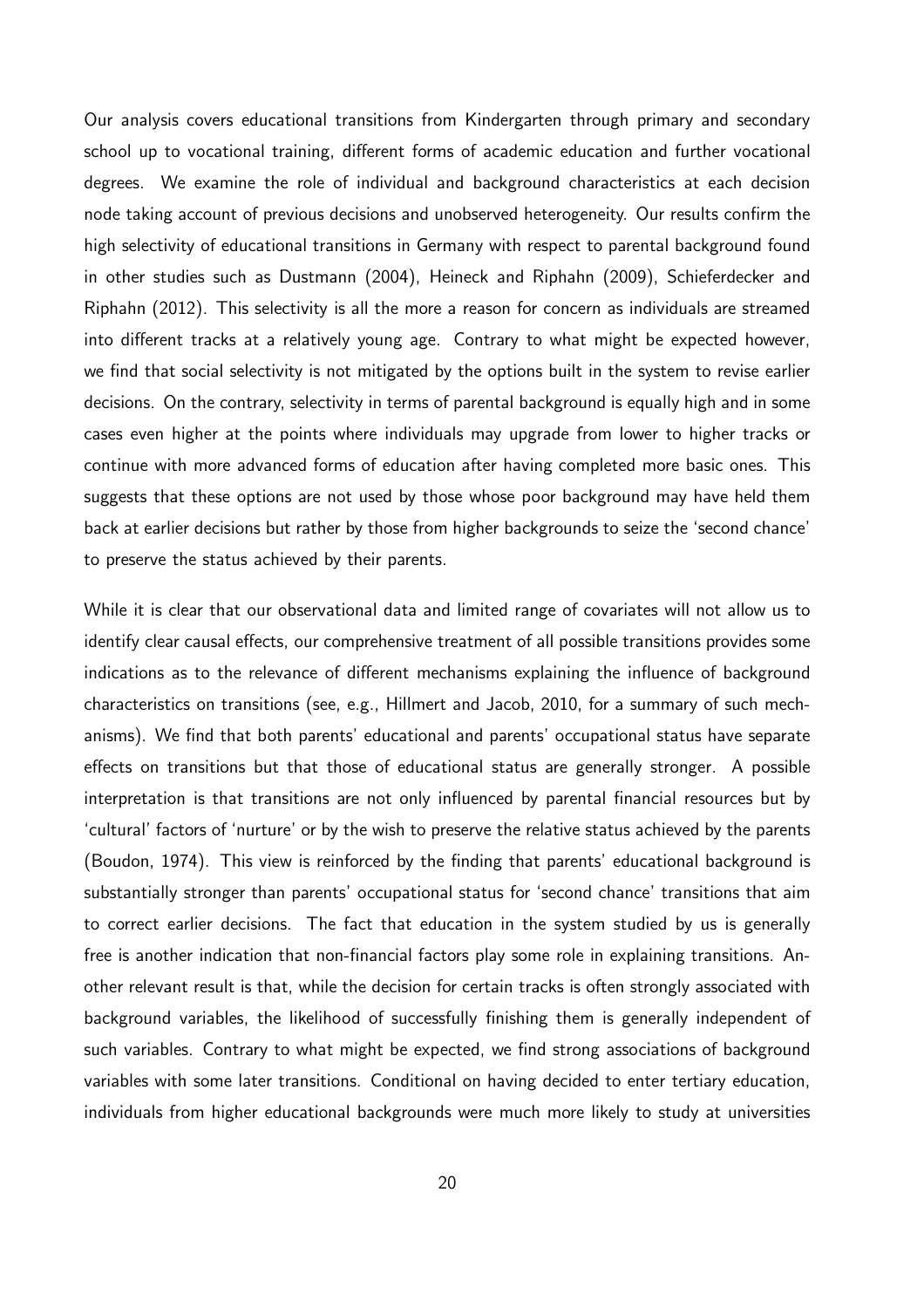rather than at the more practically oriented university of applied sciences. This effect is separate from and stronger than that of higher parental occupational status, again suggesting a stronger influence of 'cultural' as compared to economic transmission channels.

Our cohort comparison suggests a high degree of stability of transition patterns across the two cohorts considered by us. This is remarkable as the period under consideration was one of considerable educational expansion, see Heineck and Riphahn (2009) for a detailed discussion. Despite the general stability of transition patterns, we observe a slight intensification rather than a decrease of social selectivity from cohort one to cohort two. For example, the effects of parents' educational status on the probability of choosing the highest secondary track became stronger. Similarly, the association of parents' education with upgrading from lower to higher tracks substantially increased from cohort one to cohort two. The influence of parents belonging to the highest occupational group on choosing the highest secondary track also increased from cohort one to cohort two. A rather unfavourable trend was that the disadvantages associated with broken family status with respect to secondary school track choice and with respect to successfully completing certain tracks exacerbated from cohort one to cohort two. On the other hand, we observe a limited number of decreases in social selectivity. Kindergarten attendance became more egalitarian from cohort one to cohort two, although we cannot measure any effect of Kindergarten attendance on subsequent educational transitions. Another improvement was that the relationship between parents' occupational (not educational) status and upward track mobility was weaker in cohort two. Altogether however, we have to extend the conclusion made for secondary school attainment by Heineck and Riphahn (2009) that in spite of massive policy interventions the role of parental educational background was not reduced to all other transitions.

Finally, we analyze the role of remaining unobserved heterogeneity for transitions at particular stages of the system. We document a moderate amount of sorting along unobserved characteristics, which appears to be strongly related to non-standard upwards mobility. The effect of unobserved heterogeneity is particularly strong for the upgrading decision from the lower to the middle and from the middle to the higher secondary track as well as for the decision to enter tertiary education after initial choice of the vocational track. We observe the interesting phenomenon that individuals who unexpectedly progressed to higher tracks tended to be more modest at subsequent stages preferring less ambitious to more ambitious tracks at later stages.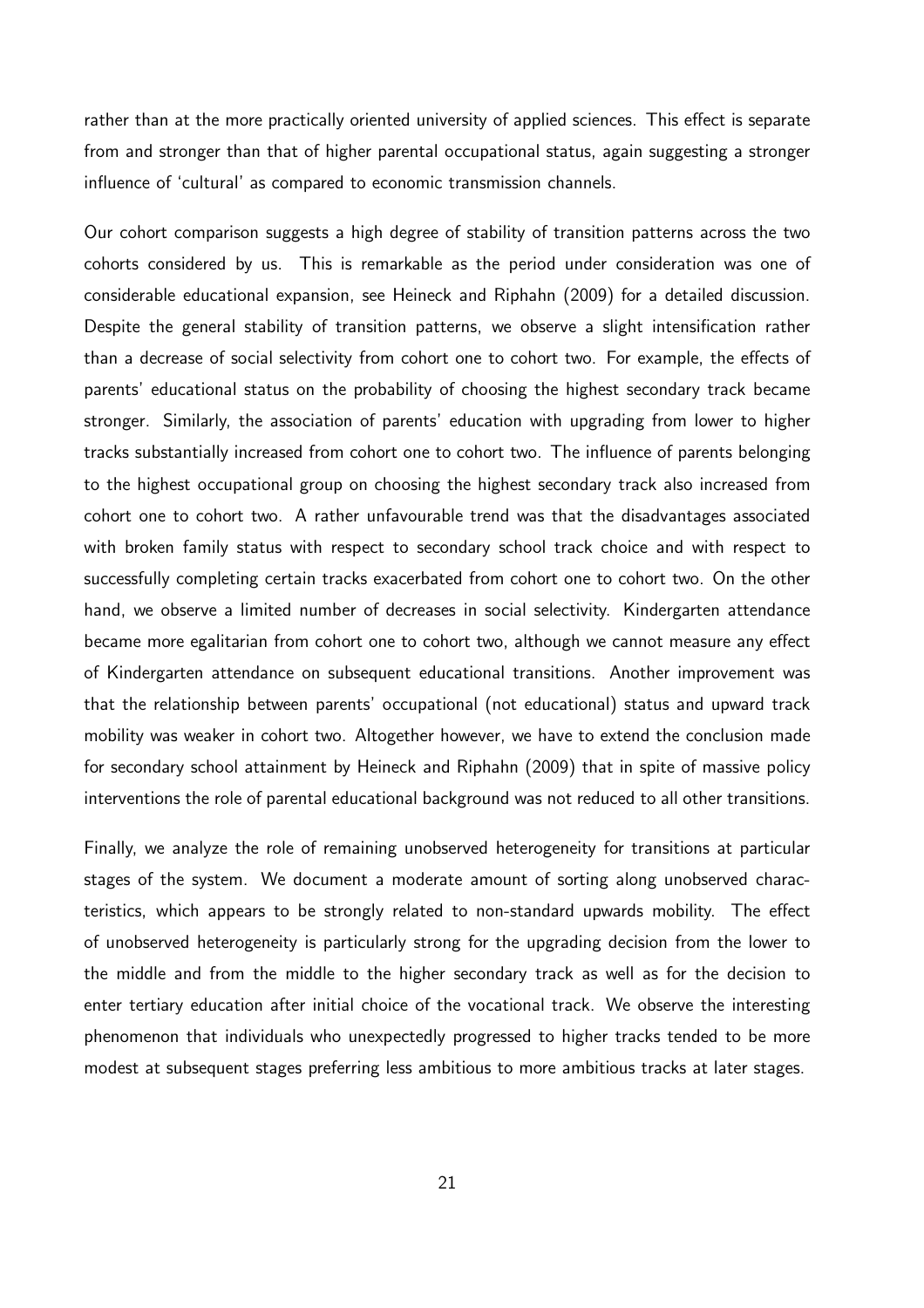### 7 References

Blossfeld, H.-P., Roßbach, H.-G., von Maurice, J. (Eds.) (2011): Education as a lifelong process: The German National Educational Panel Study (NEPS). [Special Issue] Zeitschrift für *Erziehungswissenschaft*, Vol 14.

Boudon, R. (1974): *Education, Opportunity, and Social Inequality - Changing Prospects in Western Society*, New York: Wiley.

Breen, R., R. Luijkx, W. Müller, and R. Pollak (2009): Nonpersistent Inequality in Educational Attainment: Evidence from Eight European Countries. *American Journal of Sociology*, Vol. 114, pp. 1475-1521.

Cameron, S.V., J. Heckman (1998): Life Cycle Schooling and Dynamic Selection Bias: Models and Evidence for Five Cohorts of American Males. *Journal of Political Economy*, Vol. 106, pp. 262-333.

Cameron, S.V., J. Heckman (2001): The Dynamics of Educational Attainment for Black, Hispanic, and White Males. *Journal of Political Economy*, Vol. 109, pp. 455-499.

Colding, B. (2006): A dynamic analysis of educational progression of children of immigrants. *Labour Economics*, Vol. 13, pp. 479-492.

Cunha, F., J. Heckman (2007): The Technology of Skill Formation. *American Economic Review*, Vol. 97, pp. 31-47.

Dustmann, C. (2004): Parental background, secondary school choice, and wages. *Oxford Economic Papers*, Vol. 56, pp. 209-230.

Dustmann, C., P. Puhani, and U. Schönberg (2014): The Long-Term Effects of Early Track Choice. *IZA Discussion Paper No. 7897*. Institute for the Study of Labor (IZA), Bonn.

Educational Report (2008): Autorengruppe Bildungsberichterstattung im Auftrag der Ständigen Konferenz der Kultusminister der Länder in der Bundesrepublik Deutschland und des Bundesministeriums für Bildung und Forschung (ed.). Bildung in Deutschland. Ein indikatorengestützter Bericht mit einer Analyse zu Ubergängen im Anschluss an den Sekundarbereich I, Bielefeld: Ber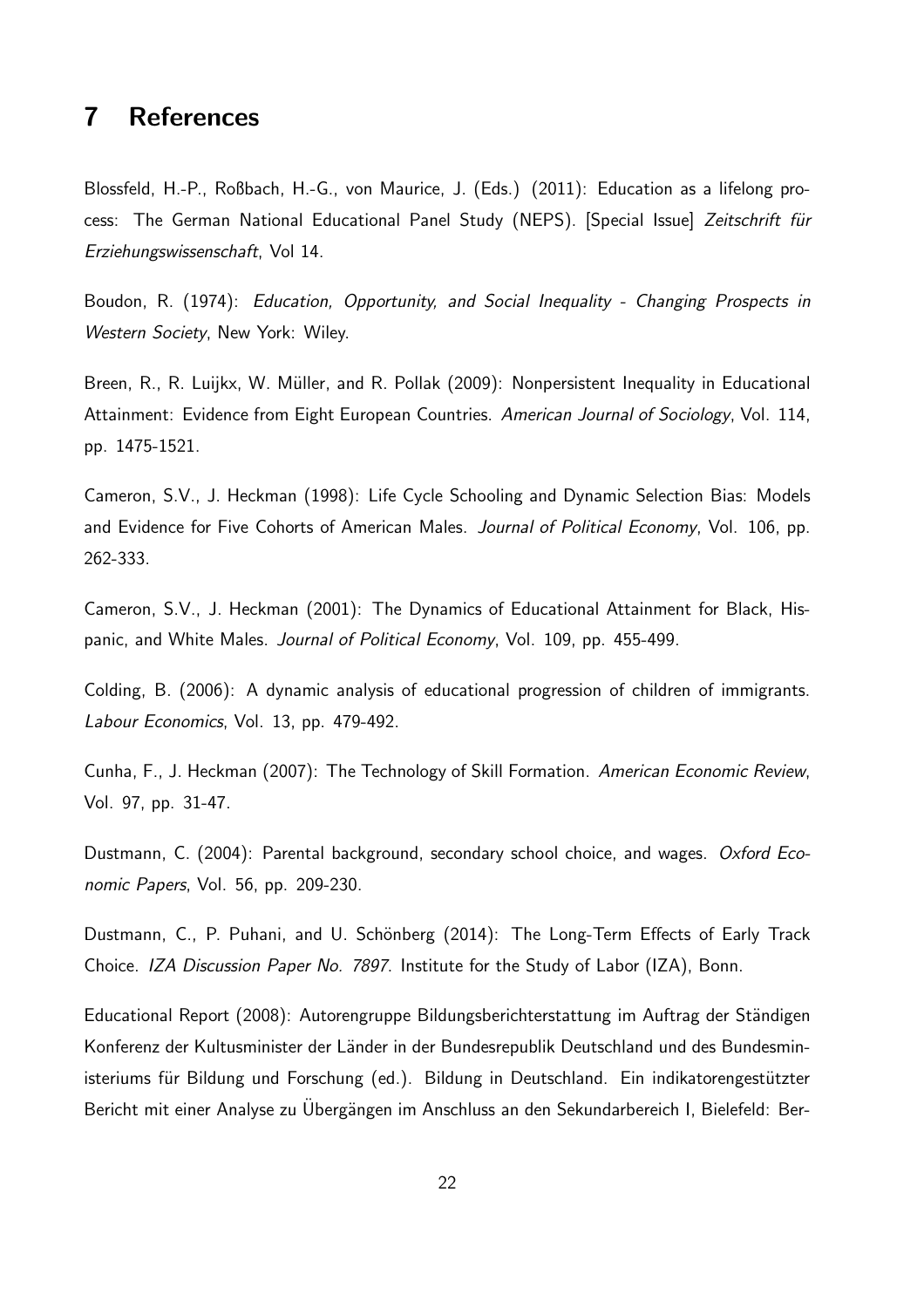telsmann, available at *http://www.bildungsbericht.de/*.

Hanushek, E.A., L. Wössmann (2006): Does Educational Tracking Affect Performance and Inequality? Differences-in-Differences Evidence Across Countries. *Economic Journal*, Vol. 116, pp. C363 - C376.

Heineck, G., R. Riphahn (2009): Intergenerational Transmission of Educational Attainment in Germany - The Last Five Decades. *Journal of Economics and Statistics*, Vol. 229, pp. 36-60.

Hillmert, S., M. Jacob (2010): Selections and social selectivity on the academic track: A lifecourse analysis of educational attainment in Germany, *Research in Social Stratification and Mobility*, Vol. 28, pp. 59-76.

Hillmert, S., K. Wessling (2014): Soziale Ungleichheit beim Zugang zu berufsqualifzierender Ausbildung. *Sozialer Fortschritt*, Vol. 63, pp. 72-82.

Karlsen, K.B. (2011): Multiple paths in educational transitions: A multinomial transition model with unobserved heterogeneity. *Research in Social Stratification and Mobility*, Vol. 29, p. 323- 341.

Kristen, C., N. Granato (2007): The educational attainment of the second generation in Germany. Social origins and ethnic inequality. *Ethnicities*, Vol. 7, pp. 343-366.

Kristen, C., D. Reimer, and I. Kogan (2008): Higher Education Entry of Turkish Immigrant Youth in Germany. *International Journal of Comparative Sociology*, Vol. 49, pp. 127-151.

Lauer, C. (2003): Family background, cohort and education: A French-German comparison based on a multivariate ordered probit model of educational attainment. *Labour Economics*, Vol. 10, pp. 231-251.

Luthra, R.R. (2010): Assimilation in a New Context: Educational Attainment of the Immigrant Second Generation in Germany. *ISER Discussion Paper, No. 2010-21*, Institute for Social and Economic Research (ISER), University of Essex.

Mühlenweg, A.M., P. Puhani (2010): The Evolution of the School-Entry Age Effect in a School Tracking System. *Journal of Human Resources*, Vol. 45, pp. 407 - 438.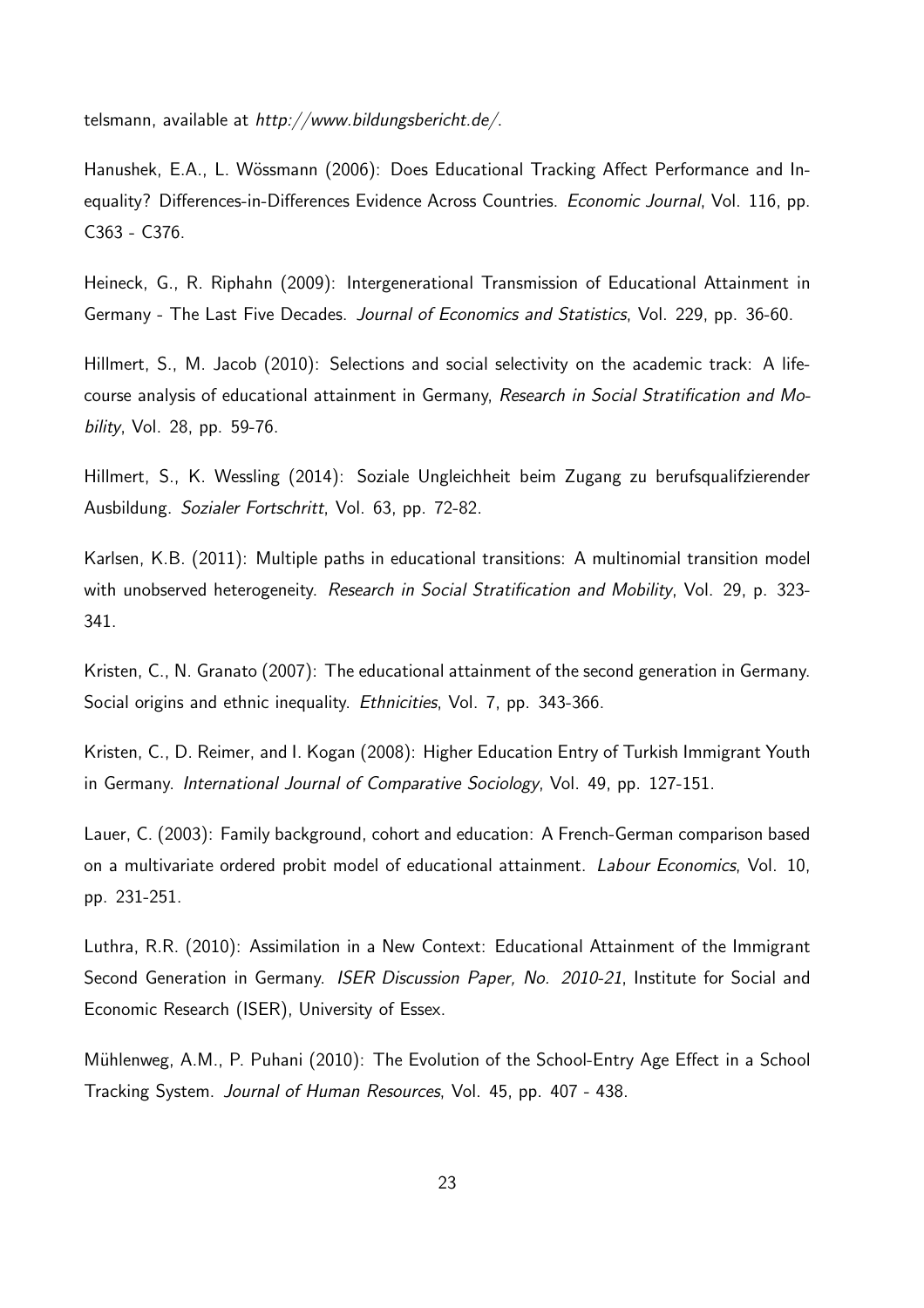Müller, W., Y. Shavit (1998): Bildung und Beruf im institutionellen Kontext. Eine vergleichende Studie in 13 Ländern. Zeitschrift für Erziehungswissenschaft, Vol. 1, pp. 501-533.

Riphahn, R. (2003): Cohort effects in the educational attainment of second generation immigrants in Germany: An analysis of census data. *Journal of Population Economics*, Vol. 16, pp. 711-737.

Riphahn, R. (2005): Are there Diverging Time Trends in the Educational Attainment of Nationals and Second Generation Immigrants? *Journal of Economics and Statistics*, Vol. 225, pp. 325-346.

Riphahn, R., F. Schieferdecker (2012): The transition to tertiary education and parental background over time. *Journal of Population Economics*, Vol. 25, pp. 635-675.

Shavit, Y., H.P. Blossfeld (Eds.) (1993): *Persistent inequality. Changing educational attainment in thirteen countries*. Boulder: Westview Press.

Skrondal, A., and S. Rabe-Hesketh (2004): Generalized Latent Variable Modeling: Multilevel, Longitudinal, and Structural Equation Models. Boca Raton, FL: Chapman & Hall/CRC.

Steiner, V., K. Wrohlich (2012): Financial Student Aid and Enrollment in Higher Education: New Evidence from Germany. *Scandinavian Journal of Economics*, Vol. 114, pp. 124-147.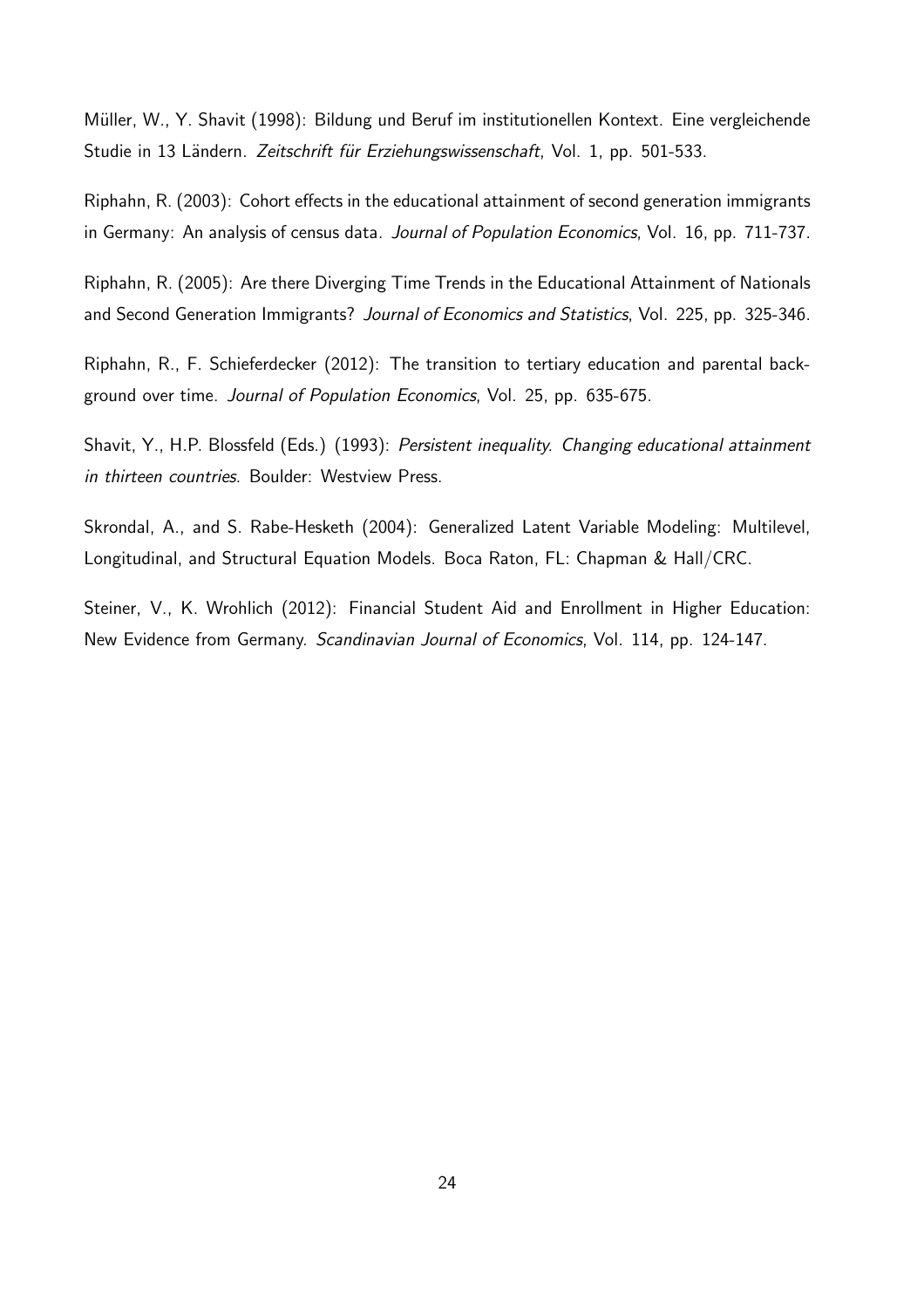## 8 Tables

| Variable                                            | Cohort 1950-1964 |          | Cohort 1965-1979 |          |  |
|-----------------------------------------------------|------------------|----------|------------------|----------|--|
|                                                     | Mean             | Std.dev. | Mean             | Std.dev. |  |
| <b>Main Variables</b>                               |                  |          |                  |          |  |
| Maximal education of parents                        |                  |          |                  |          |  |
| Other                                               | .080             | .271     | .042             | .202     |  |
| Vocational training, no Abitur                      | .733             | .442     | .717             | .450     |  |
| Abitur (and possibly vocational training)           | .071             | .257     | .069             | .255     |  |
| Tertiary education degree                           | .114             | .318     | .169             | .375     |  |
| Maximal occupational status of parents              |                  |          |                  |          |  |
| Low                                                 | .431             | .495     | .334             | .471     |  |
| Medium                                              | .399             | .489     | .436             | .496     |  |
| High                                                | .168             | .374     | .229             | .420     |  |
| Family related variables                            |                  |          |                  |          |  |
| Gender                                              | .522             | .499     | .515             | .499     |  |
| Broken family                                       | .082             | .275     | .099             | .299     |  |
| Number of siblings                                  | 2.063            | 1.735    | 1.647            | 1.408    |  |
| Migration status                                    | .055             | .229     | .078             | .268     |  |
| Maximal parental expectations                       |                  |          |                  |          |  |
| About learning                                      |                  |          | .087             | .282     |  |
| About career                                        |                  |          | .087             | .280     |  |
| <b>Control variables</b>                            |                  |          |                  |          |  |
| Information on previous transitions                 |                  |          |                  |          |  |
| (among others )                                     |                  |          |                  |          |  |
| Sonder-/Förderschule                                | .008             | .089     | .013             | .115     |  |
| Gesamt/Waldorfschule                                | .018             | .133     | .064             | .245     |  |
| School upward mobility                              | .259             | .438     | .268             | .443     |  |
| School downward mobility                            | .048             | .213     | .060             | .238     |  |
| Ability indicators                                  |                  |          |                  |          |  |
| Grade point average: very good                      | .020             | .142     | .038             | .192     |  |
| Grade point average: good                           | .245             | .430     | .355             | .478     |  |
| Grade retention at grade 1 to 4                     | .020             | .142     | .048             | .214     |  |
| Grade retention at grade 5 to $\times$              | .170             | .376     | .164             | .371     |  |
| Background variables                                |                  |          |                  |          |  |
| Region: North                                       | .230             | .421     | .220             | .414     |  |
| Region: West                                        | .297             | .457     | .268             | .443     |  |
| Region: Middle                                      | .169             | .375     | .185             | .388     |  |
| Region: South                                       | .302             | .459     | .325             | .468     |  |
| Deviation unemployment rate (%)                     | $-.153$          | 1.214    | .292             | 1.373    |  |
| Node instruments                                    |                  |          |                  |          |  |
| Born before school year cutoff                      | .322             | .467     | .268             | .443     |  |
| Share of pupils by federal state going to HS $(\%)$ | 55.263           | 11.189   | 39.439           | 8.268    |  |
| Share of pupils by federal state going to RS $(\%)$ | 20.922           | 6.767    | 29.335           | 4.883    |  |
| Share of pupils by federal state going to GY $(\%)$ | 23.813           | 5.452    | 31.225           | 5.679    |  |
| Ratio students/individuals 20-22y (%)               | 34.546           | 6.596    | 60.330           | 16.953   |  |
| Observations                                        | 3931             |          | 2673             |          |  |

#### **Table 1** – Descriptive statistics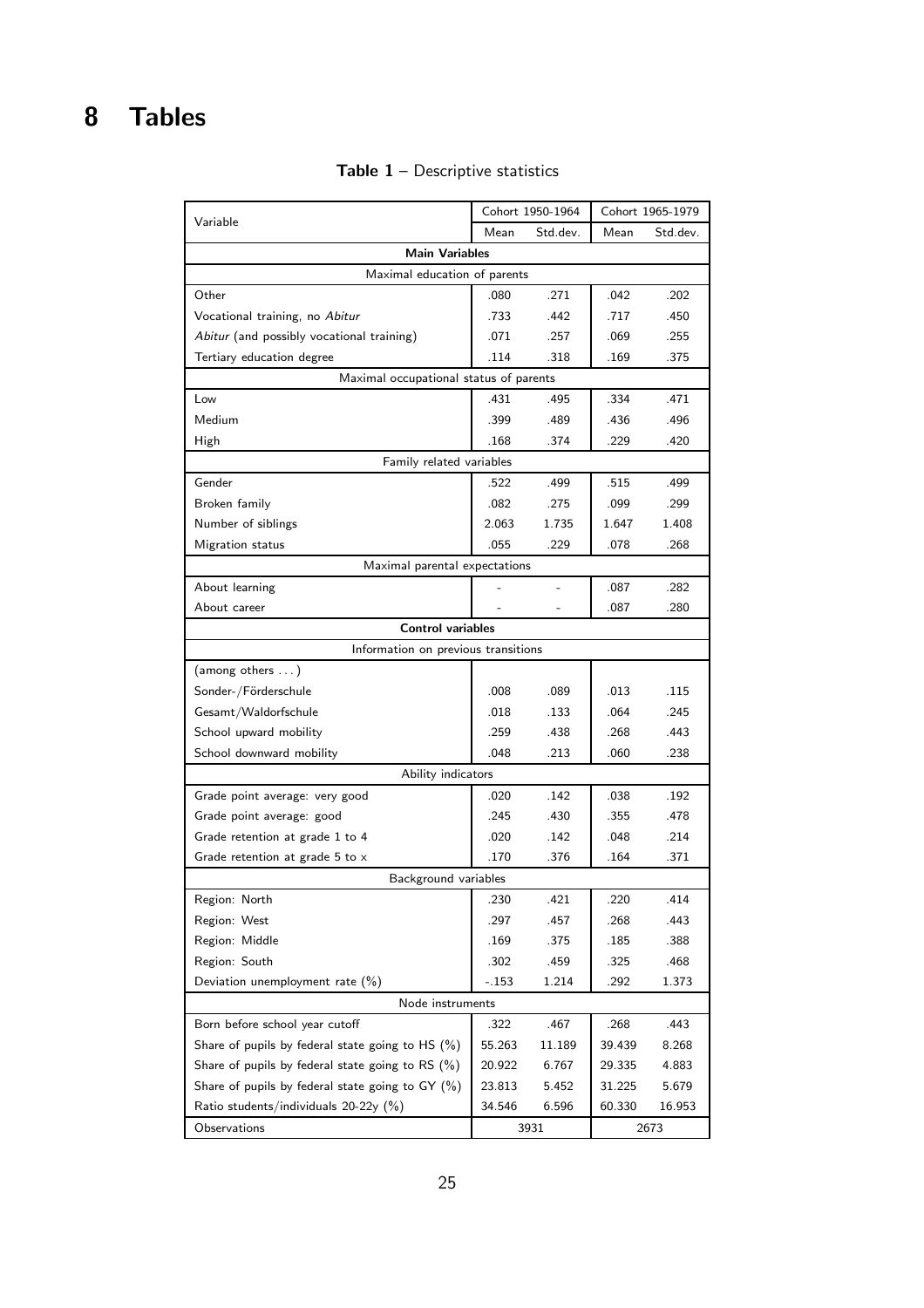|                                                      | Cohort 1950-1964<br>Parental education $^a$ |              |              | Cohort 1965-1979        |            |            |
|------------------------------------------------------|---------------------------------------------|--------------|--------------|-------------------------|------------|------------|
| Transition                                           |                                             |              |              | Parental education $^a$ |            |            |
|                                                      | Voc/no Abi                                  | Abi          | Uni/FH       | Voc/no Abi              | Abi        | Uni/FH     |
| Kindergarten-Yes                                     | .004                                        | .034         | $.097***$    | $.079*$                 | $.129***$  | $.137***$  |
| (vs Kindergarten-No)                                 | (.029)                                      | (.040)       | (.041)       | (.041)                  | (.050)     | (.046)     |
| Grundschule-Hauptschule                              | $-.053*$                                    | $-.250***$   | $-.311***$   | $-.082$                 | $-.208***$ | $-.241***$ |
|                                                      | (.028)                                      | (.040)       | (.037)       | (.050)                  | (.060)     | (.054)     |
| Grundschule-Realschule                               | $.054*$                                     | .003         | $-.059$      | .091                    | .031       | $-.153***$ |
|                                                      | (.029)                                      | (.041)       | (.039)       | (.056)                  | (.069)     | (.059)     |
| Grundschule-Gymnasium                                | $-.001$                                     | $.247***$    | $.371***$    | $-.008$                 | $.177***$  | $.395***$  |
|                                                      | (.030)                                      | (.044)       | (.043)       | (.059)                  | (.070)     | (.066)     |
| Hauptschule degree-Up                                | .010                                        | $.182*$      | $.261***$    | .110                    | .154       | $.284***$  |
| (vs Hauptschule degree-Vocational training)          | (.039)                                      | (.100)       | (.104)       | (.068)                  | (.112)     | (.130)     |
| Realschule-Realschule degree                         | .014                                        | .005         | .011         | .022                    | .004       | .002       |
| (vs Realschule-Realschule dropout)                   | (.022)                                      | (.032)       | (.030)       | (.029)                  | (.045)     | (.047)     |
| Realschule degree-Up                                 | .014                                        | .060         | $.213***$    | .104                    | $.230**$   | $.322***$  |
| (vs Realschule degree-Vocational training)           | (.048)                                      | (.069)       | (.075)       | (.075)                  | (.093)     | (.095)     |
| Gymnasium-Gymnasium degree                           | .005                                        | .037         | $-.003$      | $-.015$                 | $-.014$    | .014       |
| (vs Gymnasium-Gymnasium dropout)                     | (.033)                                      | (.037)       | (.038)       | (.073)                  | (.075)     | (.075)     |
| Gymnasium degree-Study                               | .096                                        | .078         | $.139*$      | $-.097$                 | $-.153$    | .030       |
| (vs Gymnasium degree-Vocational training)            | (.067)                                      | (.076)       | (.075)       | (.107)                  | (.120)     | (.112)     |
| Vocational training-Vocational training degree       | .015                                        | $-.024$      | .010         | .014                    | .018       | $-.028$    |
| (vs Vocational training-Vocational training dropout) | (.014)                                      | (.031)       | (.026)       | (.023)                  | (.038)     | (.032)     |
| Vocational training degree-Terminal                  | .007                                        | .005         | $-.024$      | $-.057$                 | $-.086$    | $-.111*$   |
|                                                      | (.027)                                      | (.043)       | (.043)       | (.050)                  | (.064)     | (.063)     |
| Vocational training degree-Master Craftsman          | .009                                        | .002         | $-.024$      | $.056*$                 | .049       | .059       |
|                                                      | (.019)                                      | (.033)       | (.031)       | (.029)                  | (.040)     | (.040)     |
| Vocational training degree-Study                     | $-.017$                                     | $-.007$      | .048         | .001                    | .037       | .052       |
|                                                      | (.022)                                      | (.034)       | (.035)       | (.046)                  | (.055)     | (.056)     |
| Study-University                                     | $\mathbf{a}$                                | $\_b$        | $\mathbf{a}$ | $-.232***$              | $-.238**$  | $-.091$    |
| (vs Study-FH)                                        |                                             |              |              | (.080)                  | (.095)     | (.085)     |
| Uni/FH degree                                        | $-.023$                                     | $-.093$      | $-.030$      | .144                    | .078       | .082       |
| (vs Uni/FH dropout)                                  | (.052)                                      | (.062)       | (.059)       | (.110)                  | (.123)     | (.115)     |
| Uni/FH dropout-Terminal                              | .235                                        | .187         | .145         | $-.360**$               | $-.093$    | $-.271*$   |
| (vs Uni/FH dropout-Vocational training)              | (.210)                                      | (.223)       | (.221)       | (.157)                  | (.175)     | (.160)     |
| Master Craftsman degree                              | .042                                        | $\mathbf{a}$ | $\_b$        | .015                    | $-.123$    |            |
| (vs Master Craftsman dropout)                        | (.090)                                      |              |              | (.119)                  | (.174)     |            |

#### Table 2 – Average partial probability effects: parental education

Source: NEPS SC6 and own calculations.

Standard errors in parentheses.

 $a$  Maximum value of father/mother

 $<sup>b</sup>$  No estimate possible for cohort 1950-1964</sup>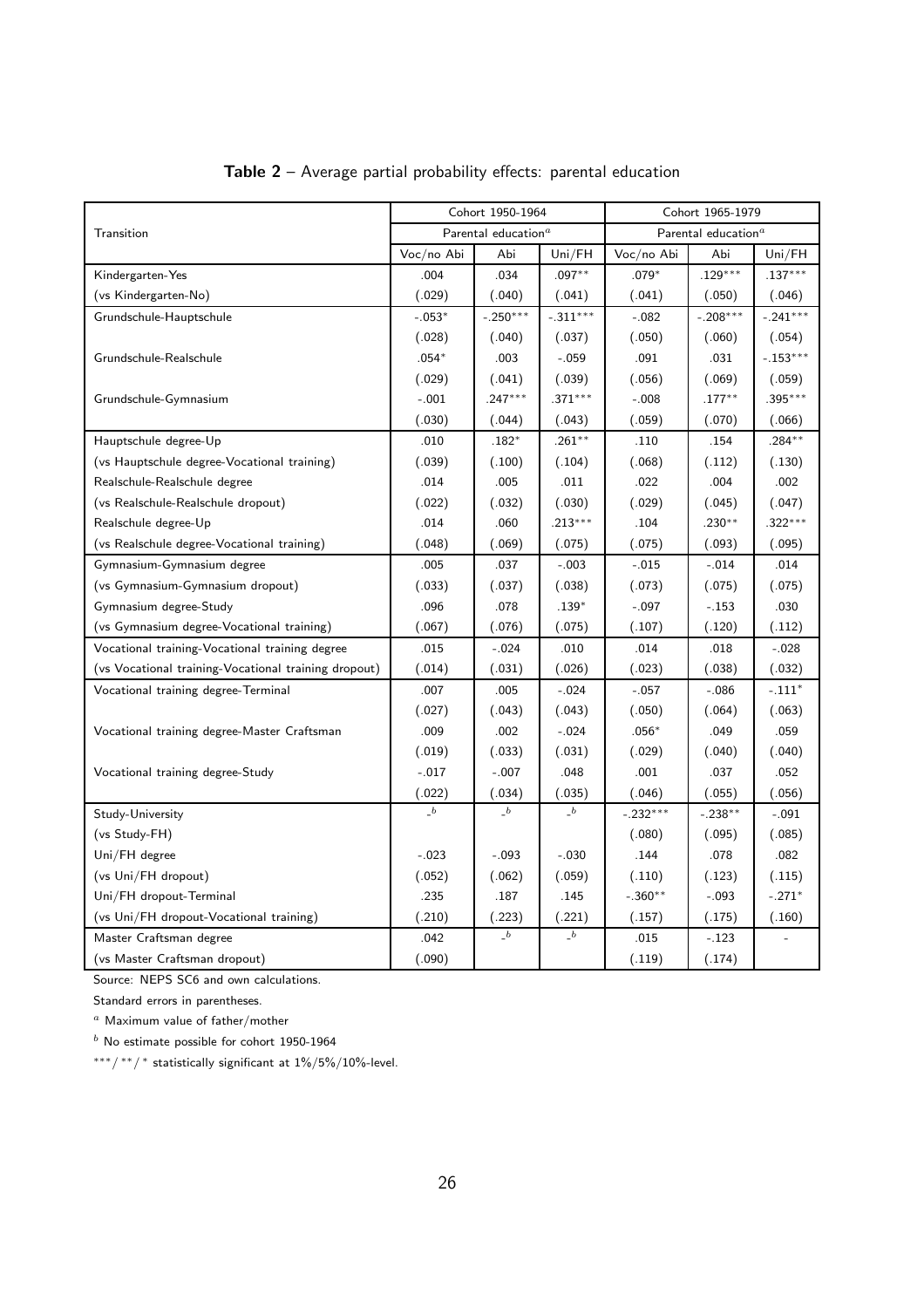| Cohort 1950-1964<br>Transition<br>Parental occupational status $^a$ |            |            | Cohort 1965-1979                  |            |  |
|---------------------------------------------------------------------|------------|------------|-----------------------------------|------------|--|
|                                                                     |            |            | Parental occupational status $^a$ |            |  |
|                                                                     | medium     | high       | medium                            | high       |  |
| Kindergarten-Yes                                                    | $.104***$  | $.126***$  | $.065***$                         | $.090***$  |  |
| (vs Kindergarten-No)                                                | (.019)     | (.026)     | (.018)                            | (.023)     |  |
| Grundschule-Hauptschule                                             | $-.186***$ | $-.185***$ | $-.147***$                        | $-.177***$ |  |
|                                                                     | (.017)     | (.025)     | (.022)                            | (.026)     |  |
| Grundschule-Realschule                                              | $.042**$   | .018       | $-.010$                           | $-.025$    |  |
|                                                                     | (.018)     | (.026)     | (.025)                            | (.031)     |  |
| Grundschule-Gymnasium                                               | $.143***$  | $.166***$  | $.157***$                         | $.202***$  |  |
|                                                                     | (.016)     | (.024)     | (.022)                            | (.029)     |  |
| Hauptschule degree-Up                                               | $.161***$  | $.137***$  | .054                              | $.154***$  |  |
| (vs Hauptschule degree-Vocational training)                         | (.033)     | (.061)     | (.043)                            | (.073)     |  |
| Realschule-Realschule degree                                        | .012       | .018       | $.028**$                          | .006       |  |
| (vs Realschule-Realschule dropout)                                  | (.011)     | (.017)     | (.014)                            | (.022)     |  |
| Realschule degree-Up                                                | $.104***$  | $.160***$  | $.062*$                           | .069       |  |
| (vs Realschule degree-Vocational training)                          | (.027)     | (.041)     | (.033)                            | (.042)     |  |
| Gymnasium-Gymnasium degree                                          | .007       | .032       | .003                              | $-.013$    |  |
| (vs Gymnasium-Gymnasium dropout)                                    | (.020)     | (.024)     | (.021)                            | (.025)     |  |
| Gymnasium degree-Study                                              | .031       | .046       | .023                              | .004       |  |
| (vs Gymnasium degree-Vocational training)                           | (.032)     | (.038)     | (.038)                            | (.043)     |  |
| Vocational training-Vocational training degree                      | $-.014*$   | .008       | $-.003$                           | .0008      |  |
| (vs Vocational training-Vocational training dropout)                | (.009)     | (.014)     | (.013)                            | (.017)     |  |
| Vocational training degree-Terminal                                 | $-.018$    | $-.058**$  | $-.055***$                        | $-.082***$ |  |
|                                                                     | (.017)     | (.028)     | (.023)                            | (.030)     |  |
| Vocational training degree-Master Craftsman                         | $-.013$    | .018       | .009                              | $-.002$    |  |
|                                                                     | (.013)     | (.023)     | (.017)                            | (.021)     |  |
| Vocational training degree-Study                                    | $.031***$  | $.039*$    | $.046**$                          | $.084***$  |  |
|                                                                     | (.014)     | (.021)     | (.019)                            | (.026)     |  |
| Study-University                                                    |            |            | .052                              | $.126***$  |  |
| (vs Study-FH)                                                       |            |            | (.048)                            | (.053)     |  |
| Uni/FH degree                                                       | .016       | $-.014$    | .006                              | .004       |  |
| (vs Uni/FH dropout)                                                 | (.031)     | (.038)     | (.039)                            | (.043)     |  |
| Uni/FH dropout-Terminal                                             | .018       | $.176*$    | $.180*$                           | .172       |  |
| (vs Uni/FH dropout-Vocational training)                             | (.084)     | (.096)     | (.097)                            | (.108)     |  |
| Master Craftsman degree                                             | $-.003$    | .012       | .075                              | $-.106$    |  |
| (vs Master Craftsman dropout)                                       | (.048)     | (.059)     | (.068)                            | (.121)     |  |

#### Table 3 – Average partial probability effects: parental occupational status

Source: NEPS SC6 and own calculations.

Standard errors in parentheses.

 $^{\,a}$  Maximum value of father/mother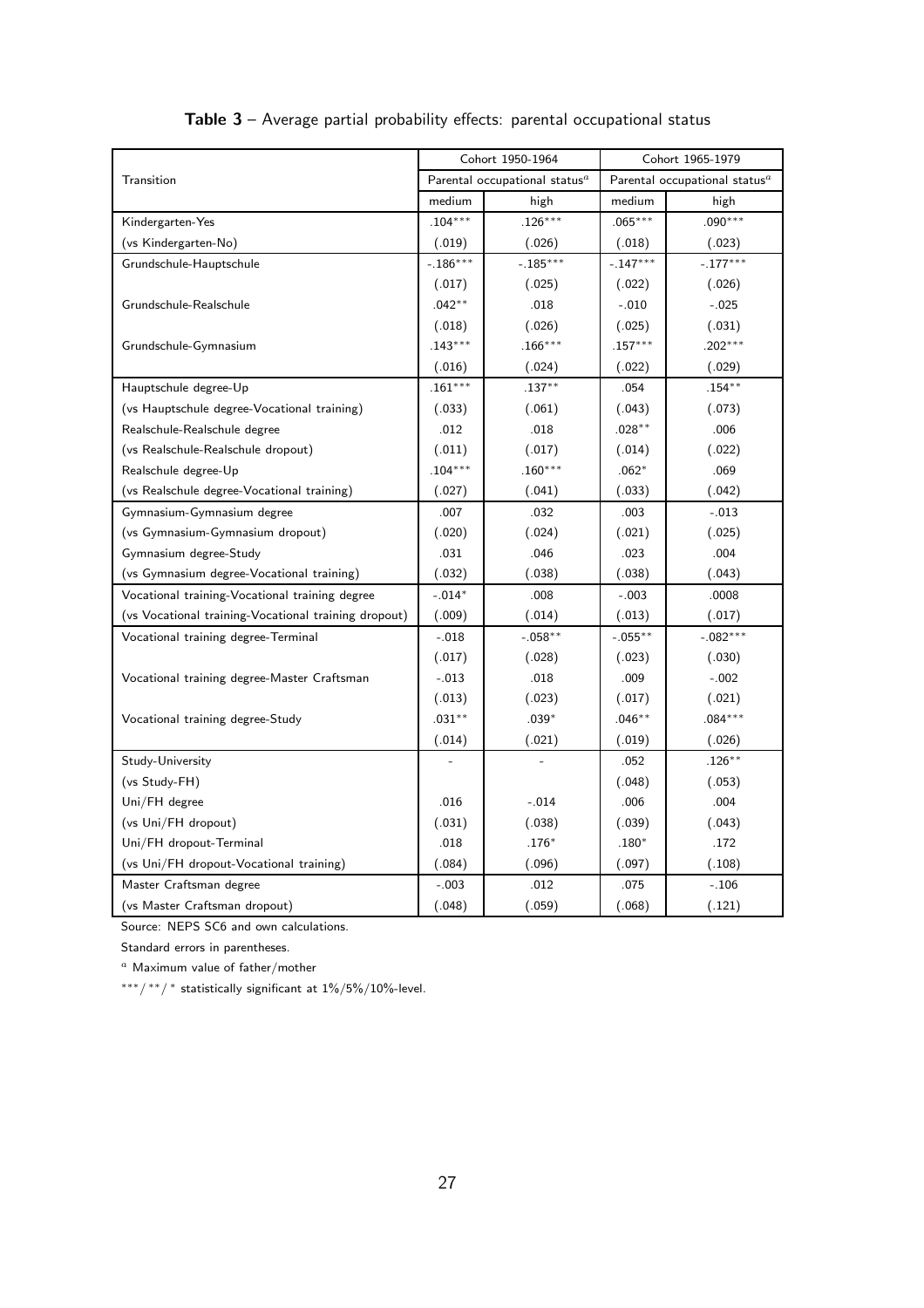|                                                      |            | Cohort 1950-1964   | Cohort 1965-1979 |                    |  |
|------------------------------------------------------|------------|--------------------|------------------|--------------------|--|
| Transition                                           | Gender     | Number of siblings | Gender           | Number of siblings |  |
| Kindergarten-Yes                                     | $-.028*$   | $-.026***$         | $-.020$          | $-.026***$         |  |
| (vs Kindergarten-No)                                 | (.016)     | (.004)             | (.014)           | (.006)             |  |
| Grundschule-Hauptschule                              | $-.021$    | $.038***$          | $-.069***$       | $.041***$          |  |
|                                                      | (.013)     | (.004)             | (.016)           | (.007)             |  |
| Grundschule-Realschule                               | $.077***$  | $-.011***$         | .019             | $-.007$            |  |
|                                                      | (.014)     | (.004)             | (.019)           | (.008)             |  |
| Grundschule-Gymnasium                                | $-.055***$ | $-.027***$         | $.050***$        | $-.034***$         |  |
|                                                      | (.013)     | (.004)             | (.017)           | (.007)             |  |
| Hauptschule degree-Up                                | $.073***$  | $-.021***$         | $.124***$        | $-.039***$         |  |
| (vs Hauptschule degree-Vocational training)          | (.025)     | (.006)             | (.045)           | (.012)             |  |
| Realschule-Realschule degree                         | .006       | $-.006***$         | $.021*$          | $-.003$            |  |
| (vs Realschule-Realschule dropout)                   | (.009)     | (.002)             | (.011)           | (.003)             |  |
| Realschule degree-Up                                 | $-.183***$ | $-.020***$         | $-.132***$       | $-.030***$         |  |
| (vs Realschule degree-Vocational training)           | (.026)     | (.007)             | (.031)           | (.011)             |  |
| Gymnasium-Gymnasium degree                           | .012       | .0004              | $-.005$          | $-.007$            |  |
| (vs Gymnasium-Gymnasium dropout)                     | (.014)     | (.004)             | (.014)           | (.006)             |  |
| Gymnasium degree-Study                               | $-.033$    | $.015***$          | $-.126***$       | $.021*$            |  |
| (vs Gymnasium degree-Vocational training)            | (.024)     | (.007)             | (.028)           | (.011)             |  |
| Vocational training-Vocational training degree       | $-.013$    | $-.005***$         | $-.030***$       | $-.003$            |  |
| (vs Vocational training-Vocational training dropout) | (.008)     | (.002)             | (.011)           | (.003)             |  |
| Vocational training degree-Terminal                  | $.274***$  | .006               | $.235***$        | .003               |  |
|                                                      | (.018)     | (.004)             | (.022)           | (.007)             |  |
| Vocational training degree-Master Craftsman          | $-.183***$ | .002               | $-.197***$       | .008               |  |
|                                                      | (.012)     | (.003)             | (.015)           | (.005)             |  |
| Vocational training degree-Study                     | $-.091***$ | $-.008***$         | $-.038***$       | $-.012**$          |  |
|                                                      | (.014)     | (.003)             | (.017)           | (.005)             |  |
| Study-University                                     |            |                    | .005             | .016               |  |
| (vs Study-FH)                                        |            |                    | (.033)           | (.015)             |  |
| Uni/FH degree                                        | $-.036$    | .0003              | .010             | $-.013$            |  |
| (vs Uni/FH dropout)                                  | (.025)     | (.009)             | (.025)           | (.012)             |  |
| Uni/FH dropout-Terminal                              | $-.008$    | $.052***$          | $-.032$          | $-.091**$          |  |
| (vs Uni/FH dropout-Vocational training)              | (.063)     | (.021)             | (.082)           | (.043)             |  |
| Master Craftsman degree                              | .004       | $-.002$            | $-.111$          | .005               |  |
| (vs Master Craftsman dropout)                        | (.087)     | (.009)             | (.114)           | (.017)             |  |

#### Table 4 – Average partial probability effects: gender and number of siblings

Source: NEPS SC6 and own calculations.

Standard errors in parentheses.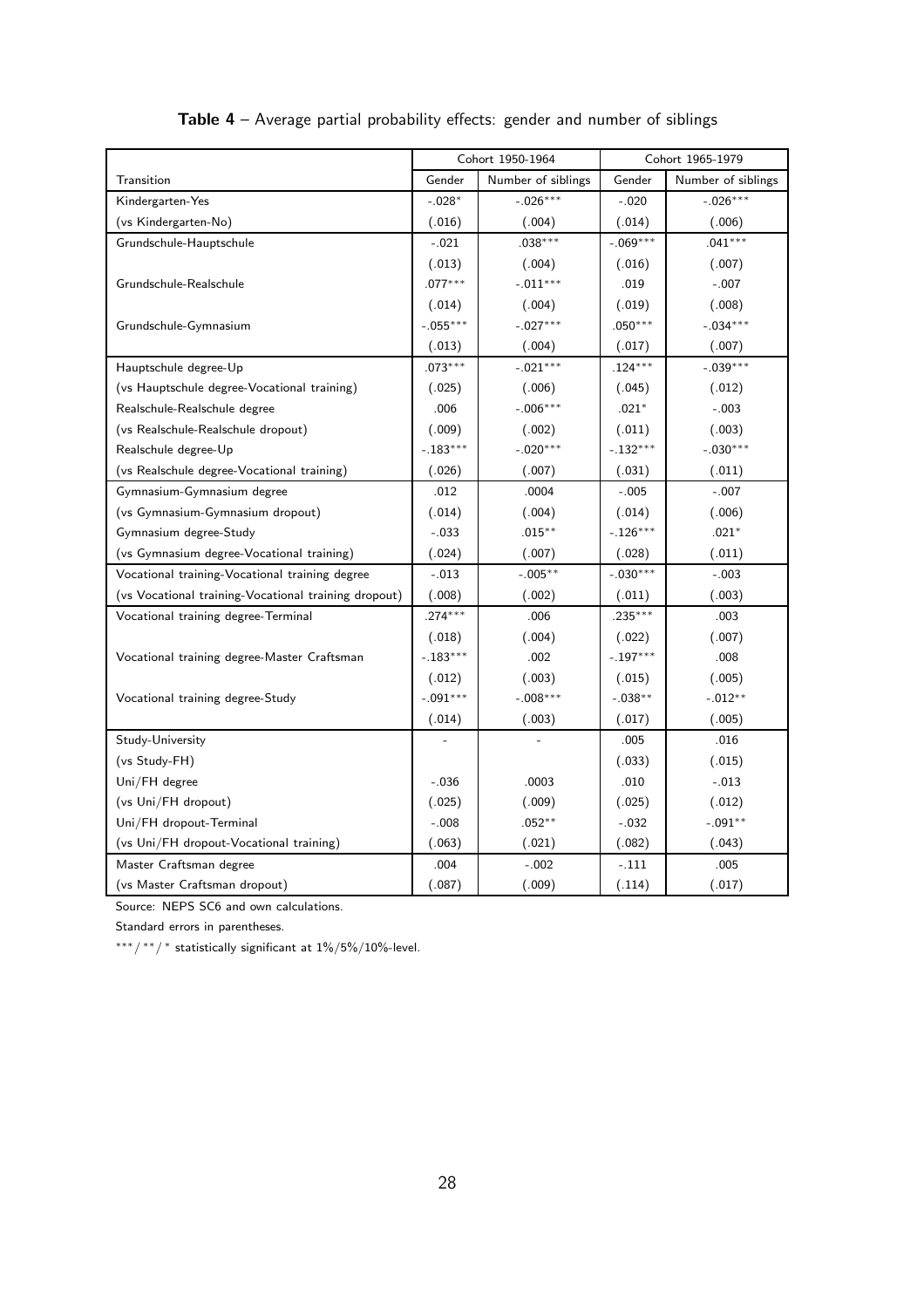|                                                      |               | Cohort 1950-1964 |               | Cohort 1965-1979 |
|------------------------------------------------------|---------------|------------------|---------------|------------------|
| Transition                                           | Broken family | Migration status | Broken family | Migration status |
| Kindergarten-Yes                                     | .033          | .012             | $-.011$       | $-.049$          |
| (vs Kindergarten-No)                                 | (.029)        | (.033)           | (.023)        | (.034)           |
| Grundschule-Hauptschule                              | $.082***$     | $-.011$          | $.097***$     | .008             |
|                                                      | (.026)        | (.033)           | (.028)        | (.032)           |
| Grundschule-Realschule                               | $-.039$       | $-.004$          | $-.007$       | .018             |
|                                                      | (.027)        | (.034)           | (.031)        | (.038)           |
| Grundschule-Gymnasium                                | $-.042*$      | .015             | $-.090***$    | $-.026$          |
|                                                      | (.024)        | (.028)           | (.025)        | (.032)           |
| Hauptschule degree-Up                                | $-.093**$     | .015             | $-.040$       | .111             |
| (vs Hauptschule degree-Vocational training)          | (.038)        | (.052)           | (.059)        | (.080)           |
| Realschule-Realschule degree                         | $-.045*$      | .001             | $-.001$       | $-.079**$        |
| (vs Realschule-Realschule dropout)                   | (.025)        | (.016)           | (.019)        | (.035)           |
| Realschule degree-Up                                 | .012          | $.139**$         | .039          | .014             |
| (vs Realschule degree-Vocational training)           | (.046)        | (.059)           | (.045)        | (.059)           |
| Gymnasium-Gymnasium degree                           | $-.126***$    | .033             | $-.019$       | $-.060$          |
| (vs Gymnasium-Gymnasium dropout)                     | (.037)        | (.024)           | (.023)        | (.038)           |
| Gymnasium degree-Study                               | .067          | $-.055$          | $-.027$       | $.128**$         |
| (vs Gymnasium degree-Vocational training)            | (.046)        | (.050)           | (.043)        | (.060)           |
| Vocational training-Vocational training degree       | $-.084***$    | $-.026$          | $-.017$       | $-.017$          |
| (vs Vocational training-Vocational training dropout) | (.022)        | (.019)           | (.020)        | (.026)           |
| Vocational training degree-Terminal                  | $.051***$     | $-.084**$        | $.060*$       | .018             |
|                                                      | (.026)        | (.038)           | (.033)        | (.043)           |
| Vocational training degree-Master Craftsman          | $-.027$       | $.048*$          | $-.049**$     | $-.023$          |
|                                                      | (.020)        | (.031)           | (.022)        | (.027)           |
| Vocational training degree-Study                     | $-.023$       | .035             | $-.011$       | .004             |
|                                                      | (.020)        | (.030)           | (.028)        | (.037)           |
| Study-University                                     |               |                  | $-.007$       | .040             |
| (vs Study-FH)                                        |               |                  | (.056)        | (.068)           |
| Uni/FH degree                                        | $-.036$       | .056             | $-.105***$    | .017             |
| (vs Uni/FH dropout)                                  | (.046)        | (.039)           | (.052)        | (.047)           |
| Uni/FH dropout-Terminal                              | $-.123$       | $.238***$        | .119          | .137             |
| (vs Uni/FH dropout-Vocational training)              | (.156)        | (.107)           | (.075)        | (.124)           |
| Master Craftsman degree                              | $-.034$       | $-.019$          | .033          | $-.171$          |
| (vs Master Craftsman dropout)                        | (.089)        | (.076)           | (.069)        | (.143)           |

#### Table 5 – Average partial probability effects: broken family and migration status

Source: NEPS SC6 and own calculations.

Standard errors in parentheses.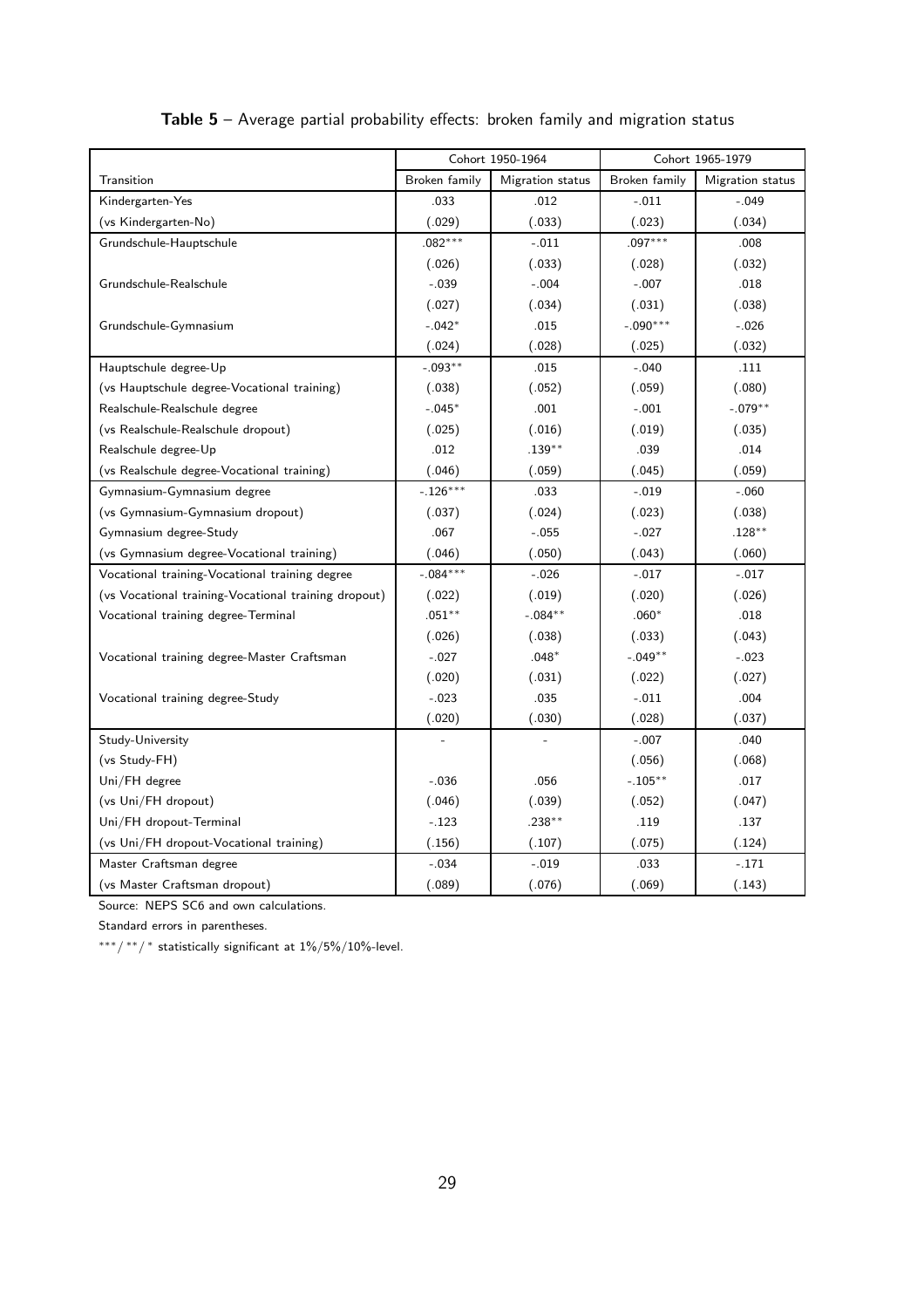|                                                      | Cohort 1950-1964                                         |                  | Cohort 1965-1979                                  |                                                 |                  |  |  |
|------------------------------------------------------|----------------------------------------------------------|------------------|---------------------------------------------------|-------------------------------------------------|------------------|--|--|
| Transition                                           | $\mathsf{Parental}^a$<br>expectations<br>learning/career | Random<br>effect | Parental <sup>b</sup><br>expectations<br>learning | Parental <sup>b</sup><br>expectations<br>career | Random<br>effect |  |  |
| Kindergarten-Yes                                     |                                                          | $-.002$          | .055                                              | .002                                            | .021             |  |  |
| (vs Kindergarten-No)                                 |                                                          | (.018)           | (.034)                                            | (.035)                                          | (.020)           |  |  |
| Grundschule-Hauptschule                              |                                                          | $-.101***$       | .037                                              | .016                                            | $-.106***$       |  |  |
|                                                      |                                                          | (.014)           | (.032)                                            | (.035)                                          | (.025)           |  |  |
| Grundschule-Realschule                               |                                                          | $.112***$        | .009                                              | $-.080**$                                       | $.091***$        |  |  |
|                                                      |                                                          | (.017)           | (.036)                                            | (.039)                                          | (.021)           |  |  |
| Grundschule-Gymnasium                                |                                                          | $-.011$          | $-.047$                                           | $.064***$                                       | .014             |  |  |
|                                                      |                                                          | (.016)           | (.031)                                            | (.032)                                          | (.022)           |  |  |
| Hauptschule degree-Up                                |                                                          | $.359***$        | .062                                              | $-.029$                                         | $.252***$        |  |  |
| (vs Hauptschule degree-Vocational training)          |                                                          | (.024)           | (.078)                                            | (.075)                                          | (.009)           |  |  |
| Realschule-Realschule degree                         |                                                          | $.020***$        | .011                                              | $-.036$                                         | .028             |  |  |
| (vs Realschule-Realschule dropout)                   |                                                          | (.003)           | (.042)                                            | (.037)                                          | (.022)           |  |  |
| Realschule degree-Up                                 |                                                          | $.370***$        | $-.055$                                           | $.111*$                                         | $.204***$        |  |  |
| (vs Realschule degree-Vocational training)           |                                                          | (.023)           | (.057)                                            | (.062)                                          | (.033)           |  |  |
| Gymnasium-Gymnasium degree                           |                                                          | $-.007$          | $-.007$                                           | $-.130***$                                      | $-.024*$         |  |  |
| (vs Gymnasium-Gymnasium dropout)                     |                                                          | (.024)           | (.036)                                            | (.030)                                          | (.013)           |  |  |
| Gymnasium degree-Study                               |                                                          | $-.254***$       | .020                                              | .040                                            | $-.294***$       |  |  |
| (vs Gymnasium degree-Vocational training)            |                                                          | (.023)           | (.045)                                            | (.051)                                          | (.020)           |  |  |
| Vocational training-Vocational training degree       |                                                          | $.007*$          | $-.007$                                           | $-.017$                                         | $-.013$          |  |  |
| (vs Vocational training-Vocational training dropout) |                                                          | (.004)           | (.015)                                            | (.015)                                          | (.028)           |  |  |
| Vocational training degree-Terminal                  |                                                          | $-.194***$       | .019                                              | $-.051$                                         | $-.135***$       |  |  |
|                                                      |                                                          | (.015)           | (.040)                                            | (.040)                                          | (.015)           |  |  |
| Vocational training degree-Master Craftsman          |                                                          | $-.011$          | .008                                              | .034                                            | .007             |  |  |
|                                                      |                                                          | (.008)           | (.028)                                            | (.027)                                          | (.011)           |  |  |
| Vocational training degree-Study                     |                                                          | $.205***$        | $-.028$                                           | .016                                            | $.127***$        |  |  |
|                                                      |                                                          | (.015)           | (.033)                                            | (.033)                                          | (.008)           |  |  |
| Study-University                                     |                                                          | $\mathfrak{a}$   | $-.108**$                                         | .030                                            | $-.195***$       |  |  |
| (vs Study-FH)                                        |                                                          |                  | (.050)                                            | (.056)                                          | (.047)           |  |  |
| Uni/FH degree                                        |                                                          | .009             | $-.079*$                                          | $-.018$                                         | $-.204*$         |  |  |
| (vs Uni/FH dropout)                                  |                                                          | (.046)           | (.041)                                            | (.042)                                          | (.111)           |  |  |
| Uni/FH dropout-Terminal                              |                                                          | $-.010$          | $-.084$                                           | $-.037$                                         | .046             |  |  |
| (vs Uni/FH dropout-Vocational training)              |                                                          | (.077)           | (.103)                                            | (.118)                                          | (.085)           |  |  |
| Master Craftsman degree                              |                                                          | .026             | $-.051$                                           | .183                                            | $-.069**$        |  |  |
| (vs Master Craftsman dropout)                        |                                                          | (.024)           | (.078)                                            | (.129)                                          | (.030)           |  |  |

Table 6 – Average partial probability effects: parental expectations and random effect

Source: NEPS SC6 and own calculations.

Standard errors in parentheses.

 $a$  Not available for cohort 1950-1964

 $<sup>b</sup>$  Maximum value of father/mother</sup>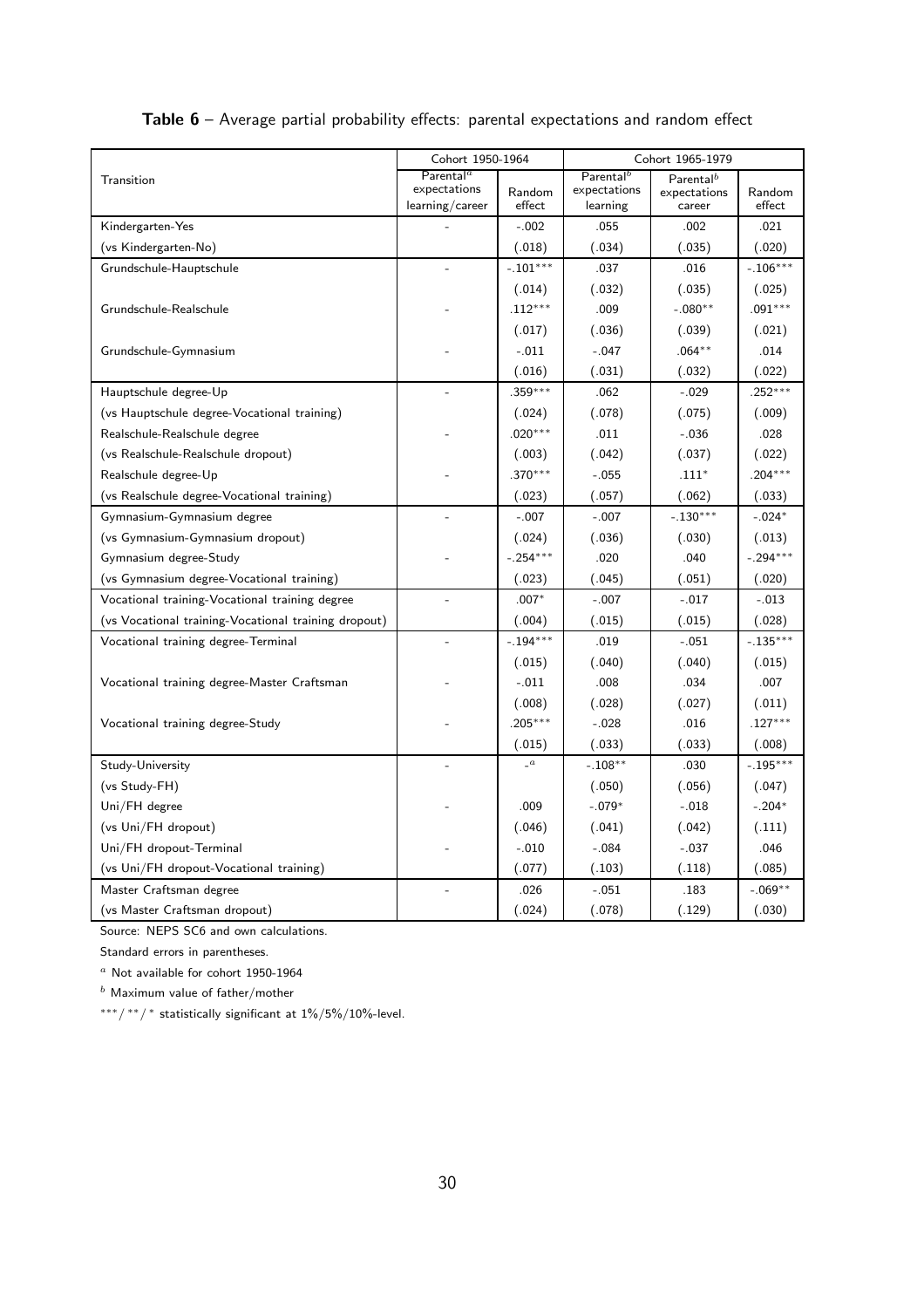## 9 Figures

— (Intentionally left blank) —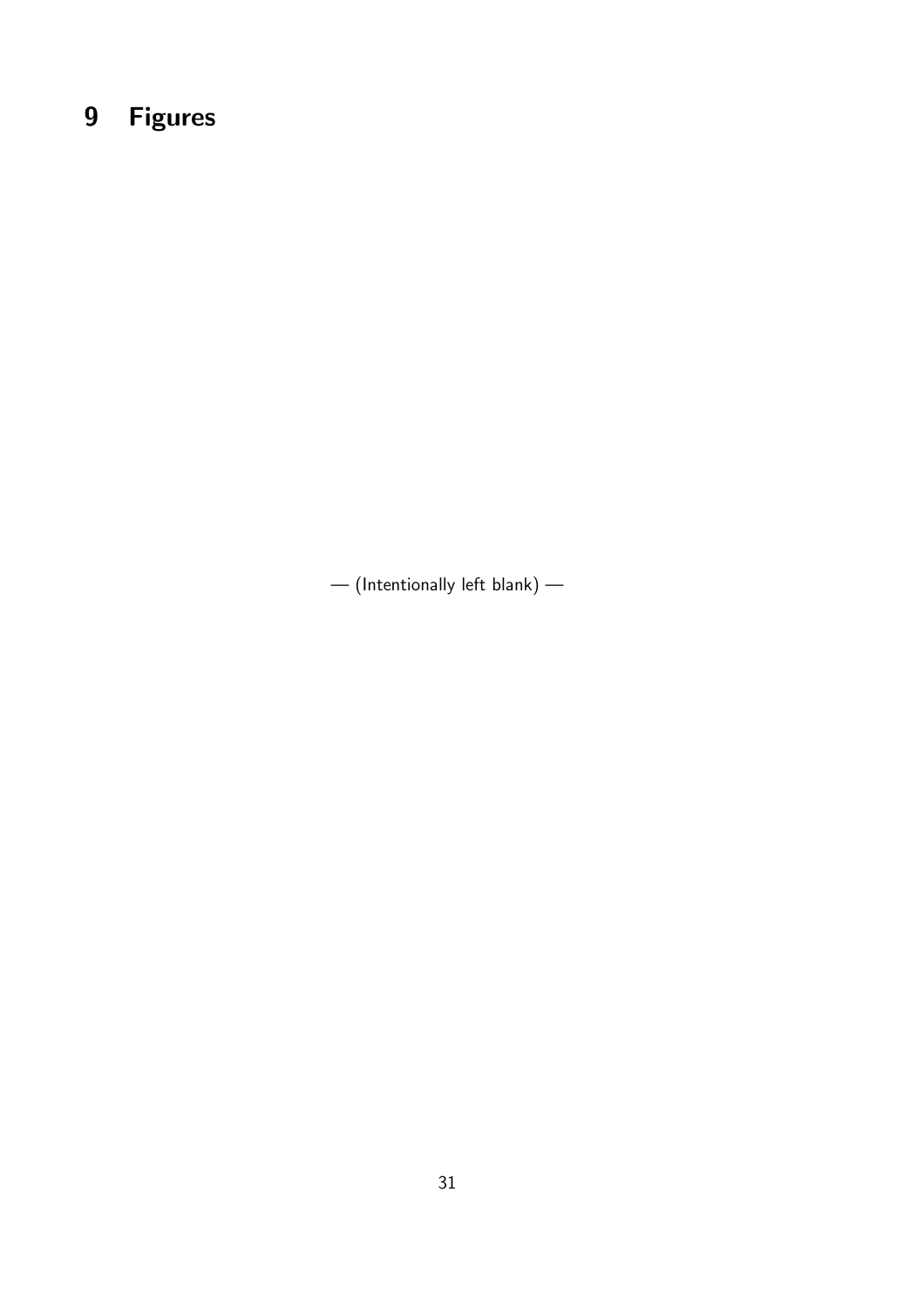

**Figure 1** – German education system (upper numbers: percentages of birth cohort 1950-1964,  $\,$ lower numbers: percentages of birth cohort 1965-1979)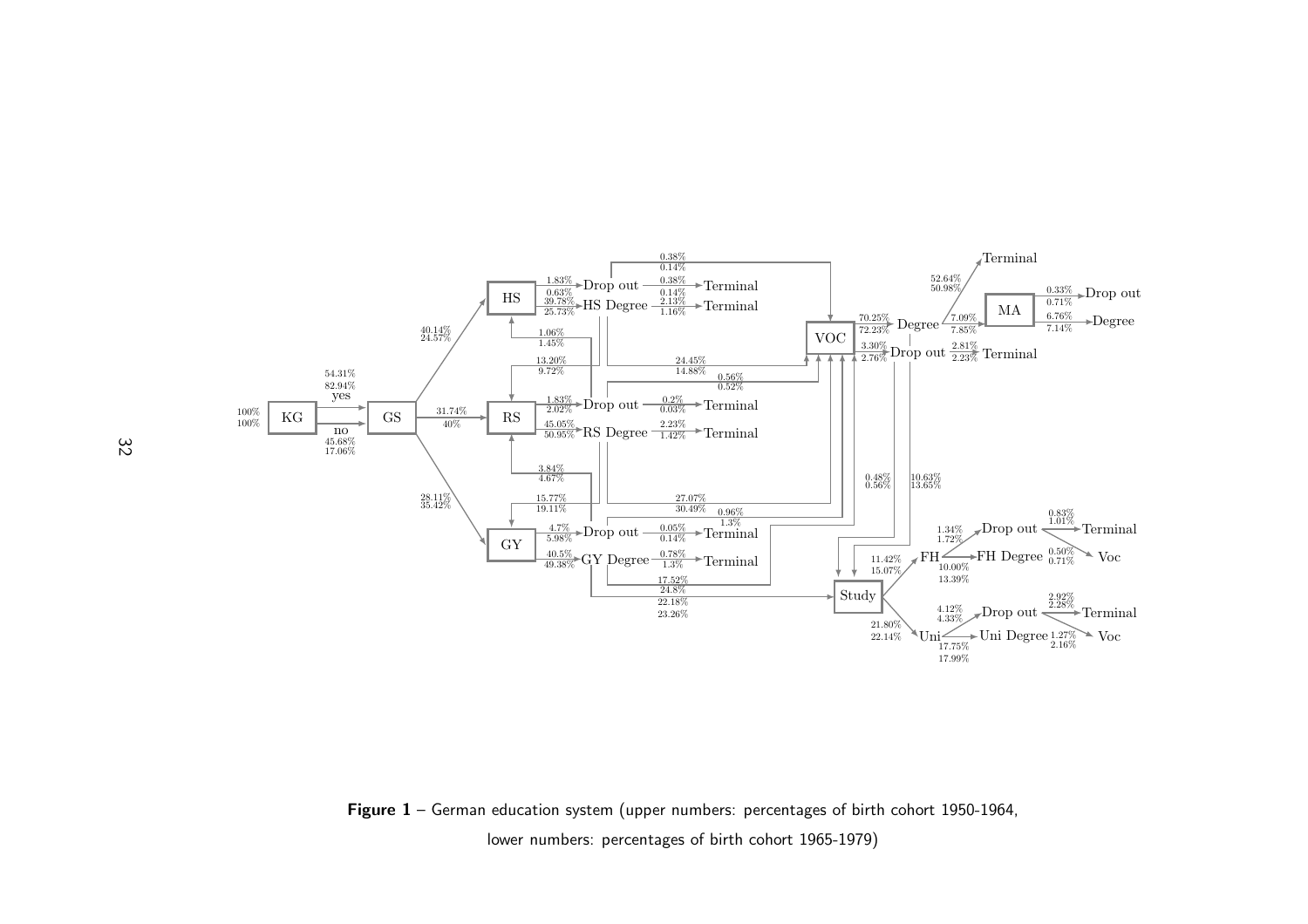

Figure 2 – Random effects distribution-all individuals

Figure 3 – Random effects distribution-Hauptschule degree





Figure 4 – Random effects distribution-Realschule





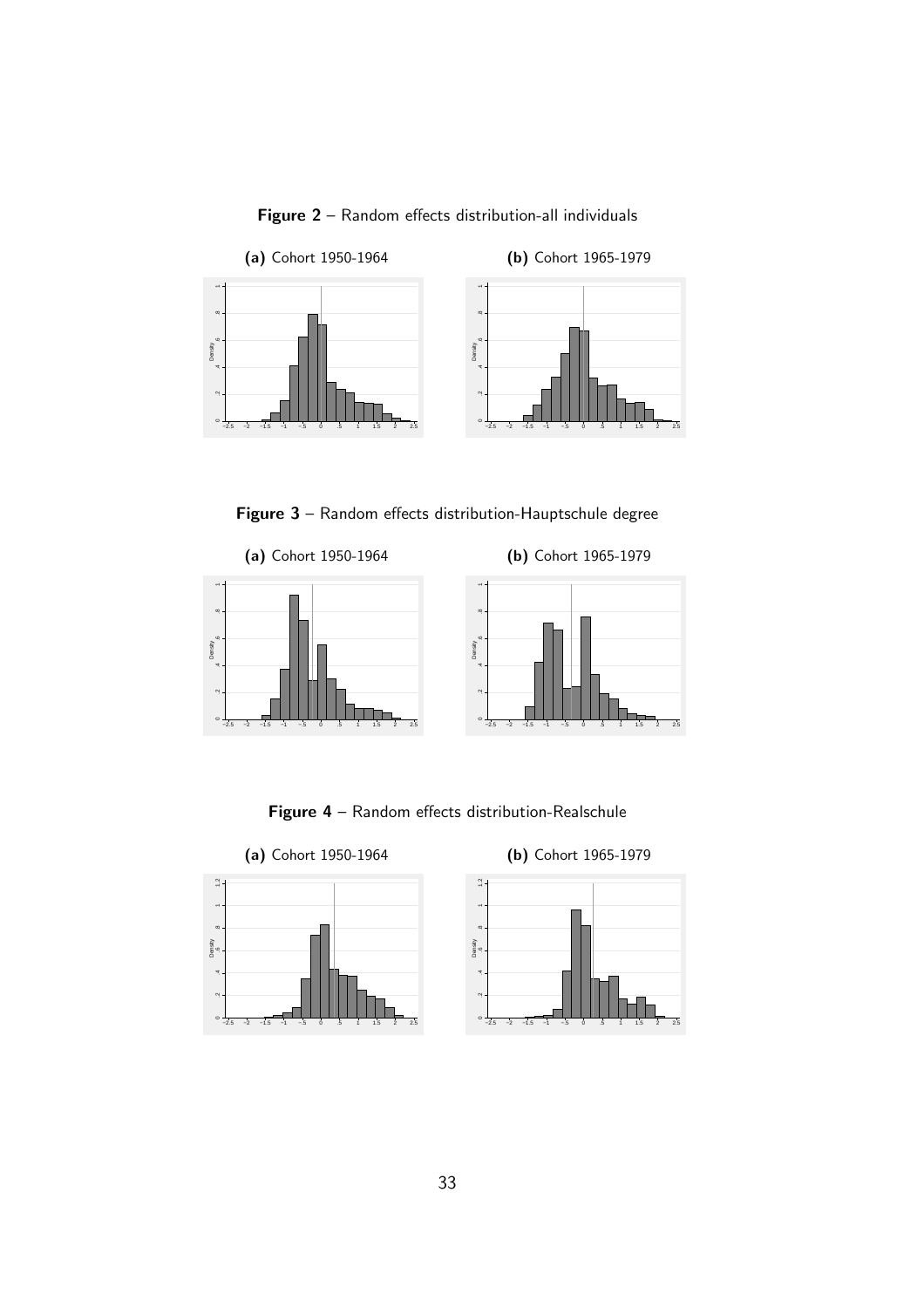

Figure 5 – Random effects distribution-Realschule degree

Figure 6 - Random effects distribution-Gymnasium





Figure 7 – Random effects distribution-Gymnasium degree





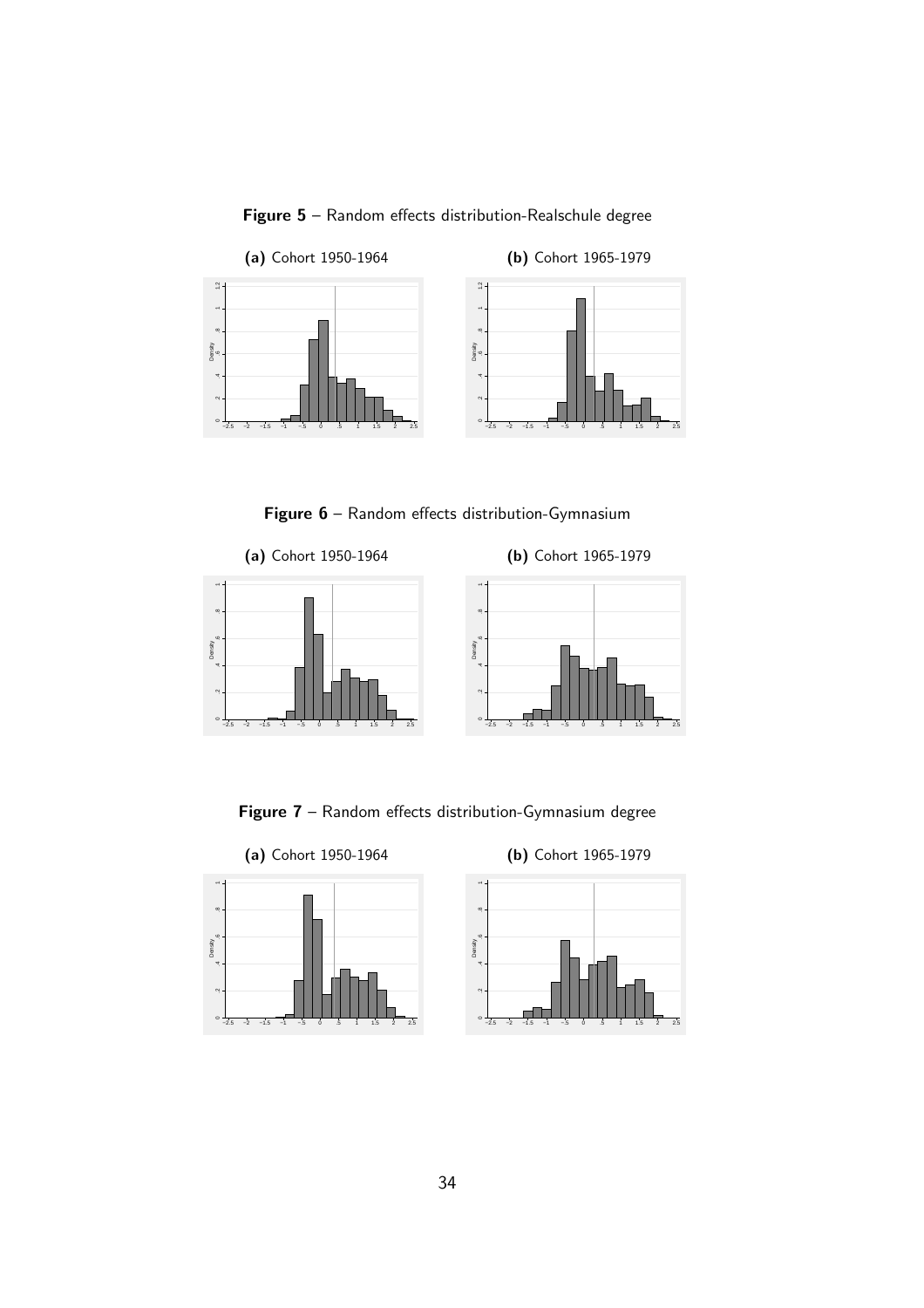

Figure 8 – Random effects distribution-Vocational training

Figure 9 – Random effects distribution-Vocational training degree





Figure 10 - Random effects distribution-Study





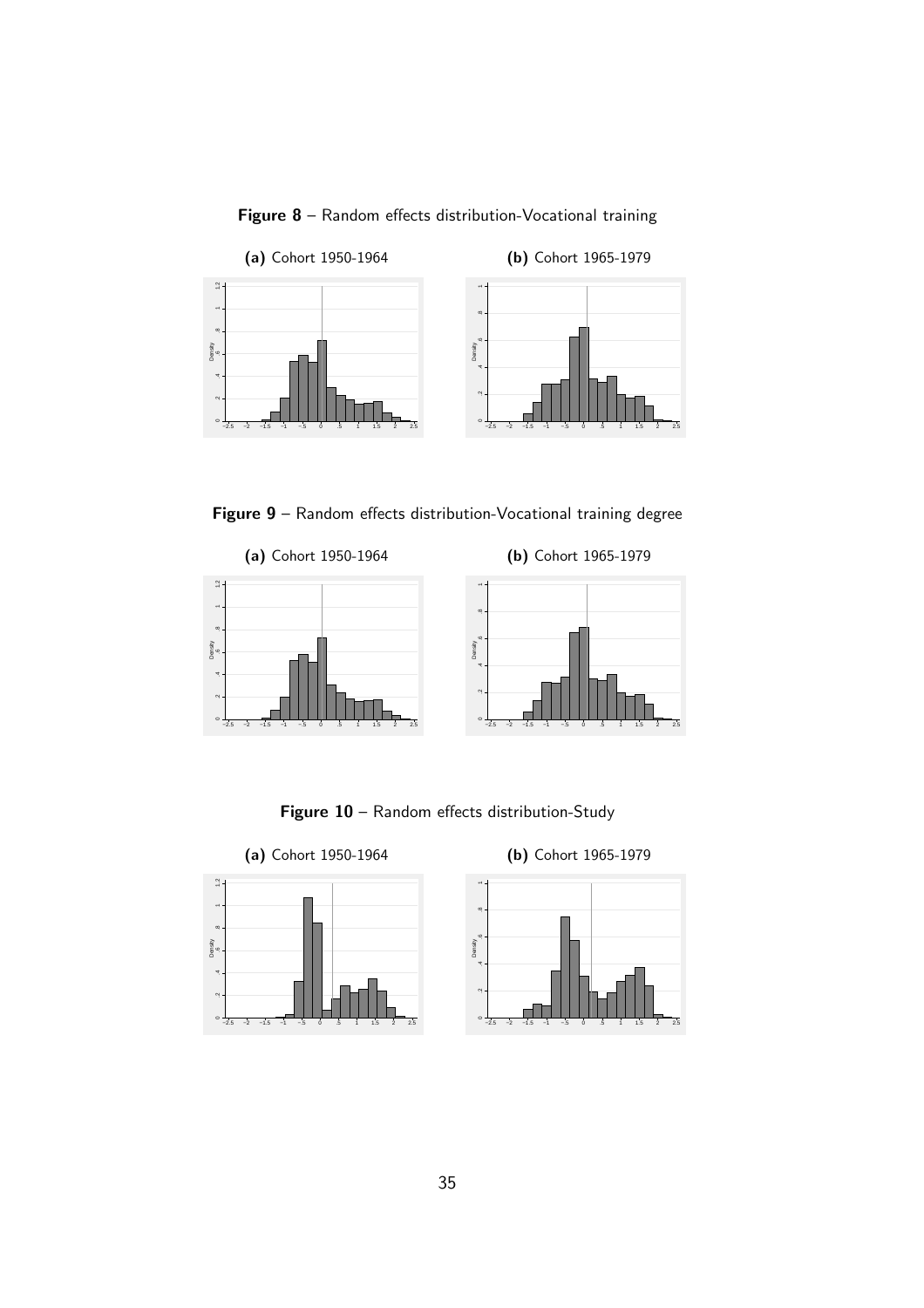

Figure 11 – Random effects distribution-Study indirectly

Figure 12 - Random effects distribution-University/FH degree





Figure 13 – Random effects distribution-University/FH dropout